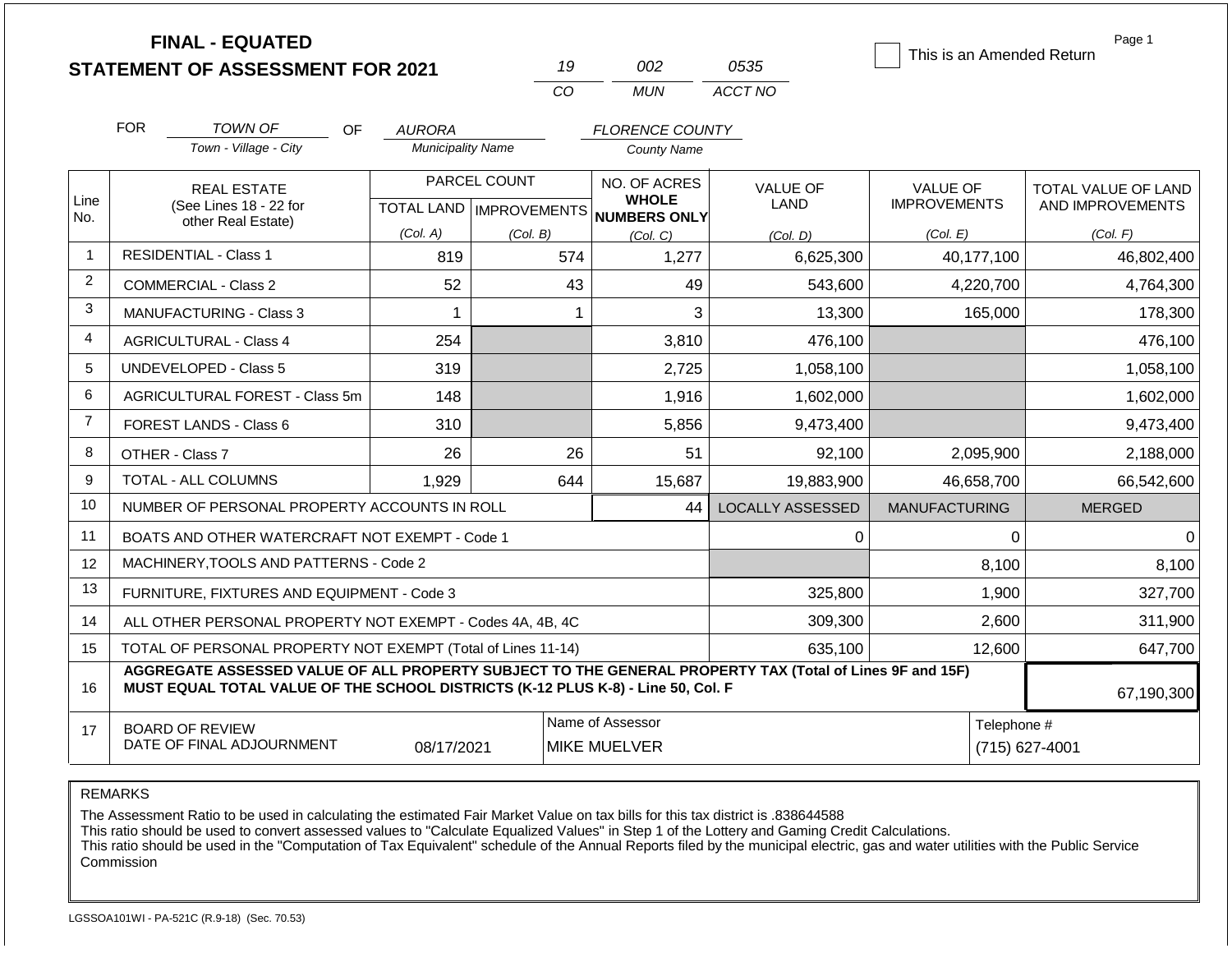FOREST LANDS (Line 7) and FOREST CROPS (in this section) - are NOT the same

| 2021 | 19 | 002        | 0535    | Page 2 |
|------|----|------------|---------|--------|
| YEAR | CO | <b>MUN</b> | ACCT NO |        |

|    |                                                            |                 |  | Private Forest Crop - Reg Class @ 10¢ per acre                                 |                    | Private Forest Crop - Reg Class @ \$2.52 per acre                            |             |                                                                    |               |                    |
|----|------------------------------------------------------------|-----------------|--|--------------------------------------------------------------------------------|--------------------|------------------------------------------------------------------------------|-------------|--------------------------------------------------------------------|---------------|--------------------|
| 18 | (a) PARCELS                                                | (b) ACRES       |  | (c) ASSESSED VALUE                                                             |                    | (d) PARCELS                                                                  |             | (e) ACRES                                                          |               | (f) ASSESSED VALUE |
|    |                                                            |                 |  |                                                                                |                    | 4                                                                            |             | 203.58                                                             |               | 263,500            |
|    |                                                            |                 |  | Private Forest Crop - Special Class @ 20¢ per acre                             |                    | Entered Before 2005 Managed Forest - Ferrous Mining CLOSED @ \$7.87 per acre |             |                                                                    |               |                    |
| 19 | (a) PARCELS                                                | (b) ACRES       |  |                                                                                | (c) ASSESSED VALUE |                                                                              | (d) PARCELS | (e) ACRES                                                          |               | (f) ASSESSED VALUE |
|    |                                                            |                 |  |                                                                                |                    |                                                                              |             |                                                                    |               |                    |
|    |                                                            |                 |  | Entered Before 2005 Managed Forest - OPEN @ 74 ¢ per acre                      |                    | Entered Before 2005 Managed Forest - CLOSED @<br>\$1.75 per acre             |             |                                                                    |               |                    |
| 20 | (a) PARCELS                                                | (b) ACRES       |  | (c) ASSESSED VALUE                                                             |                    | (d) PARCELS                                                                  |             | (e) ACRES                                                          |               | (f) ASSESSED VALUE |
|    |                                                            |                 |  |                                                                                |                    |                                                                              |             |                                                                    |               |                    |
|    | 5                                                          | 184             |  | 228,700                                                                        | 49                 | 1.762.05                                                                     |             | 2,245,300                                                          |               |                    |
|    | Entered After 2004 Managed Forest - OPEN @ \$2.04 per acre |                 |  |                                                                                |                    |                                                                              |             | Entered After 2004 Managed Forest - CLOSED @ \$ 10.20 per acre     |               |                    |
| 21 | (a) PARCELS                                                | (b) ACRES       |  | (c) ASSESSED VALUE                                                             |                    | (d) PARCELS                                                                  |             | (e) ACRES                                                          |               | (f) ASSESSED VALUE |
|    |                                                            |                 |  |                                                                                |                    |                                                                              |             |                                                                    |               |                    |
|    |                                                            | 120             |  | 160,800                                                                        |                    | 44<br>1.209.2                                                                |             |                                                                    | 1,634,000     |                    |
| 22 | (a) County Forest Cropland Acres                           |                 |  | (b) Federal Acres                                                              |                    | (d) County (NOT FOREST CROP) Acres<br>(c) State Acres                        |             |                                                                    |               | (e) Other Acres    |
|    | 2,345.12                                                   |                 |  |                                                                                |                    | 2,135.85                                                                     |             | 9.33                                                               |               | 865.87             |
|    |                                                            |                 |  | Assessed Value of Omitted Property From Prior Years (Sec. 70.44)               |                    |                                                                              |             | Assessed Value of Sec. 70.43 Corrections of Errors by Assessors    |               |                    |
|    |                                                            | (a) REAL ESTATE |  | (b) PERSONAL                                                                   |                    |                                                                              |             | (c1) REAL ESTATE                                                   |               | (c2) PERSONAL      |
| 23 |                                                            |                 |  |                                                                                |                    |                                                                              |             |                                                                    |               |                    |
|    |                                                            |                 |  | Manufacturing Equated Value of Omitted Property From Prior Years (Sec. 70.995) |                    |                                                                              |             | Mfg. Equated Value of Sec.70.43 Corrections of Errors by Assessors |               |                    |
|    |                                                            | (d) REAL ESTATE |  | (e) PERSONAL                                                                   |                    | (f1) REAL ESTATE                                                             |             |                                                                    | (f2) PERSONAL |                    |
|    |                                                            |                 |  |                                                                                |                    |                                                                              |             |                                                                    |               |                    |
|    |                                                            |                 |  |                                                                                |                    |                                                                              |             |                                                                    |               |                    |

# **SPECIAL DISTRICTS**

| Line<br>No. | Enter 6-digit<br>Special District<br>Code (Col. A) | <b>Account</b><br><b>Number</b><br>(Col. B) | <b>Special District Name</b><br>(Col. C) | <b>Locally Assessed Value</b><br>of Real Estate and<br>Personal Property (Col. D) | Mfg Value of Real Estate<br>and Personal Property<br>(Col. E) | <b>Merged Value of</b><br><b>Real Estate and</b><br><b>Personal Property (Col. F)</b> |
|-------------|----------------------------------------------------|---------------------------------------------|------------------------------------------|-----------------------------------------------------------------------------------|---------------------------------------------------------------|---------------------------------------------------------------------------------------|
| 24          | 197030                                             | 0132                                        | AURORA SANITARY DISTRICT #1              | 13,218,600                                                                        |                                                               | 13,218,600                                                                            |
| 25          |                                                    |                                             |                                          |                                                                                   |                                                               |                                                                                       |
| 26          |                                                    |                                             |                                          |                                                                                   |                                                               |                                                                                       |
| 27          |                                                    |                                             |                                          |                                                                                   |                                                               |                                                                                       |
| 28          |                                                    |                                             |                                          |                                                                                   |                                                               |                                                                                       |
| 29          |                                                    |                                             |                                          |                                                                                   |                                                               |                                                                                       |
| 30          |                                                    |                                             |                                          |                                                                                   |                                                               |                                                                                       |
| 31          |                                                    |                                             |                                          |                                                                                   |                                                               |                                                                                       |
| 32          |                                                    |                                             |                                          |                                                                                   |                                                               |                                                                                       |
| 33          |                                                    |                                             |                                          |                                                                                   |                                                               |                                                                                       |
| 34          |                                                    |                                             |                                          |                                                                                   |                                                               |                                                                                       |
| 35          |                                                    |                                             |                                          |                                                                                   |                                                               |                                                                                       |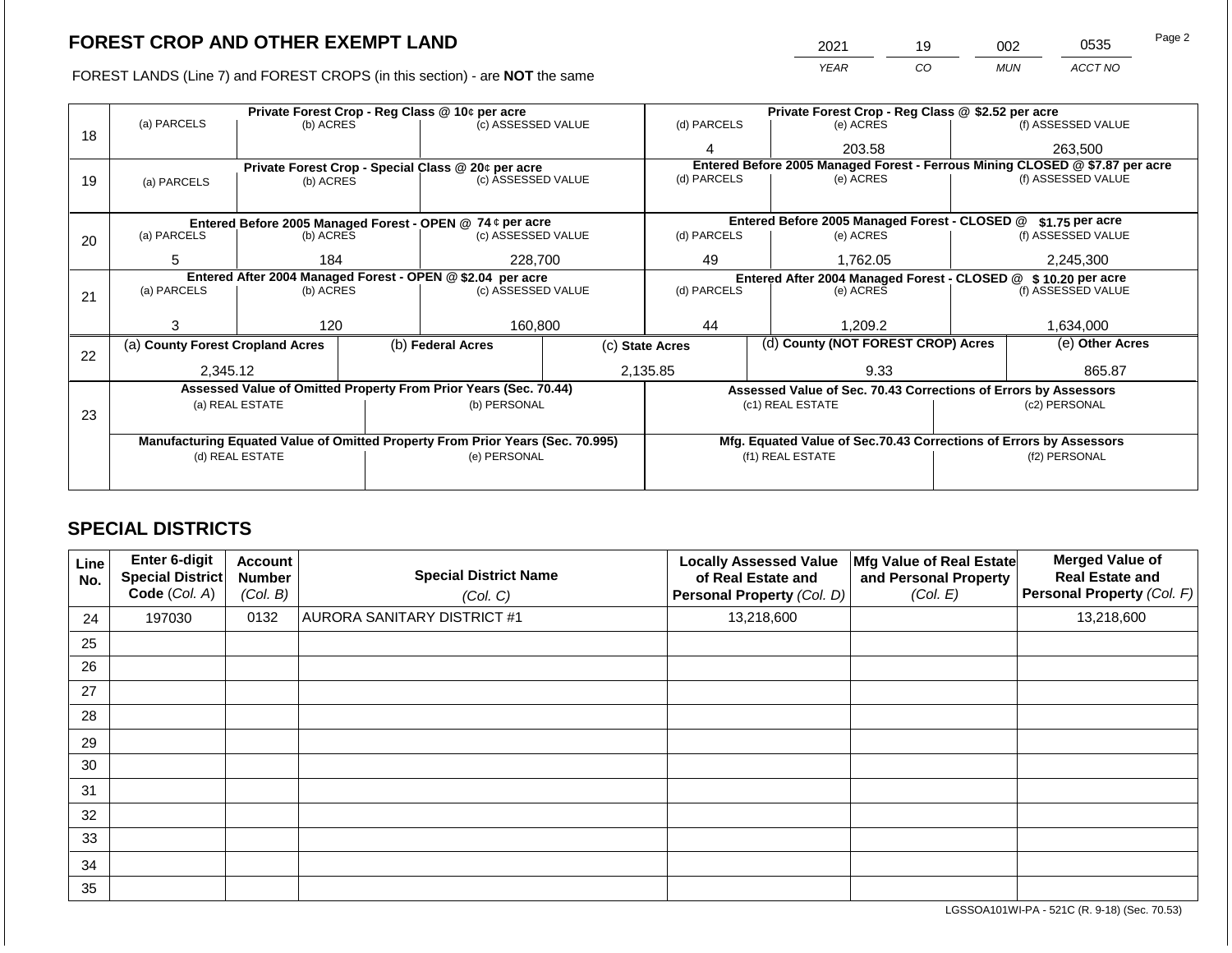#### *YEAR*  2021  $\overline{co}$ 19 *MUN*  002 *ACCT NO*  0535 **SCHOOL DISTRICTS Line No. Enter 6-digit School District Code** *(Col. A)* **Account Number** *(Col. B)* **School District Name** *(Col. C)* **Locally Assessed Value of Real Estate and Personal Property** *(Col. D)* **Mfg Value of Real Estate and Personal Property** *(Col. E)* **Merged Value of Real Estate and Personal Property** *(Col. F)* **A. SCHOOL DISTRICTS (K-8 and K-12)** 36 37 38 39 40 41 42 43 44 45 46 47 48 49 50 TOTAL ASSESSED VALUE OF SCHOOL DISTRICTS (K-8 and K-12) **B. UNION HIGH SCHOOL DISTRICTS** 51 52 53 54 55 **C. TECHNICAL COLLEGE DISTRICTS** 56 57 58 59 TOTAL ASSESSED VALUE OF TECHNICAL COLLEGES TOTAL ASSESSED VALUE OF UNION HIGH SCHOOLS 191855 0122 SCH D OF FLORENCE COUNTY 66,999,400 66,999,400 001300 | 0012 | NORTHEAST WISCONSIN TECH COLLEGE GNBY 66,999,400 190,900 67,190,300 190,900 67,190,300 190,900 67,190,300 66,999,400 190,900 67,190,300

 *I hereby certify, to the best of my knowledge and belief, this form is complete and correct.*

| Name                                           |                              | Title | Submission date  |
|------------------------------------------------|------------------------------|-------|------------------|
| DONNA LIEBERGEN                                |                              |       | 2021<br>20<br>08 |
| Phone                                          | Email address                |       |                  |
| 715<br>3204<br>528<br>$\overline{\phantom{a}}$ | DLIEBERGEN@CO.FLORENCE.WI.US |       |                  |

Page 3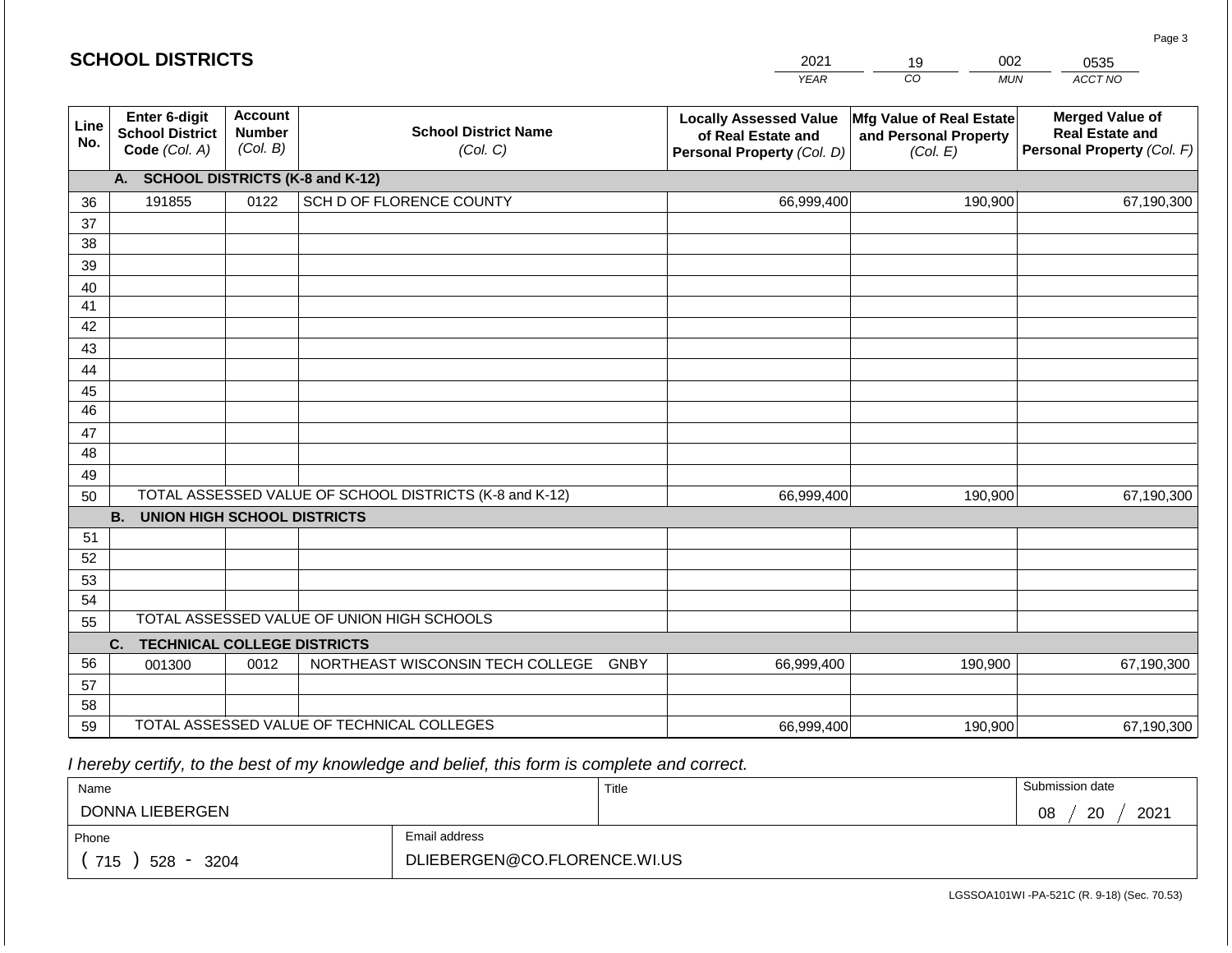- Each municipality's SOA is completed after the Board of Review and includes any changes made to the locally assessed values, under state law (sec. 70.53, Wis. Stats.)
- The Wisconsin Department of Revenue (DOR) merges the locally assessed values with the state assessed manufacturing values
- DOR provides the information regarding district names and codes. If a district is not listed, contact DOR.

Note: If you submit an amended SOA to DOR after your municipality's SOA is equated and posted to our website, we will process the SOA. However, DOR will not recalculate the *aggregate ratio or update the final SOA posted on our website. You should use the corrected values to calculate your tax rates.*

### **Page 1: Real Estate and Personal Property**

- Lines 1-9 assessed real estate values, parcel counts and acres by classification
- Lines 10-15 assessed personal property values and number of accounts by class
- Line 16 aggregate assessed value of all property subject to general property; use to calculate tax rates. Note: This line equals the total assessed value of K-8 and K-12 school districts (Line 50) and total assessed value of technical colleges (Line 59).
- Remarks assessment ratio used to calculate estimated fair market value on property tax bills

### **Page 2: Forest Crop, Other Exempt Land and Special Districts**

- Lines 18-21 private forest crop and managed forest lands assessed values
- Line  $22 -$  tax exempt land acres
- Line 23 prior years assessed value of omitted property under sec. 70.44 and correction of errors under sec. 70.43 shown by locally assessed or manufacturing real estate and personal property. Note: If there is an amount on this line, report the corresponding tax in the Statement of Taxes, Sections J or K.
- Lines 24-35 special district assessed values. These values are used to calculate tax rates for the special districts.

### **Page 3: School Districts**

- Lines 36-50 school districts (K-8 and K-12) assessed values. These values are used to calculate tax rates for school districts.
- Lines 51-55 union high school district assessed values. These values are used to calculate tax rates for union high school districts.
- Lines 56-59 technical college assessed values. These values are used to calculate tax rates for technical colleges.

If you have questions: Email: lgs@wisconsin.gov

 Phone: (608) 266-2569 or (608) 264-6892 Fax: (608) 264-6887

**VIAGARA, WI54151 - 9188** NIAGARA, WI 54151 - 9188507 OSTERBERG PKWY 507 OSTERBERG PKWY STACY HEDMARK<br>TOWN OF AURORA TOWN OF AURORA STACY HEDMARK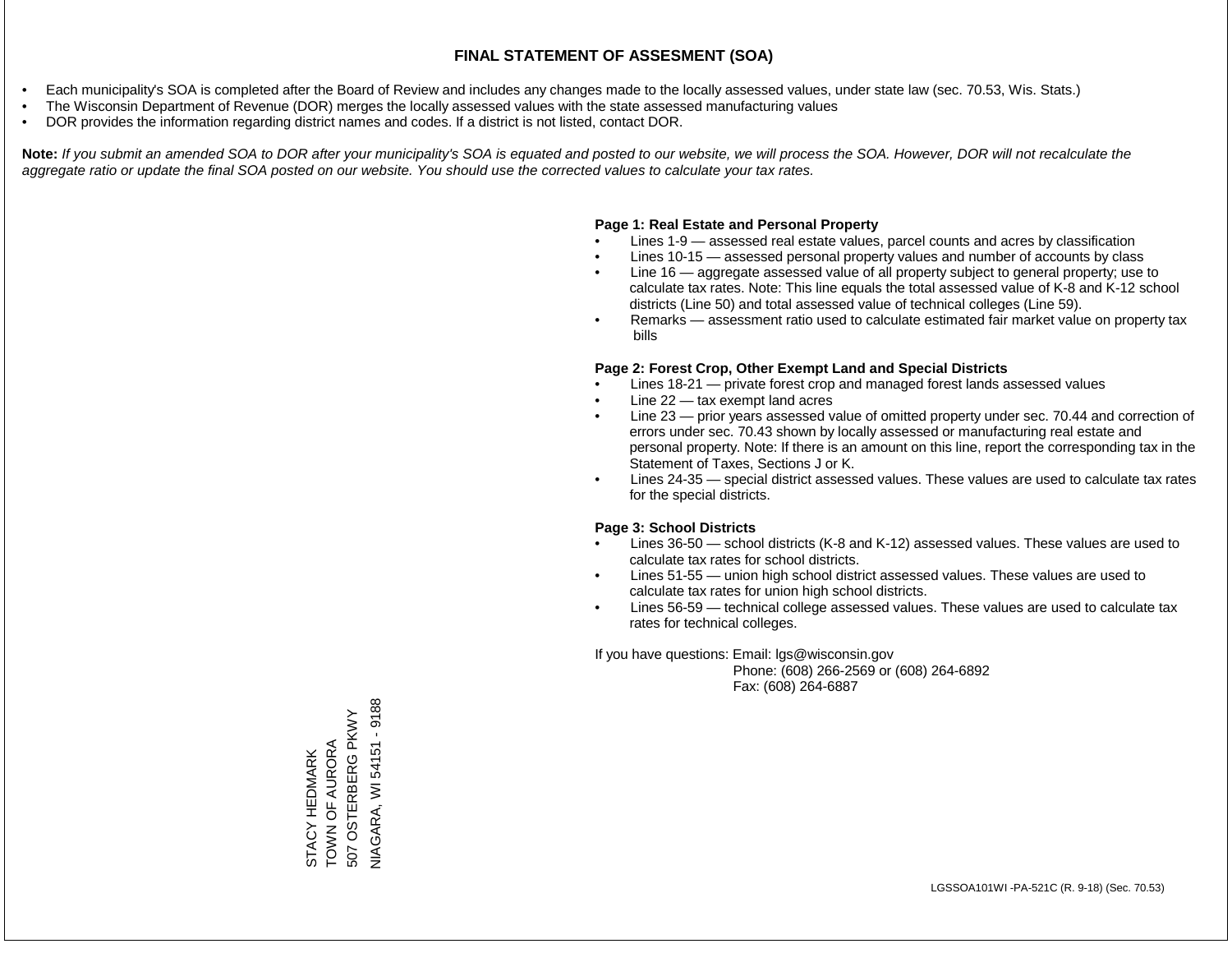|                |                                                                                                                                                                                              | <b>FINAL - EQUATED</b><br><b>STATEMENT OF ASSESSMENT FOR 2021</b> |                          |              | 19  | 004                                                  | 0536                    | This is an Amended Return | Page 1                        |        |
|----------------|----------------------------------------------------------------------------------------------------------------------------------------------------------------------------------------------|-------------------------------------------------------------------|--------------------------|--------------|-----|------------------------------------------------------|-------------------------|---------------------------|-------------------------------|--------|
|                |                                                                                                                                                                                              |                                                                   |                          | CO           |     | <b>MUN</b>                                           | ACCT NO                 |                           |                               |        |
|                | <b>FOR</b>                                                                                                                                                                                   | <b>TOWN OF</b><br>OF.                                             | <b>COMMONWEALTH</b>      |              |     | <b>FLORENCE COUNTY</b>                               |                         |                           |                               |        |
|                |                                                                                                                                                                                              | Town - Village - City                                             | <b>Municipality Name</b> |              |     | <b>County Name</b>                                   |                         |                           |                               |        |
|                | <b>REAL ESTATE</b>                                                                                                                                                                           |                                                                   |                          | PARCEL COUNT |     | NO. OF ACRES                                         | <b>VALUE OF</b>         | <b>VALUE OF</b>           | TOTAL VALUE OF LAND           |        |
| Line<br>No.    |                                                                                                                                                                                              | (See Lines 18 - 22 for<br>other Real Estate)                      |                          |              |     | <b>WHOLE</b><br>TOTAL LAND IMPROVEMENTS NUMBERS ONLY | <b>LAND</b>             | <b>IMPROVEMENTS</b>       | AND IMPROVEMENTS              |        |
|                |                                                                                                                                                                                              |                                                                   | (Col. A)                 | (Col. B)     |     | (Col. C)                                             | (Col, D)                | (Col. E)                  | (Col. F)                      |        |
| $\overline{1}$ |                                                                                                                                                                                              | <b>RESIDENTIAL - Class 1</b>                                      | 666                      |              | 441 | 900                                                  | 10,622,000              | 26,286,300                | 36,908,300                    |        |
| $\overline{c}$ |                                                                                                                                                                                              | COMMERCIAL - Class 2                                              | 6                        |              | 4   | 18                                                   | 125,500                 | 813,900                   | 939,400                       |        |
| 3              | <b>MANUFACTURING - Class 3</b><br>1                                                                                                                                                          |                                                                   |                          |              | 1   | 8                                                    | 16,800                  | 62,900                    |                               | 79,700 |
| 4              |                                                                                                                                                                                              | <b>AGRICULTURAL - Class 4</b>                                     | 68                       |              |     | 983                                                  | 107,200                 |                           | 107,200                       |        |
| 5              |                                                                                                                                                                                              | <b>UNDEVELOPED - Class 5</b>                                      | 143                      |              |     | 1,089                                                | 524,200                 |                           | 524,200                       |        |
| 6              |                                                                                                                                                                                              | AGRICULTURAL FOREST - Class 5m                                    | 51                       |              |     | 930                                                  | 702,700                 |                           | 702,700                       |        |
| $\overline{7}$ |                                                                                                                                                                                              | FOREST LANDS - Class 6                                            | 250                      |              |     | 4,993                                                | 7,383,900               |                           | 7,383,900                     |        |
| 8              |                                                                                                                                                                                              | OTHER - Class 7                                                   | 3                        |              | 3   | 6                                                    | 18,000                  | 38,400                    |                               | 56,400 |
| 9              |                                                                                                                                                                                              | TOTAL - ALL COLUMNS                                               | 1,188                    |              | 449 | 8,927                                                | 19,500,300              | 27,201,500                | 46,701,800                    |        |
| 10             |                                                                                                                                                                                              | NUMBER OF PERSONAL PROPERTY ACCOUNTS IN ROLL                      |                          |              |     | 23                                                   | <b>LOCALLY ASSESSED</b> | <b>MANUFACTURING</b>      | <b>MERGED</b>                 |        |
| 11             |                                                                                                                                                                                              | BOATS AND OTHER WATERCRAFT NOT EXEMPT - Code 1                    |                          |              |     |                                                      | 0                       |                           | $\Omega$                      | 0      |
| 12             |                                                                                                                                                                                              | MACHINERY, TOOLS AND PATTERNS - Code 2                            |                          |              |     |                                                      |                         | 30,600                    |                               | 30,600 |
| 13             |                                                                                                                                                                                              | FURNITURE, FIXTURES AND EQUIPMENT - Code 3                        |                          |              |     |                                                      | 72,200                  |                           | 0                             | 72,200 |
| 14             |                                                                                                                                                                                              | ALL OTHER PERSONAL PROPERTY NOT EXEMPT - Codes 4A, 4B, 4C         |                          |              |     |                                                      | 60,600                  |                           | $\Omega$                      | 60,600 |
| 15             |                                                                                                                                                                                              | TOTAL OF PERSONAL PROPERTY NOT EXEMPT (Total of Lines 11-14)      |                          |              |     |                                                      | 132,800                 | 30,600                    | 163,400                       |        |
| 16             | AGGREGATE ASSESSED VALUE OF ALL PROPERTY SUBJECT TO THE GENERAL PROPERTY TAX (Total of Lines 9F and 15F)<br>MUST EQUAL TOTAL VALUE OF THE SCHOOL DISTRICTS (K-12 PLUS K-8) - Line 50, Col. F |                                                                   |                          |              |     |                                                      |                         |                           | 46,865,200                    |        |
| 17             |                                                                                                                                                                                              | <b>BOARD OF REVIEW</b><br>DATE OF FINAL ADJOURNMENT               | 09/28/2021               |              |     | Name of Assessor<br><b>RANDR ASSESSING</b>           |                         |                           | Telephone #<br>(920) 846-4250 |        |

The Assessment Ratio to be used in calculating the estimated Fair Market Value on tax bills for this tax district is .802155212

This ratio should be used to convert assessed values to "Calculate Equalized Values" in Step 1 of the Lottery and Gaming Credit Calculations.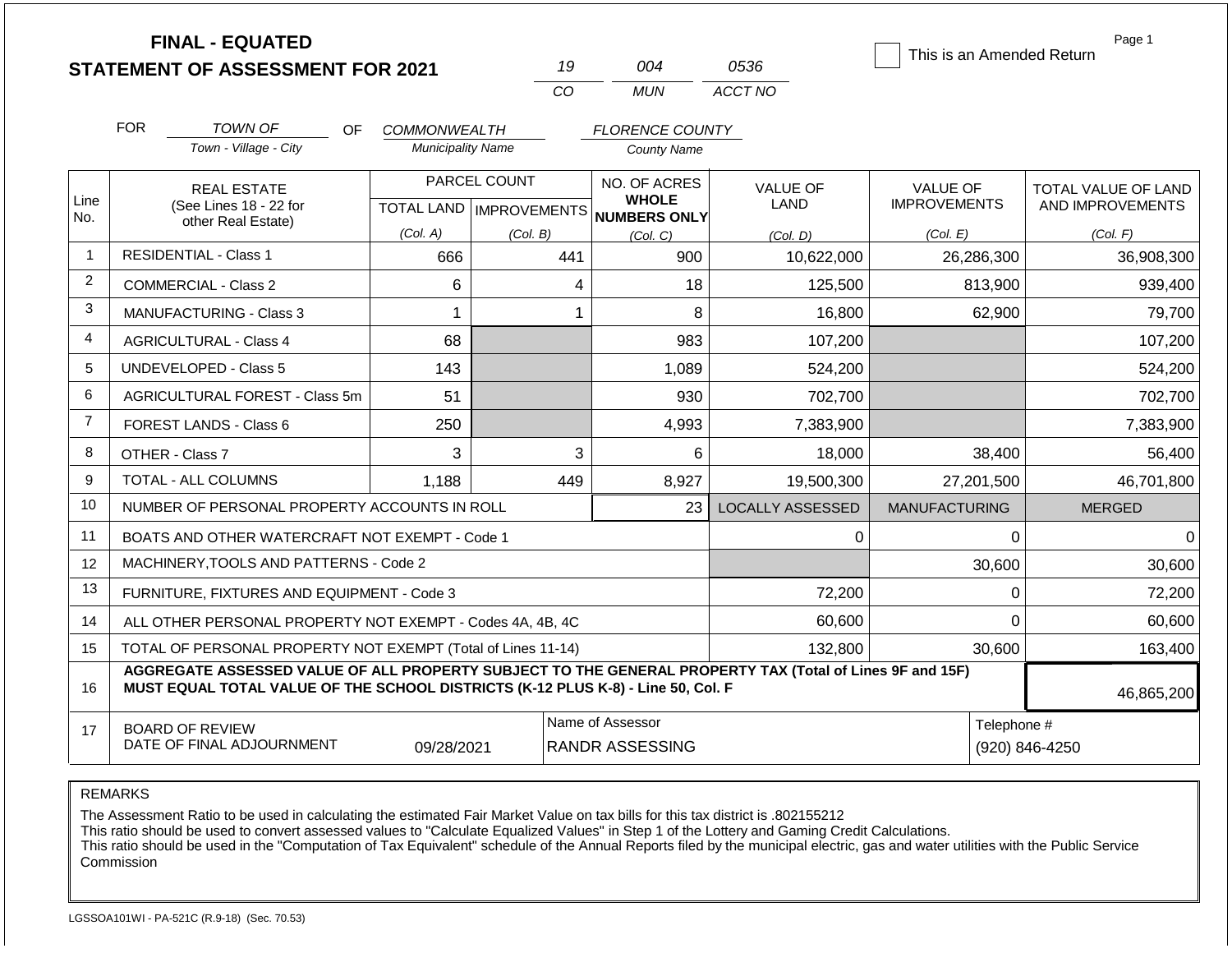| 2021 |     |     | 0536    | Page 2 |
|------|-----|-----|---------|--------|
| YFAR | CO. | MUN | ACCT NO |        |

FOREST LANDS (Line 7) and FOREST CROPS (in this section) - are NOT the same

|    |                                                            |                 |  | Private Forest Crop - Reg Class @ 10¢ per acre                                 |  | Private Forest Crop - Reg Class @ \$2.52 per acre |                                                                |                                                                    |                    |                                                                                                    |
|----|------------------------------------------------------------|-----------------|--|--------------------------------------------------------------------------------|--|---------------------------------------------------|----------------------------------------------------------------|--------------------------------------------------------------------|--------------------|----------------------------------------------------------------------------------------------------|
|    | (a) PARCELS                                                | (b) ACRES       |  | (c) ASSESSED VALUE                                                             |  | (d) PARCELS                                       |                                                                | (e) ACRES                                                          |                    | (f) ASSESSED VALUE                                                                                 |
| 18 |                                                            |                 |  |                                                                                |  |                                                   |                                                                |                                                                    |                    |                                                                                                    |
|    |                                                            |                 |  |                                                                                |  |                                                   |                                                                |                                                                    |                    |                                                                                                    |
|    | Private Forest Crop - Special Class @ 20¢ per acre         |                 |  | (c) ASSESSED VALUE                                                             |  | (d) PARCELS                                       |                                                                | (e) ACRES                                                          |                    | Entered Before 2005 Managed Forest - Ferrous Mining CLOSED @ \$7.87 per acre<br>(f) ASSESSED VALUE |
| 19 | (a) PARCELS                                                | (b) ACRES       |  |                                                                                |  |                                                   |                                                                |                                                                    |                    |                                                                                                    |
|    |                                                            |                 |  |                                                                                |  |                                                   |                                                                |                                                                    |                    |                                                                                                    |
|    |                                                            |                 |  | Entered Before 2005 Managed Forest - OPEN @ 74 ¢ per acre                      |  |                                                   |                                                                | Entered Before 2005 Managed Forest - CLOSED @                      |                    | $$1.75$ per acre                                                                                   |
| 20 | (a) PARCELS                                                | (b) ACRES       |  | (c) ASSESSED VALUE                                                             |  | (d) PARCELS                                       |                                                                | (e) ACRES                                                          |                    | (f) ASSESSED VALUE                                                                                 |
|    |                                                            |                 |  |                                                                                |  |                                                   |                                                                |                                                                    |                    |                                                                                                    |
|    | 60                                                         | 2,428.5         |  | 3,778,900                                                                      |  | 14<br>562                                         |                                                                | 818,900                                                            |                    |                                                                                                    |
|    | Entered After 2004 Managed Forest - OPEN @ \$2.04 per acre |                 |  |                                                                                |  |                                                   | Entered After 2004 Managed Forest - CLOSED @ \$ 10.20 per acre |                                                                    |                    |                                                                                                    |
| 21 | (a) PARCELS                                                | (b) ACRES       |  | (c) ASSESSED VALUE                                                             |  | (d) PARCELS<br>(e) ACRES                          |                                                                |                                                                    | (f) ASSESSED VALUE |                                                                                                    |
|    |                                                            |                 |  |                                                                                |  |                                                   |                                                                |                                                                    |                    |                                                                                                    |
|    | 30                                                         | 1,155.86        |  | 1,812,300                                                                      |  | 53                                                |                                                                | 1.911.52                                                           |                    | 2,618,200                                                                                          |
|    | (a) County Forest Cropland Acres                           |                 |  | (b) Federal Acres                                                              |  | (c) State Acres                                   |                                                                | (d) County (NOT FOREST CROP) Acres                                 |                    | (e) Other Acres                                                                                    |
| 22 |                                                            |                 |  |                                                                                |  |                                                   |                                                                |                                                                    |                    |                                                                                                    |
|    | 7.707.42                                                   |                 |  | 2.12                                                                           |  | 3,149.07                                          |                                                                | 296.74                                                             |                    | 743.34                                                                                             |
|    |                                                            |                 |  | Assessed Value of Omitted Property From Prior Years (Sec. 70.44)               |  |                                                   |                                                                | Assessed Value of Sec. 70.43 Corrections of Errors by Assessors    |                    |                                                                                                    |
|    | (a) REAL ESTATE                                            |                 |  | (b) PERSONAL                                                                   |  |                                                   |                                                                | (c1) REAL ESTATE                                                   |                    | (c2) PERSONAL                                                                                      |
| 23 |                                                            |                 |  |                                                                                |  |                                                   |                                                                |                                                                    |                    |                                                                                                    |
|    |                                                            |                 |  | Manufacturing Equated Value of Omitted Property From Prior Years (Sec. 70.995) |  |                                                   |                                                                | Mfg. Equated Value of Sec.70.43 Corrections of Errors by Assessors |                    |                                                                                                    |
|    |                                                            | (d) REAL ESTATE |  | (e) PERSONAL                                                                   |  |                                                   |                                                                | (f1) REAL ESTATE                                                   | (f2) PERSONAL      |                                                                                                    |
|    |                                                            |                 |  |                                                                                |  |                                                   |                                                                |                                                                    |                    |                                                                                                    |
|    |                                                            |                 |  |                                                                                |  |                                                   |                                                                |                                                                    |                    |                                                                                                    |

# **SPECIAL DISTRICTS**

| Line<br>No. | <b>Enter 6-digit</b><br><b>Special District</b><br>Code (Col. A) | <b>Account</b><br><b>Number</b><br>(Col. B) | <b>Special District Name</b><br>(Col. C) | <b>Locally Assessed Value</b><br>of Real Estate and<br>Personal Property (Col. D) | Mfg Value of Real Estate<br>and Personal Property<br>(Col. E) | <b>Merged Value of</b><br><b>Real Estate and</b><br>Personal Property (Col. F) |
|-------------|------------------------------------------------------------------|---------------------------------------------|------------------------------------------|-----------------------------------------------------------------------------------|---------------------------------------------------------------|--------------------------------------------------------------------------------|
| 24          | 197020                                                           | 0131                                        | COMMONWEALTH SANITARY DISTRICT           | 1,518,100                                                                         |                                                               | 1,518,100                                                                      |
| 25          |                                                                  |                                             |                                          |                                                                                   |                                                               |                                                                                |
| 26          |                                                                  |                                             |                                          |                                                                                   |                                                               |                                                                                |
| 27          |                                                                  |                                             |                                          |                                                                                   |                                                               |                                                                                |
| 28          |                                                                  |                                             |                                          |                                                                                   |                                                               |                                                                                |
| 29          |                                                                  |                                             |                                          |                                                                                   |                                                               |                                                                                |
| 30          |                                                                  |                                             |                                          |                                                                                   |                                                               |                                                                                |
| 31          |                                                                  |                                             |                                          |                                                                                   |                                                               |                                                                                |
| 32          |                                                                  |                                             |                                          |                                                                                   |                                                               |                                                                                |
| 33          |                                                                  |                                             |                                          |                                                                                   |                                                               |                                                                                |
| 34          |                                                                  |                                             |                                          |                                                                                   |                                                               |                                                                                |
| 35          |                                                                  |                                             |                                          |                                                                                   |                                                               |                                                                                |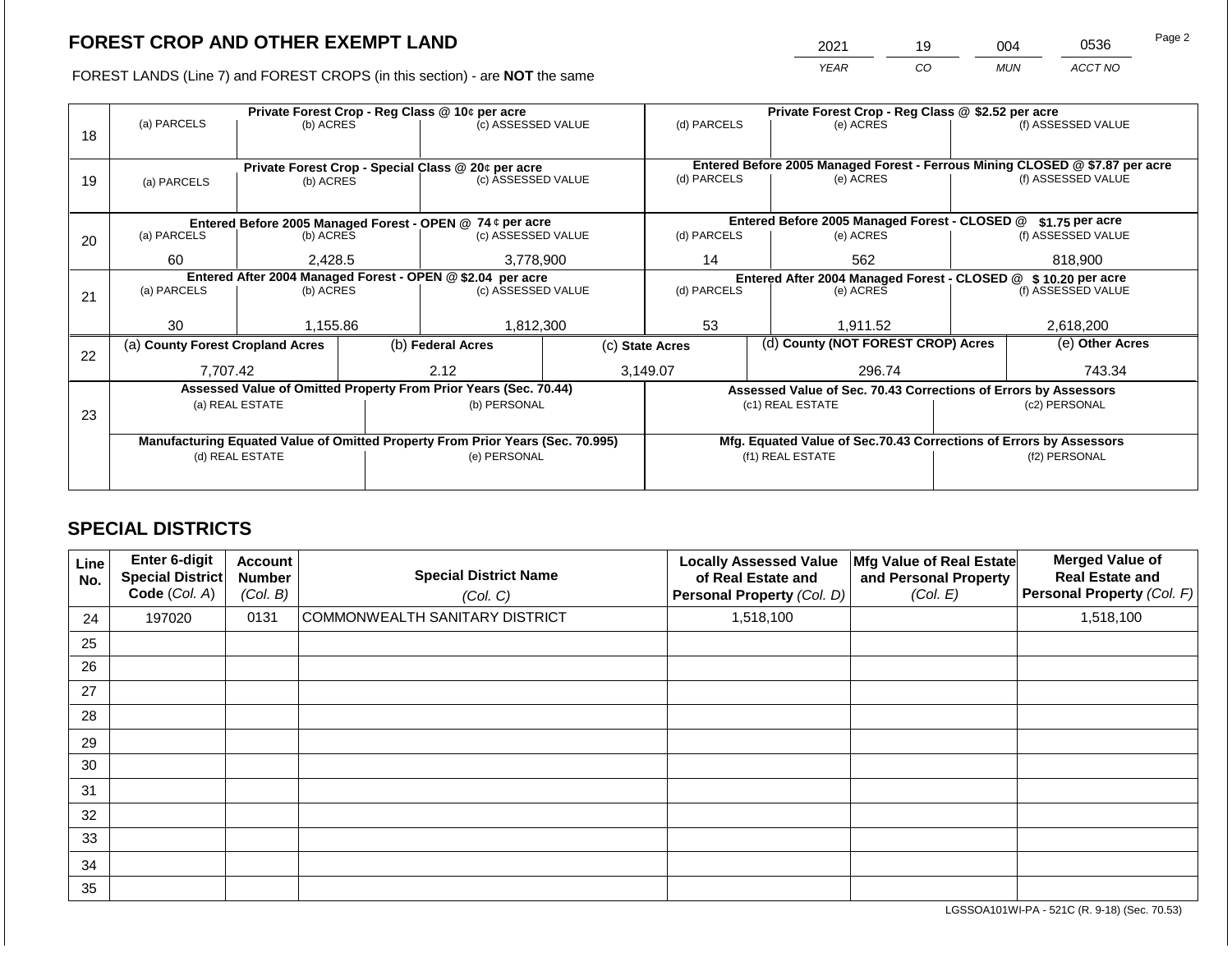|             | <b>SCHOOL DISTRICTS</b>                                                                |                                             |                                                         | 2021                                                                              | 004<br>19                                                     | 0536                                                                           |  |  |  |  |  |
|-------------|----------------------------------------------------------------------------------------|---------------------------------------------|---------------------------------------------------------|-----------------------------------------------------------------------------------|---------------------------------------------------------------|--------------------------------------------------------------------------------|--|--|--|--|--|
|             |                                                                                        |                                             |                                                         | <b>YEAR</b>                                                                       | CO<br><b>MUN</b>                                              | ACCT NO                                                                        |  |  |  |  |  |
| Line<br>No. | <b>Enter 6-digit</b><br><b>School District</b><br>Code (Col. A)                        | <b>Account</b><br><b>Number</b><br>(Col. B) | <b>School District Name</b><br>(Col. C)                 | <b>Locally Assessed Value</b><br>of Real Estate and<br>Personal Property (Col. D) | Mfg Value of Real Estate<br>and Personal Property<br>(Col. E) | <b>Merged Value of</b><br><b>Real Estate and</b><br>Personal Property (Col. F) |  |  |  |  |  |
|             | А.                                                                                     |                                             | <b>SCHOOL DISTRICTS (K-8 and K-12)</b>                  |                                                                                   |                                                               |                                                                                |  |  |  |  |  |
| 36          | 191855                                                                                 | 0122                                        | SCH D OF FLORENCE COUNTY                                | 46,754,900                                                                        | 110,300                                                       | 46,865,200                                                                     |  |  |  |  |  |
| 37          |                                                                                        |                                             |                                                         |                                                                                   |                                                               |                                                                                |  |  |  |  |  |
| 38          |                                                                                        |                                             |                                                         |                                                                                   |                                                               |                                                                                |  |  |  |  |  |
| 39          |                                                                                        |                                             |                                                         |                                                                                   |                                                               |                                                                                |  |  |  |  |  |
| 40          |                                                                                        |                                             |                                                         |                                                                                   |                                                               |                                                                                |  |  |  |  |  |
| 41<br>42    |                                                                                        |                                             |                                                         |                                                                                   |                                                               |                                                                                |  |  |  |  |  |
| 43          |                                                                                        |                                             |                                                         |                                                                                   |                                                               |                                                                                |  |  |  |  |  |
| 44          |                                                                                        |                                             |                                                         |                                                                                   |                                                               |                                                                                |  |  |  |  |  |
| 45          |                                                                                        |                                             |                                                         |                                                                                   |                                                               |                                                                                |  |  |  |  |  |
| 46          |                                                                                        |                                             |                                                         |                                                                                   |                                                               |                                                                                |  |  |  |  |  |
| 47          |                                                                                        |                                             |                                                         |                                                                                   |                                                               |                                                                                |  |  |  |  |  |
| 48          |                                                                                        |                                             |                                                         |                                                                                   |                                                               |                                                                                |  |  |  |  |  |
| 49          |                                                                                        |                                             |                                                         |                                                                                   |                                                               |                                                                                |  |  |  |  |  |
| 50          |                                                                                        |                                             | TOTAL ASSESSED VALUE OF SCHOOL DISTRICTS (K-8 and K-12) | 46,754,900                                                                        | 110,300                                                       | 46,865,200                                                                     |  |  |  |  |  |
|             | <b>B.</b><br><b>UNION HIGH SCHOOL DISTRICTS</b>                                        |                                             |                                                         |                                                                                   |                                                               |                                                                                |  |  |  |  |  |
| 51          |                                                                                        |                                             |                                                         |                                                                                   |                                                               |                                                                                |  |  |  |  |  |
| 52          |                                                                                        |                                             |                                                         |                                                                                   |                                                               |                                                                                |  |  |  |  |  |
| 53          |                                                                                        |                                             |                                                         |                                                                                   |                                                               |                                                                                |  |  |  |  |  |
| 54          |                                                                                        |                                             |                                                         |                                                                                   |                                                               |                                                                                |  |  |  |  |  |
|             | TOTAL ASSESSED VALUE OF UNION HIGH SCHOOLS<br>55<br><b>TECHNICAL COLLEGE DISTRICTS</b> |                                             |                                                         |                                                                                   |                                                               |                                                                                |  |  |  |  |  |
| 56          | C.                                                                                     | 0012                                        | NORTHEAST WISCONSIN TECH COLLEGE GNBY                   | 46,754,900                                                                        | 110,300                                                       | 46,865,200                                                                     |  |  |  |  |  |
| 57          | 001300                                                                                 |                                             |                                                         |                                                                                   |                                                               |                                                                                |  |  |  |  |  |
| 58          |                                                                                        |                                             |                                                         |                                                                                   |                                                               |                                                                                |  |  |  |  |  |
| 59          |                                                                                        |                                             | TOTAL ASSESSED VALUE OF TECHNICAL COLLEGES              | 46,754,900                                                                        | 110,300                                                       | 46,865,200                                                                     |  |  |  |  |  |

 *I hereby certify, to the best of my knowledge and belief, this form is complete and correct.*

| Name               |                              | Title | Submission date  |
|--------------------|------------------------------|-------|------------------|
| DONNA LIEBERGEN    |                              |       | 2021<br>08<br>ັບ |
| Phone              | Email address                |       |                  |
| 715<br>528<br>3204 | DLIEBERGEN@CO.FLORENCE.WI.US |       |                  |

LGSSOA101WI -PA-521C (R. 9-18) (Sec. 70.53)

Page 3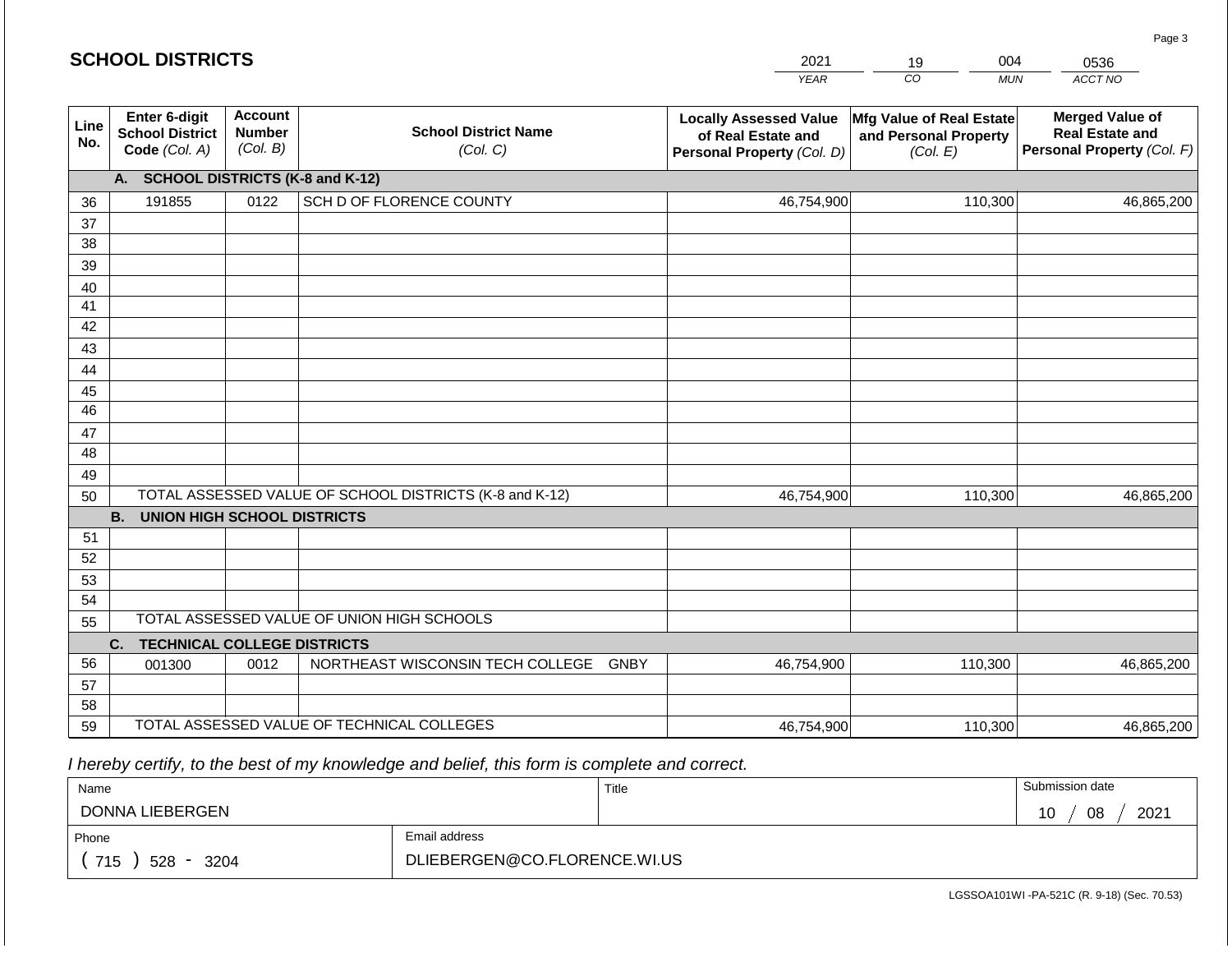- Each municipality's SOA is completed after the Board of Review and includes any changes made to the locally assessed values, under state law (sec. 70.53, Wis. Stats.)
- The Wisconsin Department of Revenue (DOR) merges the locally assessed values with the state assessed manufacturing values
- DOR provides the information regarding district names and codes. If a district is not listed, contact DOR.

Note: If you submit an amended SOA to DOR after your municipality's SOA is equated and posted to our website, we will process the SOA. However, DOR will not recalculate the *aggregate ratio or update the final SOA posted on our website. You should use the corrected values to calculate your tax rates.*

#### **Page 1: Real Estate and Personal Property**

- Lines 1-9 assessed real estate values, parcel counts and acres by classification
- Lines 10-15 assessed personal property values and number of accounts by class
- Line 16 aggregate assessed value of all property subject to general property; use to calculate tax rates. Note: This line equals the total assessed value of K-8 and K-12 school districts (Line 50) and total assessed value of technical colleges (Line 59).
- Remarks assessment ratio used to calculate estimated fair market value on property tax bills

#### **Page 2: Forest Crop, Other Exempt Land and Special Districts**

- Lines 18-21 private forest crop and managed forest lands assessed values
- Line  $22 -$  tax exempt land acres
- Line 23 prior years assessed value of omitted property under sec. 70.44 and correction of errors under sec. 70.43 shown by locally assessed or manufacturing real estate and personal property. Note: If there is an amount on this line, report the corresponding tax in the Statement of Taxes, Sections J or K.
- Lines 24-35 special district assessed values. These values are used to calculate tax rates for the special districts.

#### **Page 3: School Districts**

- Lines 36-50 school districts (K-8 and K-12) assessed values. These values are used to calculate tax rates for school districts.
- Lines 51-55 union high school district assessed values. These values are used to calculate tax rates for union high school districts.
- Lines 56-59 technical college assessed values. These values are used to calculate tax rates for technical colleges.

If you have questions: Email: lgs@wisconsin.gov

 Phone: (608) 266-2569 or (608) 264-6892 Fax: (608) 264-6887

THTAIN NO COMMON LONG COMMON DOROTHY VAYDA<br>TOWN OF COMMONWEALTH<br>4157 SHADY LN  $-9180$ FLORENCE, WI 54121 - 9180FLORENCE, WI 54121 DOROTHY VAYDA 4157 SHADY LN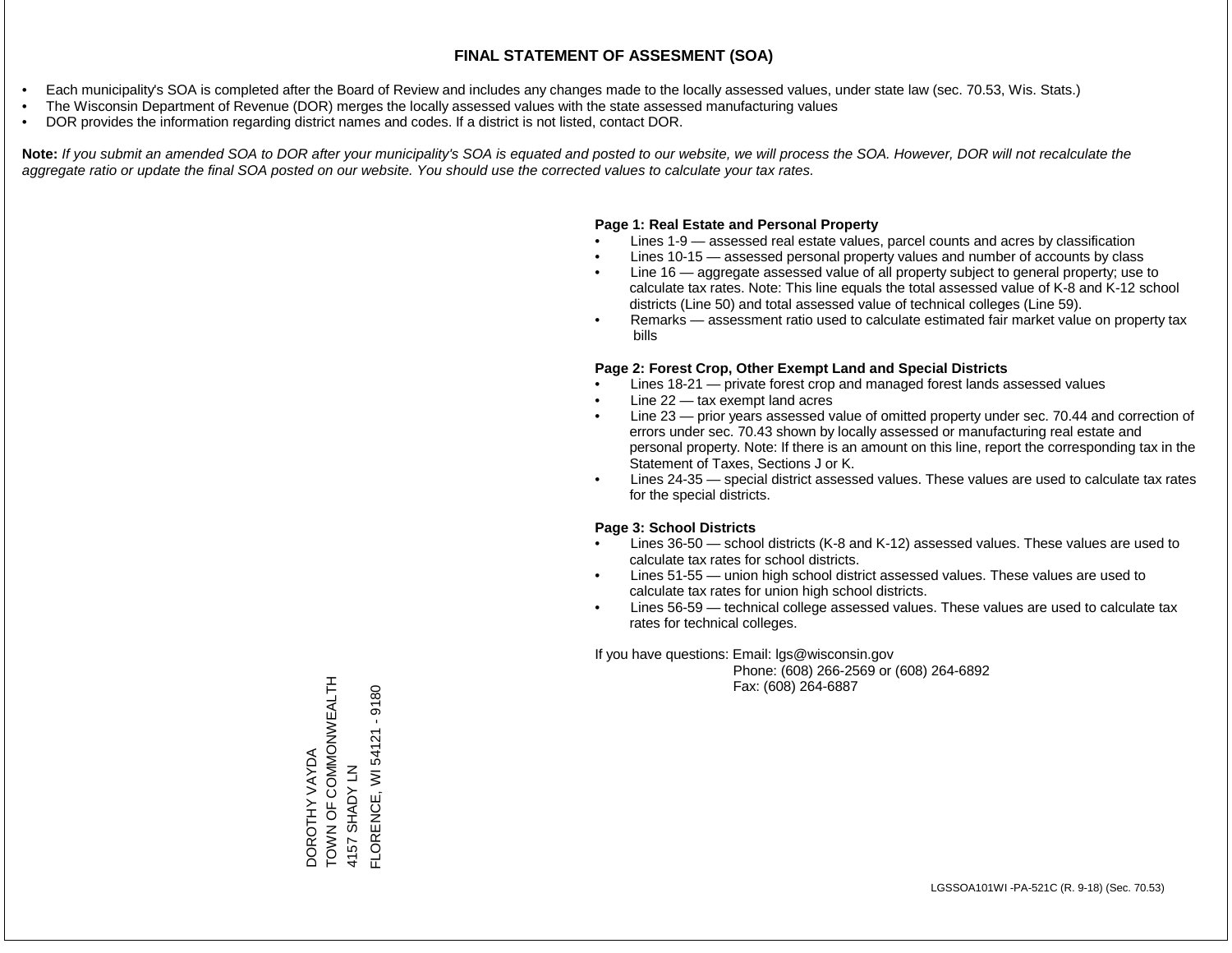|                | <b>FINAL - EQUATED</b><br><b>STATEMENT OF ASSESSMENT FOR 2021</b>                                                                                                                            |                          | 19                                        | 006                          | 0537                    | This is an Amended Return              | Page 1                                  |
|----------------|----------------------------------------------------------------------------------------------------------------------------------------------------------------------------------------------|--------------------------|-------------------------------------------|------------------------------|-------------------------|----------------------------------------|-----------------------------------------|
|                |                                                                                                                                                                                              |                          | CO                                        | <b>MUN</b>                   | ACCT NO                 |                                        |                                         |
|                | <b>FOR</b><br><b>TOWN OF</b><br>OF                                                                                                                                                           | <b>FENCE</b>             |                                           | <b>FLORENCE COUNTY</b>       |                         |                                        |                                         |
|                | Town - Village - City                                                                                                                                                                        | <b>Municipality Name</b> |                                           | <b>County Name</b>           |                         |                                        |                                         |
| Line           | <b>REAL ESTATE</b><br>(See Lines 18 - 22 for                                                                                                                                                 |                          | PARCEL COUNT<br>TOTAL LAND   IMPROVEMENTS | NO. OF ACRES<br><b>WHOLE</b> | <b>VALUE OF</b><br>LAND | <b>VALUE OF</b><br><b>IMPROVEMENTS</b> | TOTAL VALUE OF LAND<br>AND IMPROVEMENTS |
| No.            | other Real Estate)                                                                                                                                                                           | (Col. A)                 | (Col. B)                                  | NUMBERS ONLY<br>(Col, C)     | (Col. D)                | (Col. E)                               | (Col. F)                                |
| $\overline{1}$ | <b>RESIDENTIAL - Class 1</b><br>544<br>454<br>813                                                                                                                                            |                          | 3,763,800                                 | 19,384,800                   | 23,148,600              |                                        |                                         |
| 2              | <b>COMMERCIAL - Class 2</b>                                                                                                                                                                  | $\overline{2}$           | $\overline{2}$                            | $\overline{2}$               | 9,800                   | 165,100                                | 174,900                                 |
| 3              | 0<br><b>MANUFACTURING - Class 3</b>                                                                                                                                                          |                          |                                           | 0<br>$\Omega$                | 0                       | 0                                      | $\Omega$                                |
| $\overline{4}$ | <b>AGRICULTURAL - Class 4</b><br>112                                                                                                                                                         |                          |                                           | 1,811                        | 268,000                 |                                        | 268,000                                 |
| 5              | <b>UNDEVELOPED - Class 5</b>                                                                                                                                                                 | 178                      |                                           | 1,095                        | 515,000                 |                                        | 515,000                                 |
| 6              | <b>AGRICULTURAL FOREST - Class 5m</b>                                                                                                                                                        | 79                       |                                           | 887                          | 716,900                 |                                        | 716,900                                 |
| $\overline{7}$ | FOREST LANDS - Class 6                                                                                                                                                                       | 464                      |                                           | 8,750                        | 14,061,400              |                                        | 14,061,400                              |
| 8              | OTHER - Class 7                                                                                                                                                                              | 10                       | 10                                        | 20                           | 40,000                  | 499,200                                | 539,200                                 |
| 9              | <b>TOTAL - ALL COLUMNS</b>                                                                                                                                                                   | 1,389                    | 466                                       | 13,378                       | 19,374,900              | 20,049,100                             | 39,424,000                              |
| 10             | NUMBER OF PERSONAL PROPERTY ACCOUNTS IN ROLL                                                                                                                                                 |                          |                                           | 35                           | <b>LOCALLY ASSESSED</b> | <b>MANUFACTURING</b>                   | <b>MERGED</b>                           |
| 11             | BOATS AND OTHER WATERCRAFT NOT EXEMPT - Code 1                                                                                                                                               |                          |                                           |                              | 0                       | 0                                      | $\Omega$                                |
| 12             | MACHINERY, TOOLS AND PATTERNS - Code 2                                                                                                                                                       |                          |                                           |                              |                         | 0                                      | $\Omega$                                |
| 13             | FURNITURE, FIXTURES AND EQUIPMENT - Code 3                                                                                                                                                   |                          |                                           |                              | 39,000                  | 0                                      | 39,000                                  |
| 14             | ALL OTHER PERSONAL PROPERTY NOT EXEMPT - Codes 4A, 4B, 4C                                                                                                                                    |                          |                                           |                              | 486,900                 | 0                                      | 486,900                                 |
| 15             | TOTAL OF PERSONAL PROPERTY NOT EXEMPT (Total of Lines 11-14)                                                                                                                                 |                          |                                           |                              | 525,900                 | 0                                      | 525,900                                 |
| 16             | AGGREGATE ASSESSED VALUE OF ALL PROPERTY SUBJECT TO THE GENERAL PROPERTY TAX (Total of Lines 9F and 15F)<br>MUST EQUAL TOTAL VALUE OF THE SCHOOL DISTRICTS (K-12 PLUS K-8) - Line 50, Col. F |                          | 39,949,900                                |                              |                         |                                        |                                         |
| 17             | <b>BOARD OF REVIEW</b><br>DATE OF FINAL ADJOURNMENT                                                                                                                                          | Telephone #              | (920) 846-4250                            |                              |                         |                                        |                                         |

The Assessment Ratio to be used in calculating the estimated Fair Market Value on tax bills for this tax district is .931884768

This ratio should be used to convert assessed values to "Calculate Equalized Values" in Step 1 of the Lottery and Gaming Credit Calculations.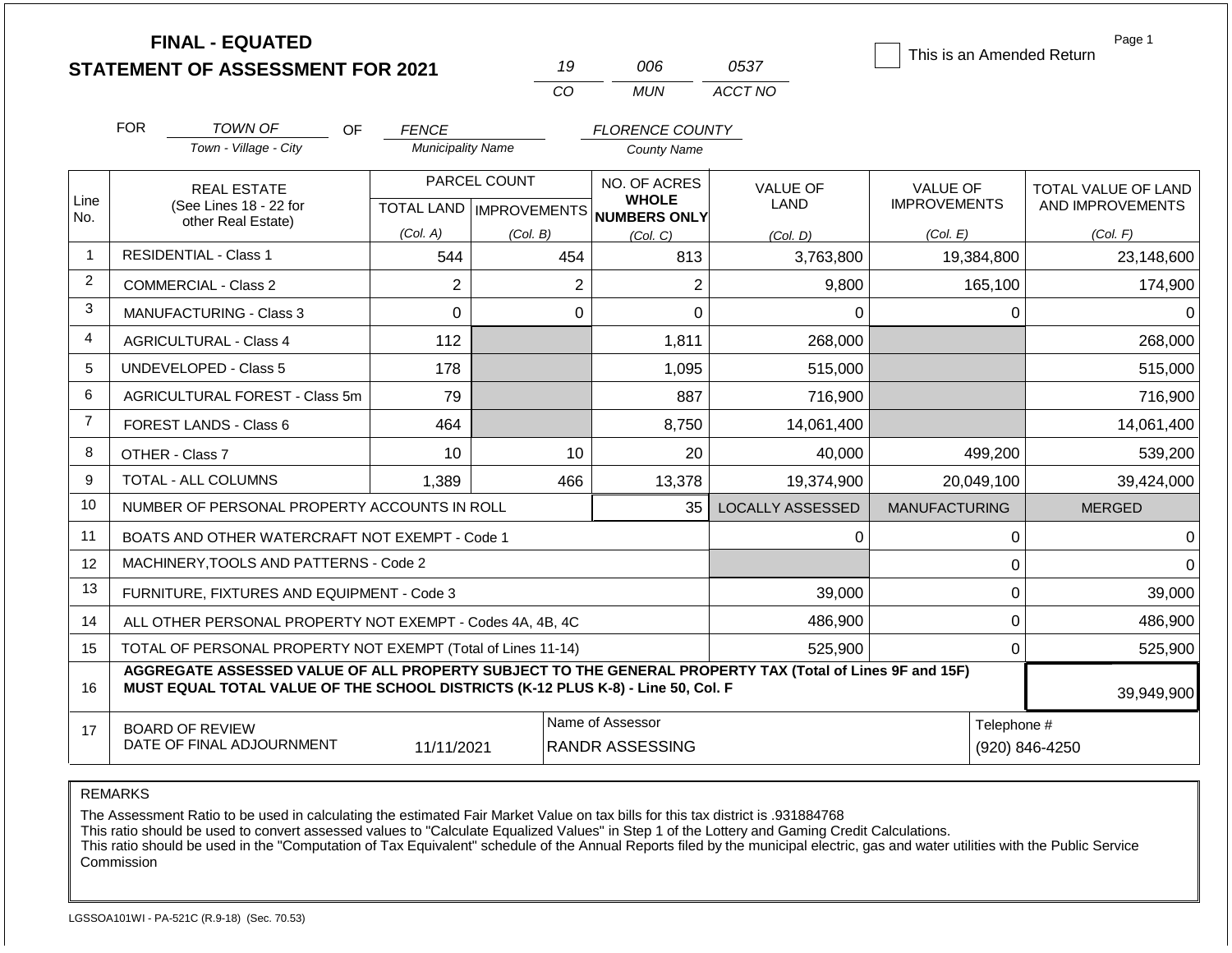FOREST LANDS (Line 7) and FOREST CROPS (in this section) - are NOT the same

| 2021 | 19 | 006        | 0537    | Page 2 |
|------|----|------------|---------|--------|
| YEAR | CO | <b>MUN</b> | ACCT NO |        |

|    |                                                            |                 |  | Private Forest Crop - Reg Class @ 10¢ per acre                                 |                    |                                                                              | Private Forest Crop - Reg Class @ \$2.52 per acre                  |  |                    |  |  |
|----|------------------------------------------------------------|-----------------|--|--------------------------------------------------------------------------------|--------------------|------------------------------------------------------------------------------|--------------------------------------------------------------------|--|--------------------|--|--|
| 18 | (a) PARCELS                                                | (b) ACRES       |  | (c) ASSESSED VALUE                                                             |                    | (d) PARCELS                                                                  | (e) ACRES                                                          |  | (f) ASSESSED VALUE |  |  |
|    |                                                            |                 |  |                                                                                |                    | 2                                                                            | 100.75                                                             |  | 164.300            |  |  |
|    |                                                            |                 |  | Private Forest Crop - Special Class @ 20¢ per acre                             |                    | Entered Before 2005 Managed Forest - Ferrous Mining CLOSED @ \$7.87 per acre |                                                                    |  |                    |  |  |
| 19 | (a) PARCELS                                                | (b) ACRES       |  | (c) ASSESSED VALUE                                                             |                    | (d) PARCELS                                                                  | (e) ACRES                                                          |  | (f) ASSESSED VALUE |  |  |
|    |                                                            |                 |  |                                                                                |                    |                                                                              |                                                                    |  |                    |  |  |
|    |                                                            |                 |  | Entered Before 2005 Managed Forest - OPEN @ 74 ¢ per acre                      |                    |                                                                              | Entered Before 2005 Managed Forest - CLOSED @                      |  | \$1.75 per acre    |  |  |
| 20 | (a) PARCELS                                                | (b) ACRES       |  | (c) ASSESSED VALUE                                                             |                    | (d) PARCELS                                                                  | (e) ACRES                                                          |  | (f) ASSESSED VALUE |  |  |
|    | 71                                                         | 2.877.98        |  | 4,566,600                                                                      |                    | 76                                                                           | 2,379.66                                                           |  | 3,652,900          |  |  |
|    | Entered After 2004 Managed Forest - OPEN @ \$2.04 per acre |                 |  |                                                                                |                    |                                                                              | Entered After 2004 Managed Forest - CLOSED @                       |  | $$10.20$ per acre  |  |  |
| 21 | (a) PARCELS                                                | (b) ACRES       |  |                                                                                | (c) ASSESSED VALUE |                                                                              | (d) PARCELS<br>(e) ACRES                                           |  | (f) ASSESSED VALUE |  |  |
|    |                                                            |                 |  |                                                                                |                    |                                                                              |                                                                    |  |                    |  |  |
|    | 82                                                         | 10.031.93       |  |                                                                                | 16,054,900<br>107  |                                                                              | 3.581.46                                                           |  |                    |  |  |
| 22 | (a) County Forest Cropland Acres                           |                 |  | (b) Federal Acres                                                              |                    | (c) State Acres                                                              | (d) County (NOT FOREST CROP) Acres                                 |  | (e) Other Acres    |  |  |
|    | 2,160                                                      |                 |  | 19,597.88                                                                      |                    | 3,660.53                                                                     | 249.25                                                             |  | 66.12              |  |  |
|    |                                                            |                 |  | Assessed Value of Omitted Property From Prior Years (Sec. 70.44)               |                    |                                                                              | Assessed Value of Sec. 70.43 Corrections of Errors by Assessors    |  |                    |  |  |
|    |                                                            | (a) REAL ESTATE |  | (b) PERSONAL                                                                   |                    |                                                                              | (c1) REAL ESTATE                                                   |  | (c2) PERSONAL      |  |  |
| 23 |                                                            |                 |  |                                                                                |                    |                                                                              |                                                                    |  |                    |  |  |
|    |                                                            |                 |  | Manufacturing Equated Value of Omitted Property From Prior Years (Sec. 70.995) |                    |                                                                              | Mfg. Equated Value of Sec.70.43 Corrections of Errors by Assessors |  |                    |  |  |
|    |                                                            | (d) REAL ESTATE |  | (e) PERSONAL                                                                   |                    |                                                                              | (f1) REAL ESTATE                                                   |  | (f2) PERSONAL      |  |  |
|    |                                                            |                 |  |                                                                                |                    |                                                                              |                                                                    |  |                    |  |  |
|    |                                                            |                 |  |                                                                                |                    |                                                                              |                                                                    |  |                    |  |  |

# **SPECIAL DISTRICTS**

| Line<br>No. | Enter 6-digit<br>Special District<br>Code (Col. A) | <b>Account</b><br><b>Number</b><br>(Col. B) | <b>Special District Name</b><br>(Col. C) | <b>Locally Assessed Value</b><br>of Real Estate and<br>Personal Property (Col. D) | Mfg Value of Real Estate<br>and Personal Property<br>(Col. E) | <b>Merged Value of</b><br><b>Real Estate and</b><br>Personal Property (Col. F) |
|-------------|----------------------------------------------------|---------------------------------------------|------------------------------------------|-----------------------------------------------------------------------------------|---------------------------------------------------------------|--------------------------------------------------------------------------------|
| 24          |                                                    |                                             |                                          |                                                                                   |                                                               |                                                                                |
| 25          |                                                    |                                             |                                          |                                                                                   |                                                               |                                                                                |
| 26          |                                                    |                                             |                                          |                                                                                   |                                                               |                                                                                |
| 27          |                                                    |                                             |                                          |                                                                                   |                                                               |                                                                                |
| 28          |                                                    |                                             |                                          |                                                                                   |                                                               |                                                                                |
| 29          |                                                    |                                             |                                          |                                                                                   |                                                               |                                                                                |
| 30          |                                                    |                                             |                                          |                                                                                   |                                                               |                                                                                |
| 31          |                                                    |                                             |                                          |                                                                                   |                                                               |                                                                                |
| 32          |                                                    |                                             |                                          |                                                                                   |                                                               |                                                                                |
| 33          |                                                    |                                             |                                          |                                                                                   |                                                               |                                                                                |
| 34          |                                                    |                                             |                                          |                                                                                   |                                                               |                                                                                |
| 35          |                                                    |                                             |                                          |                                                                                   |                                                               |                                                                                |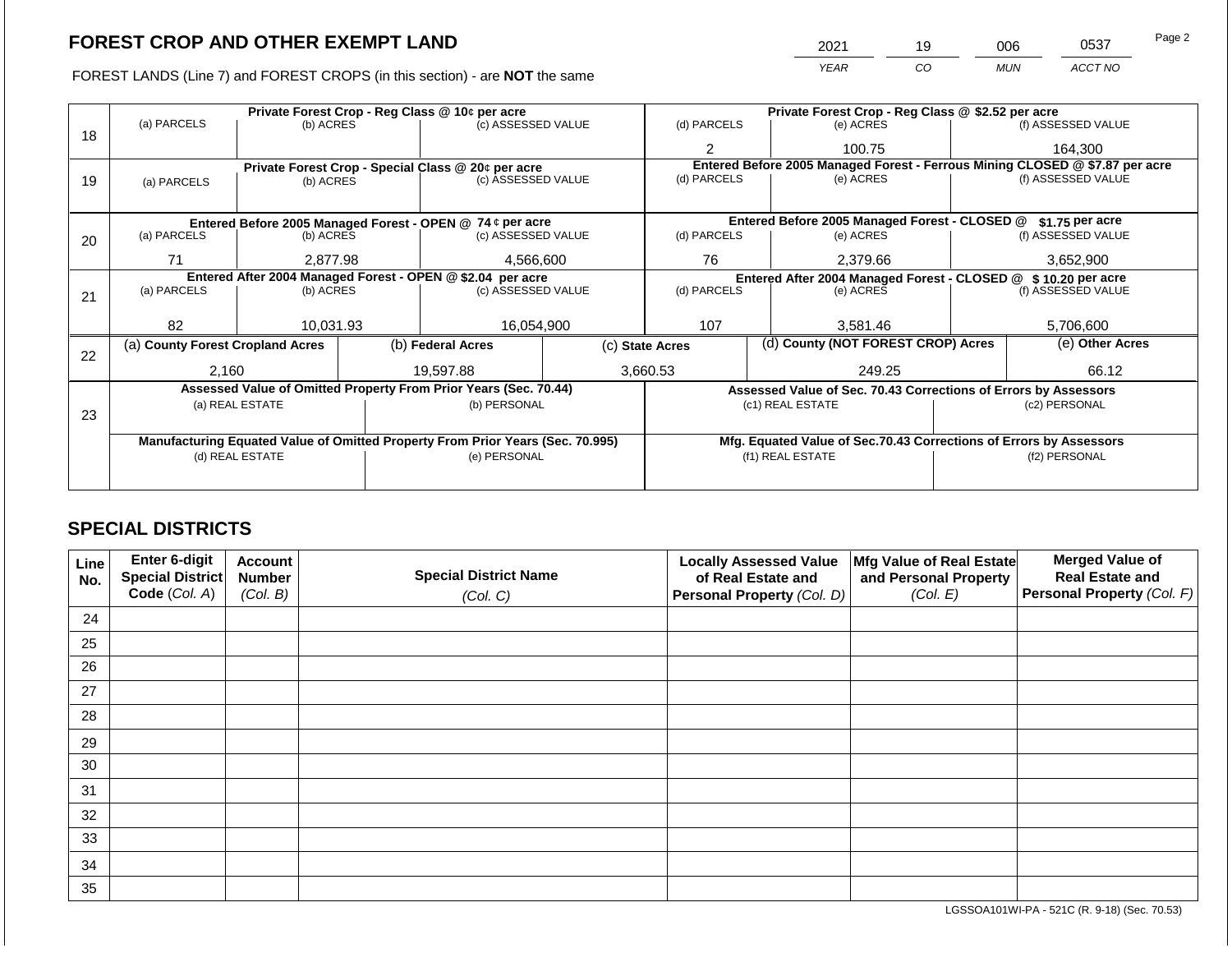| <b>SCHOOL DISTRICTS</b><br>2021<br>006<br>0537<br>19 |                                                          |                                             |                                                         |                                                                                   |  |                                                                      |            |                                                                                |
|------------------------------------------------------|----------------------------------------------------------|---------------------------------------------|---------------------------------------------------------|-----------------------------------------------------------------------------------|--|----------------------------------------------------------------------|------------|--------------------------------------------------------------------------------|
|                                                      |                                                          |                                             |                                                         | <b>YEAR</b>                                                                       |  | CO                                                                   | <b>MUN</b> | ACCT NO                                                                        |
| Line<br>No.                                          | Enter 6-digit<br><b>School District</b><br>Code (Col. A) | <b>Account</b><br><b>Number</b><br>(Col. B) | <b>School District Name</b><br>(Col. C)                 | <b>Locally Assessed Value</b><br>of Real Estate and<br>Personal Property (Col. D) |  | <b>Mfg Value of Real Estate</b><br>and Personal Property<br>(Col. E) |            | <b>Merged Value of</b><br><b>Real Estate and</b><br>Personal Property (Col. F) |
|                                                      | A.                                                       |                                             | <b>SCHOOL DISTRICTS (K-8 and K-12)</b>                  |                                                                                   |  |                                                                      |            |                                                                                |
| 36                                                   | 191855                                                   | 0122                                        | SCH D OF FLORENCE COUNTY                                | 39,949,900                                                                        |  |                                                                      |            | 39,949,900                                                                     |
| 37                                                   |                                                          |                                             |                                                         |                                                                                   |  |                                                                      |            |                                                                                |
| 38                                                   |                                                          |                                             |                                                         |                                                                                   |  |                                                                      |            |                                                                                |
| 39                                                   |                                                          |                                             |                                                         |                                                                                   |  |                                                                      |            |                                                                                |
| 40                                                   |                                                          |                                             |                                                         |                                                                                   |  |                                                                      |            |                                                                                |
| 41                                                   |                                                          |                                             |                                                         |                                                                                   |  |                                                                      |            |                                                                                |
| 42                                                   |                                                          |                                             |                                                         |                                                                                   |  |                                                                      |            |                                                                                |
| 43<br>44                                             |                                                          |                                             |                                                         |                                                                                   |  |                                                                      |            |                                                                                |
| 45                                                   |                                                          |                                             |                                                         |                                                                                   |  |                                                                      |            |                                                                                |
| 46                                                   |                                                          |                                             |                                                         |                                                                                   |  |                                                                      |            |                                                                                |
| 47                                                   |                                                          |                                             |                                                         |                                                                                   |  |                                                                      |            |                                                                                |
| 48                                                   |                                                          |                                             |                                                         |                                                                                   |  |                                                                      |            |                                                                                |
| 49                                                   |                                                          |                                             |                                                         |                                                                                   |  |                                                                      |            |                                                                                |
| 50                                                   |                                                          |                                             | TOTAL ASSESSED VALUE OF SCHOOL DISTRICTS (K-8 and K-12) | 39,949,900                                                                        |  |                                                                      |            | 39,949,900                                                                     |
|                                                      | <b>B. UNION HIGH SCHOOL DISTRICTS</b>                    |                                             |                                                         |                                                                                   |  |                                                                      |            |                                                                                |
| 51                                                   |                                                          |                                             |                                                         |                                                                                   |  |                                                                      |            |                                                                                |
| 52                                                   |                                                          |                                             |                                                         |                                                                                   |  |                                                                      |            |                                                                                |
| 53                                                   |                                                          |                                             |                                                         |                                                                                   |  |                                                                      |            |                                                                                |
| 54                                                   |                                                          |                                             | TOTAL ASSESSED VALUE OF UNION HIGH SCHOOLS              |                                                                                   |  |                                                                      |            |                                                                                |
| 55                                                   |                                                          |                                             |                                                         |                                                                                   |  |                                                                      |            |                                                                                |
|                                                      | <b>TECHNICAL COLLEGE DISTRICTS</b><br>C.                 |                                             |                                                         |                                                                                   |  |                                                                      |            |                                                                                |
| 56<br>57                                             | 001300                                                   | 0012                                        | NORTHEAST WISCONSIN TECH COLLEGE GNBY                   | 39,949,900                                                                        |  |                                                                      |            | 39,949,900                                                                     |
| 58                                                   |                                                          |                                             |                                                         |                                                                                   |  |                                                                      |            |                                                                                |
| 59                                                   |                                                          |                                             | TOTAL ASSESSED VALUE OF TECHNICAL COLLEGES              | 39,949,900                                                                        |  |                                                                      |            | 39,949,900                                                                     |

 *I hereby certify, to the best of my knowledge and belief, this form is complete and correct.*

| Name               |                              | Title | Submission date |
|--------------------|------------------------------|-------|-----------------|
| DONNA LIEBERGEN    |                              |       | 16<br>2021      |
| Phone              | Email address                |       |                 |
| 715<br>528<br>3204 | DLIEBERGEN@CO.FLORENCE.WI.US |       |                 |

LGSSOA101WI -PA-521C (R. 9-18) (Sec. 70.53)

Page 3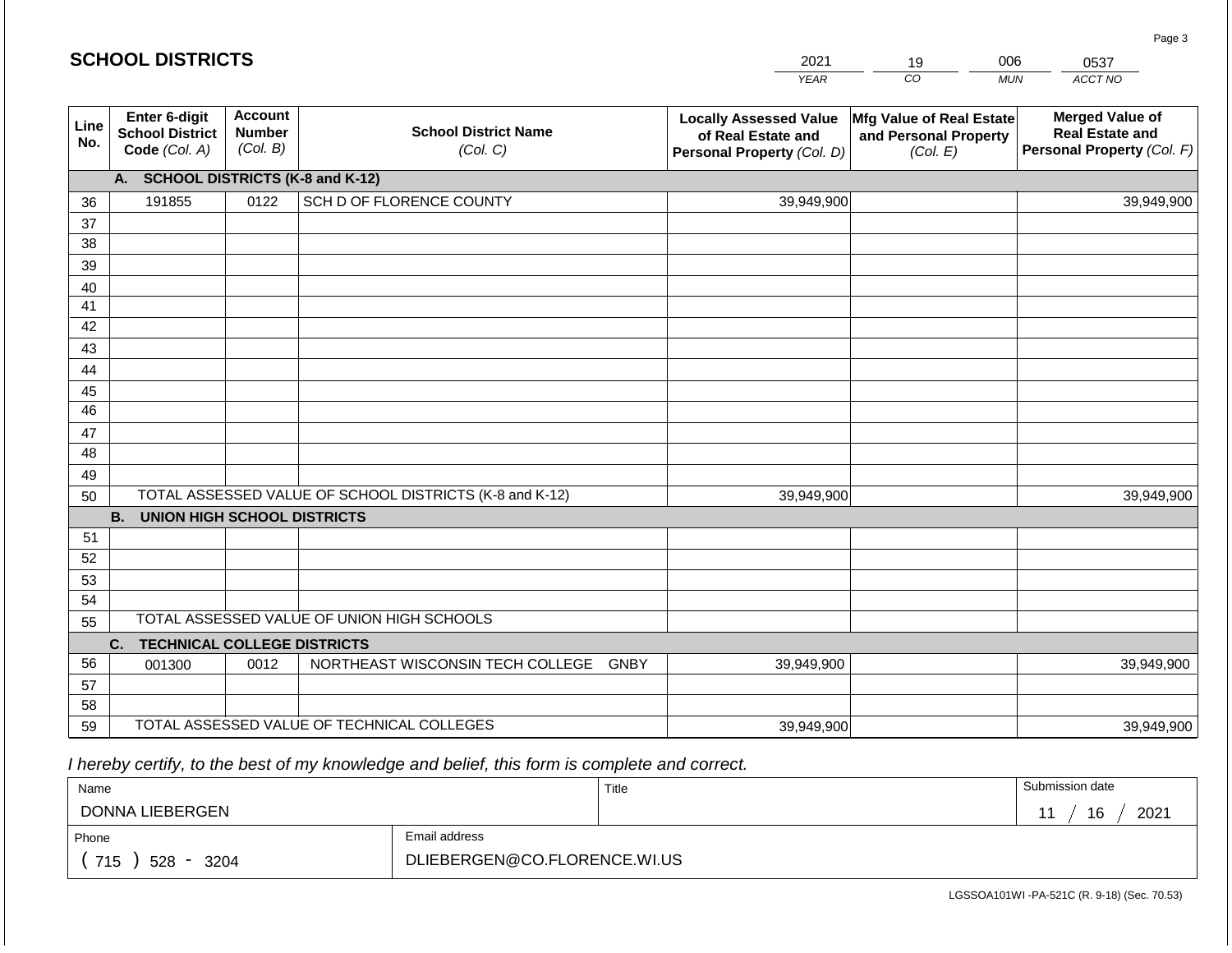- Each municipality's SOA is completed after the Board of Review and includes any changes made to the locally assessed values, under state law (sec. 70.53, Wis. Stats.)
- The Wisconsin Department of Revenue (DOR) merges the locally assessed values with the state assessed manufacturing values
- DOR provides the information regarding district names and codes. If a district is not listed, contact DOR.

Note: If you submit an amended SOA to DOR after your municipality's SOA is equated and posted to our website, we will process the SOA. However, DOR will not recalculate the *aggregate ratio or update the final SOA posted on our website. You should use the corrected values to calculate your tax rates.*

### **Page 1: Real Estate and Personal Property**

- Lines 1-9 assessed real estate values, parcel counts and acres by classification
- Lines 10-15 assessed personal property values and number of accounts by class
- Line 16 aggregate assessed value of all property subject to general property; use to calculate tax rates. Note: This line equals the total assessed value of K-8 and K-12 school districts (Line 50) and total assessed value of technical colleges (Line 59).
- Remarks assessment ratio used to calculate estimated fair market value on property tax bills

### **Page 2: Forest Crop, Other Exempt Land and Special Districts**

- Lines 18-21 private forest crop and managed forest lands assessed values
- Line  $22 -$  tax exempt land acres
- Line 23 prior years assessed value of omitted property under sec. 70.44 and correction of errors under sec. 70.43 shown by locally assessed or manufacturing real estate and personal property. Note: If there is an amount on this line, report the corresponding tax in the Statement of Taxes, Sections J or K.
- Lines 24-35 special district assessed values. These values are used to calculate tax rates for the special districts.

### **Page 3: School Districts**

- Lines 36-50 school districts (K-8 and K-12) assessed values. These values are used to calculate tax rates for school districts.
- Lines 51-55 union high school district assessed values. These values are used to calculate tax rates for union high school districts.
- Lines 56-59 technical college assessed values. These values are used to calculate tax rates for technical colleges.

If you have questions: Email: lgs@wisconsin.gov

 Phone: (608) 266-2569 or (608) 264-6892 Fax: (608) 264-6887

SHELLEY DUMAIS<br>TOWN OF FENCE<br>6756 W RIVER RD<br>FENCE, WI 54120 - 0054 FENCE, WI 54120 - 0054SHELLEY DUMAIS TOWN OF FENCE 6756 W RIVER RD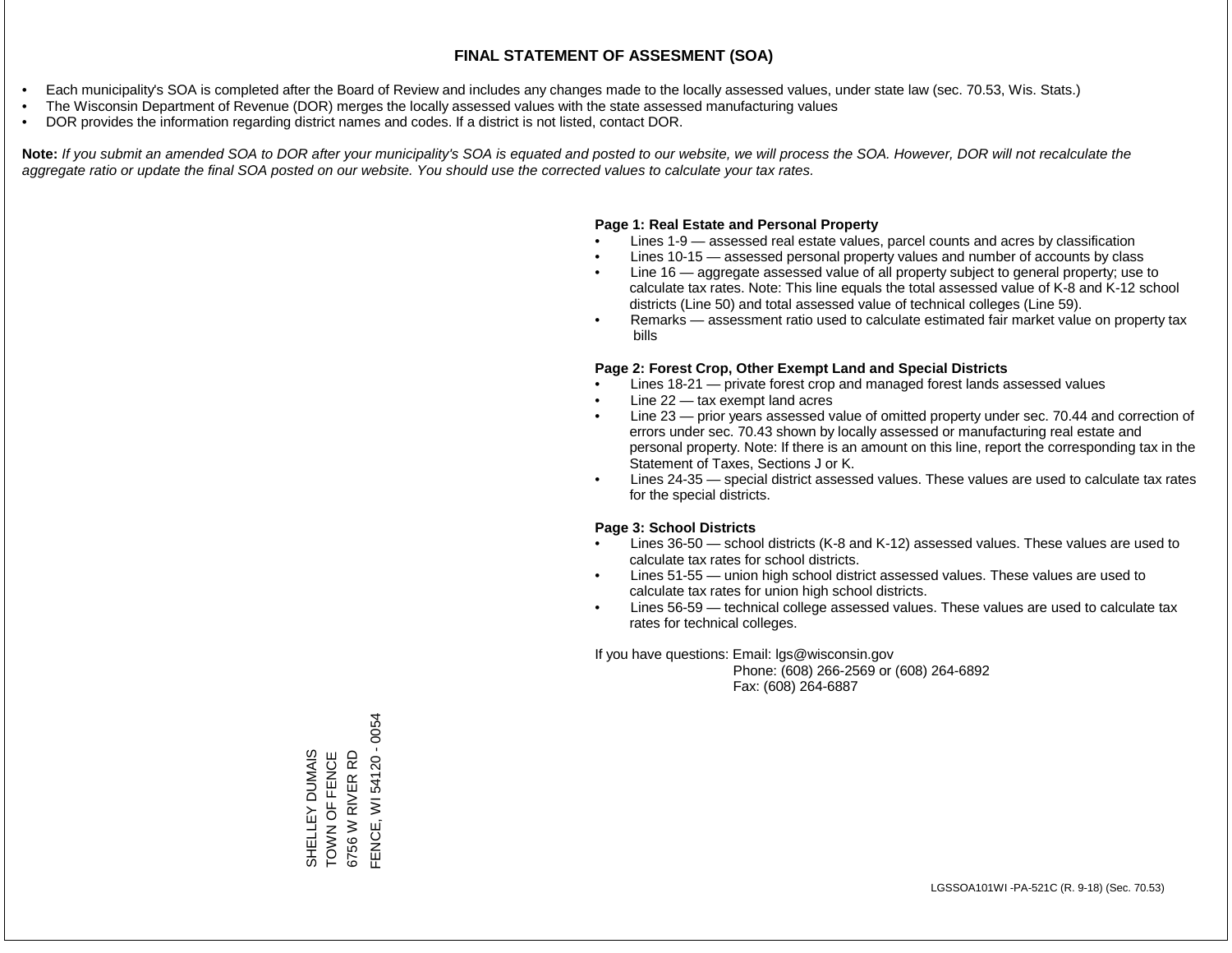|                |                                                                                  | <b>FINAL - EQUATED</b><br><b>STATEMENT OF ASSESSMENT FOR 2021</b>                                        |                          | 19                                        | 008                                          | 0538                           | This is an Amended Return              | Page 1                                  |
|----------------|----------------------------------------------------------------------------------|----------------------------------------------------------------------------------------------------------|--------------------------|-------------------------------------------|----------------------------------------------|--------------------------------|----------------------------------------|-----------------------------------------|
|                |                                                                                  |                                                                                                          |                          | CO                                        | <b>MUN</b>                                   | ACCT NO                        |                                        |                                         |
|                | <b>FOR</b>                                                                       | <b>TOWN OF</b><br>OF                                                                                     | <b>FERN</b>              |                                           | <b>FLORENCE COUNTY</b>                       |                                |                                        |                                         |
|                |                                                                                  | Town - Village - City                                                                                    | <b>Municipality Name</b> |                                           | <b>County Name</b>                           |                                |                                        |                                         |
| Line<br>No.    |                                                                                  | <b>REAL ESTATE</b><br>(See Lines 18 - 22 for                                                             |                          | PARCEL COUNT<br>TOTAL LAND   IMPROVEMENTS | NO. OF ACRES<br><b>WHOLE</b><br>NUMBERS ONLY | <b>VALUE OF</b><br><b>LAND</b> | <b>VALUE OF</b><br><b>IMPROVEMENTS</b> | TOTAL VALUE OF LAND<br>AND IMPROVEMENTS |
|                | other Real Estate)                                                               |                                                                                                          | (Col. A)                 | (Col. B)                                  | (Col. C)                                     | (Col. D)                       | (Col. E)                               | (Col. F)                                |
| $\overline{1}$ |                                                                                  | <b>RESIDENTIAL - Class 1</b>                                                                             | 521                      | 363                                       | 970                                          | 14,822,600                     | 25,198,600                             | 40,021,200                              |
| 2              |                                                                                  | <b>COMMERCIAL - Class 2</b>                                                                              | $\mathbf 1$              | $\mathbf 1$                               | 17                                           | 34,000                         | 35,000                                 | 69,000                                  |
| 3              |                                                                                  | <b>MANUFACTURING - Class 3</b>                                                                           | $\overline{0}$           | $\mathbf 0$                               | $\mathbf 0$                                  | 0                              | 0                                      | $\Omega$                                |
| $\overline{4}$ |                                                                                  | <b>AGRICULTURAL - Class 4</b>                                                                            | 30                       |                                           | 480                                          | 57,100                         |                                        | 57,100                                  |
| 5              |                                                                                  | <b>UNDEVELOPED - Class 5</b>                                                                             | 14                       |                                           | 140                                          | 49,300                         |                                        | 49,300                                  |
| 6              |                                                                                  | AGRICULTURAL FOREST - Class 5m                                                                           | 20                       |                                           | 315                                          | 246,600                        |                                        | 246,600                                 |
| $\overline{7}$ |                                                                                  | FOREST LANDS - Class 6                                                                                   | 169                      |                                           | 2,809                                        | 4,353,800                      |                                        | 4,353,800                               |
| 8              |                                                                                  | OTHER - Class 7                                                                                          | $\overline{2}$           | $\overline{2}$                            | 4                                            | 15,000                         | 119,500                                | 134,500                                 |
| 9              |                                                                                  | <b>TOTAL - ALL COLUMNS</b>                                                                               | 757                      | 366                                       | 4,735                                        | 19,578,400                     | 25,353,100                             | 44,931,500                              |
| 10             |                                                                                  | NUMBER OF PERSONAL PROPERTY ACCOUNTS IN ROLL                                                             |                          |                                           | 11                                           | <b>LOCALLY ASSESSED</b>        | <b>MANUFACTURING</b>                   | <b>MERGED</b>                           |
| 11             |                                                                                  | BOATS AND OTHER WATERCRAFT NOT EXEMPT - Code 1                                                           |                          |                                           |                                              | 0                              | 0                                      | $\Omega$                                |
| 12             |                                                                                  | MACHINERY, TOOLS AND PATTERNS - Code 2                                                                   |                          |                                           |                                              |                                | 0                                      | $\Omega$                                |
| 13             |                                                                                  | FURNITURE, FIXTURES AND EQUIPMENT - Code 3                                                               |                          |                                           |                                              | 1,200                          | 0                                      | 1,200                                   |
| 14             |                                                                                  | ALL OTHER PERSONAL PROPERTY NOT EXEMPT - Codes 4A, 4B, 4C                                                |                          |                                           |                                              | 105,200                        | $\Omega$                               | 105,200                                 |
| 15             |                                                                                  | TOTAL OF PERSONAL PROPERTY NOT EXEMPT (Total of Lines 11-14)                                             |                          |                                           |                                              | 106,400                        | $\overline{0}$                         | 106,400                                 |
| 16             | MUST EQUAL TOTAL VALUE OF THE SCHOOL DISTRICTS (K-12 PLUS K-8) - Line 50, Col. F | AGGREGATE ASSESSED VALUE OF ALL PROPERTY SUBJECT TO THE GENERAL PROPERTY TAX (Total of Lines 9F and 15F) | 45,037,900               |                                           |                                              |                                |                                        |                                         |
| 17             | <b>BOARD OF REVIEW</b><br>DATE OF FINAL ADJOURNMENT                              | Telephone #                                                                                              | (920) 846-4250           |                                           |                                              |                                |                                        |                                         |

The Assessment Ratio to be used in calculating the estimated Fair Market Value on tax bills for this tax district is .812358746

This ratio should be used to convert assessed values to "Calculate Equalized Values" in Step 1 of the Lottery and Gaming Credit Calculations.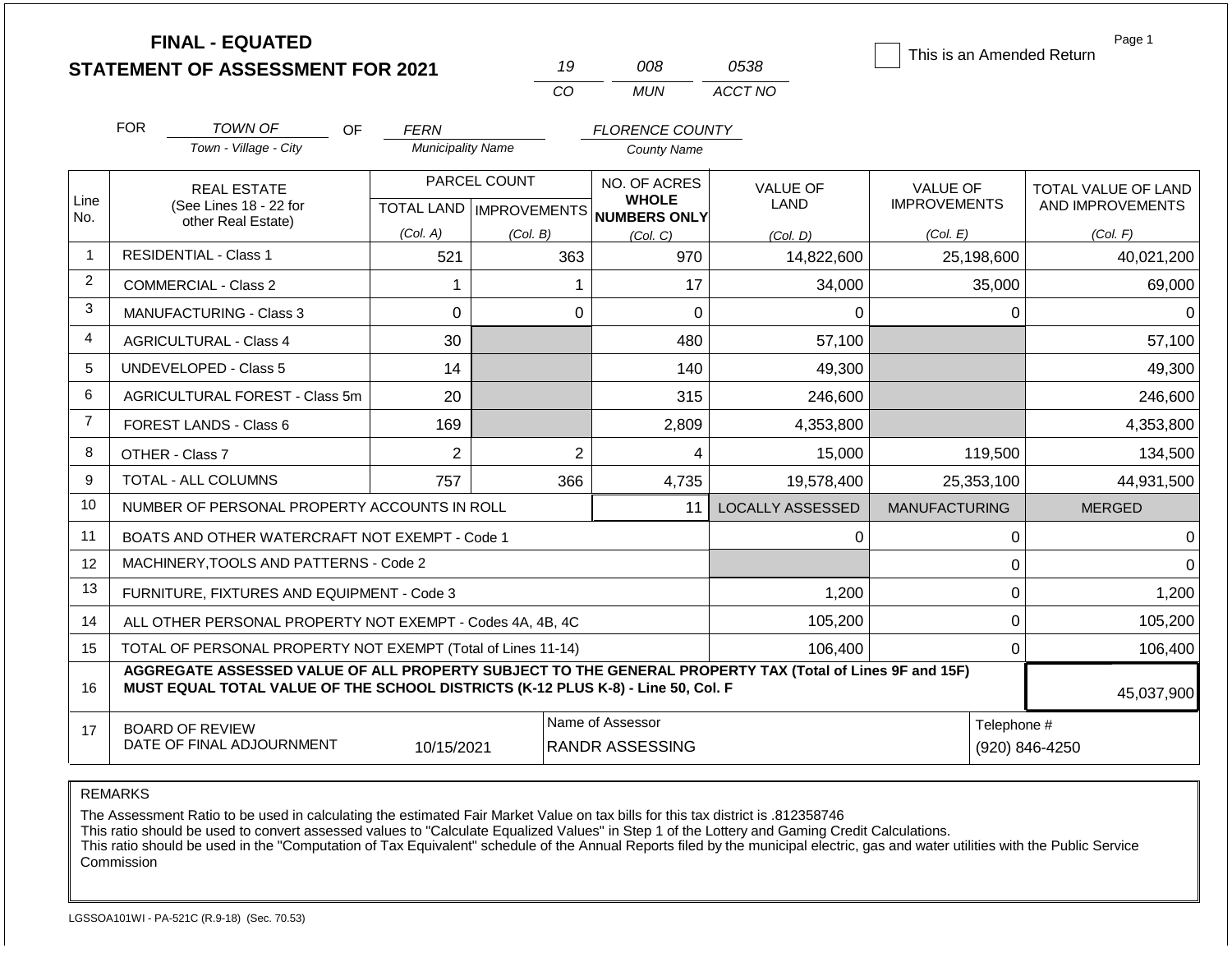FOREST LANDS (Line 7) and FOREST CROPS (in this section) - are NOT the same

| 2021 | 19 | 008        | 0538    | Page 2 |
|------|----|------------|---------|--------|
| YEAR | CО | <b>MUN</b> | ACCT NO |        |

|    |                                                            |                 |  | Private Forest Crop - Reg Class @ 10¢ per acre                                 |  |                                                                              | Private Forest Crop - Reg Class @ \$2.52 per acre                  |  |                    |  |  |
|----|------------------------------------------------------------|-----------------|--|--------------------------------------------------------------------------------|--|------------------------------------------------------------------------------|--------------------------------------------------------------------|--|--------------------|--|--|
| 18 | (a) PARCELS                                                | (b) ACRES       |  | (c) ASSESSED VALUE                                                             |  | (d) PARCELS                                                                  | (e) ACRES                                                          |  | (f) ASSESSED VALUE |  |  |
|    |                                                            |                 |  |                                                                                |  | 2                                                                            | 80                                                                 |  | 124,000            |  |  |
|    |                                                            |                 |  | Private Forest Crop - Special Class @ 20¢ per acre                             |  | Entered Before 2005 Managed Forest - Ferrous Mining CLOSED @ \$7.87 per acre |                                                                    |  |                    |  |  |
| 19 | (a) PARCELS                                                | (b) ACRES       |  | (c) ASSESSED VALUE                                                             |  | (d) PARCELS                                                                  | (e) ACRES                                                          |  | (f) ASSESSED VALUE |  |  |
|    |                                                            |                 |  |                                                                                |  |                                                                              |                                                                    |  |                    |  |  |
|    |                                                            |                 |  | Entered Before 2005 Managed Forest - OPEN @ 74 ¢ per acre                      |  |                                                                              | Entered Before 2005 Managed Forest - CLOSED @                      |  | $$1.75$ per acre   |  |  |
| 20 | (a) PARCELS                                                | (b) ACRES       |  | (c) ASSESSED VALUE                                                             |  | (d) PARCELS                                                                  | (e) ACRES                                                          |  | (f) ASSESSED VALUE |  |  |
|    |                                                            |                 |  |                                                                                |  |                                                                              |                                                                    |  |                    |  |  |
|    | 5                                                          | 200             |  | 310,000                                                                        |  | 20                                                                           | 573.67                                                             |  | 853,700            |  |  |
|    | Entered After 2004 Managed Forest - OPEN @ \$2.04 per acre |                 |  |                                                                                |  |                                                                              | Entered After 2004 Managed Forest - CLOSED @ \$10.20 per acre      |  |                    |  |  |
| 21 | (a) PARCELS                                                | (b) ACRES       |  | (c) ASSESSED VALUE                                                             |  | (d) PARCELS                                                                  | (e) ACRES                                                          |  | (f) ASSESSED VALUE |  |  |
|    |                                                            |                 |  |                                                                                |  |                                                                              |                                                                    |  |                    |  |  |
|    | 41                                                         | 7,143.84        |  | 11,073,200                                                                     |  | 73<br>2.479.94                                                               |                                                                    |  | 3.801.300          |  |  |
| 22 | (a) County Forest Cropland Acres                           |                 |  | (b) Federal Acres                                                              |  | (c) State Acres                                                              | (d) County (NOT FOREST CROP) Acres                                 |  | (e) Other Acres    |  |  |
|    | 3,638.51                                                   |                 |  |                                                                                |  | 2,598.09                                                                     | 12.25                                                              |  | 63.52              |  |  |
|    |                                                            |                 |  | Assessed Value of Omitted Property From Prior Years (Sec. 70.44)               |  |                                                                              | Assessed Value of Sec. 70.43 Corrections of Errors by Assessors    |  |                    |  |  |
|    |                                                            | (a) REAL ESTATE |  | (b) PERSONAL                                                                   |  |                                                                              | (c1) REAL ESTATE                                                   |  | (c2) PERSONAL      |  |  |
| 23 |                                                            |                 |  |                                                                                |  |                                                                              |                                                                    |  |                    |  |  |
|    |                                                            |                 |  | Manufacturing Equated Value of Omitted Property From Prior Years (Sec. 70.995) |  |                                                                              | Mfg. Equated Value of Sec.70.43 Corrections of Errors by Assessors |  |                    |  |  |
|    |                                                            | (d) REAL ESTATE |  | (e) PERSONAL                                                                   |  |                                                                              | (f1) REAL ESTATE                                                   |  | (f2) PERSONAL      |  |  |
|    |                                                            |                 |  |                                                                                |  |                                                                              |                                                                    |  |                    |  |  |
|    |                                                            |                 |  |                                                                                |  |                                                                              |                                                                    |  |                    |  |  |

# **SPECIAL DISTRICTS**

| Line<br>No. | Enter 6-digit<br>Special District<br>Code (Col. A) | <b>Account</b><br><b>Number</b><br>(Col. B) | <b>Special District Name</b><br>(Col. C) | <b>Locally Assessed Value</b><br>of Real Estate and<br>Personal Property (Col. D) | Mfg Value of Real Estate<br>and Personal Property<br>(Col. E) | <b>Merged Value of</b><br><b>Real Estate and</b><br>Personal Property (Col. F) |
|-------------|----------------------------------------------------|---------------------------------------------|------------------------------------------|-----------------------------------------------------------------------------------|---------------------------------------------------------------|--------------------------------------------------------------------------------|
| 24          |                                                    |                                             |                                          |                                                                                   |                                                               |                                                                                |
| 25          |                                                    |                                             |                                          |                                                                                   |                                                               |                                                                                |
| 26          |                                                    |                                             |                                          |                                                                                   |                                                               |                                                                                |
| 27          |                                                    |                                             |                                          |                                                                                   |                                                               |                                                                                |
| 28          |                                                    |                                             |                                          |                                                                                   |                                                               |                                                                                |
| 29          |                                                    |                                             |                                          |                                                                                   |                                                               |                                                                                |
| 30          |                                                    |                                             |                                          |                                                                                   |                                                               |                                                                                |
| 31          |                                                    |                                             |                                          |                                                                                   |                                                               |                                                                                |
| 32          |                                                    |                                             |                                          |                                                                                   |                                                               |                                                                                |
| 33          |                                                    |                                             |                                          |                                                                                   |                                                               |                                                                                |
| 34          |                                                    |                                             |                                          |                                                                                   |                                                               |                                                                                |
| 35          |                                                    |                                             |                                          |                                                                                   |                                                               |                                                                                |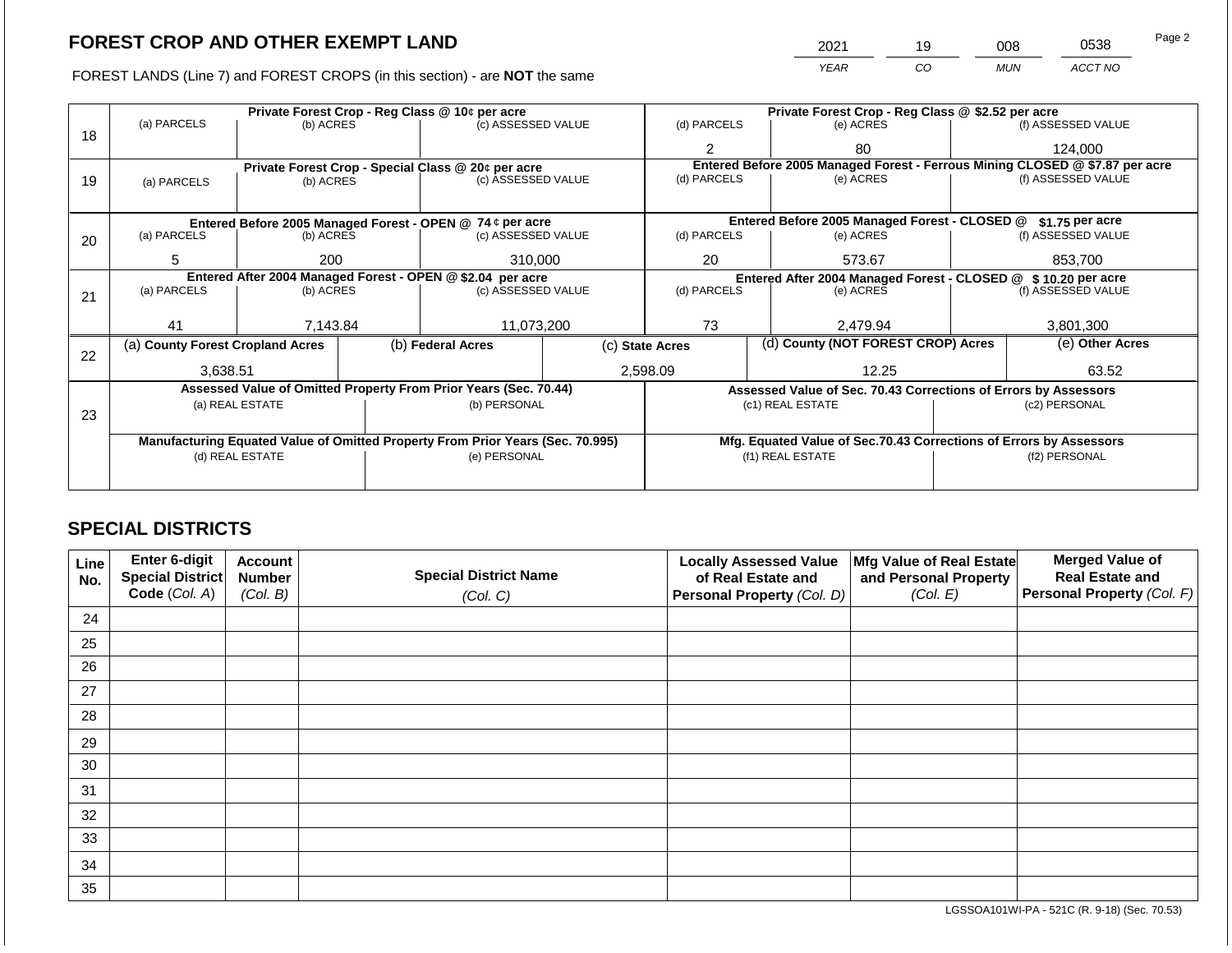|             | <b>SCHOOL DISTRICTS</b><br>2021<br>008<br>0538<br>19     |                                             |                                                         |                                                                                   |                                                                      |            |                                                                                |
|-------------|----------------------------------------------------------|---------------------------------------------|---------------------------------------------------------|-----------------------------------------------------------------------------------|----------------------------------------------------------------------|------------|--------------------------------------------------------------------------------|
|             |                                                          |                                             |                                                         | <b>YEAR</b>                                                                       | CO                                                                   | <b>MUN</b> | ACCT NO                                                                        |
| Line<br>No. | Enter 6-digit<br><b>School District</b><br>Code (Col. A) | <b>Account</b><br><b>Number</b><br>(Col. B) | <b>School District Name</b><br>(Col. C)                 | <b>Locally Assessed Value</b><br>of Real Estate and<br>Personal Property (Col. D) | <b>Mfg Value of Real Estate</b><br>and Personal Property<br>(Col. E) |            | <b>Merged Value of</b><br><b>Real Estate and</b><br>Personal Property (Col. F) |
|             | A.                                                       |                                             | <b>SCHOOL DISTRICTS (K-8 and K-12)</b>                  |                                                                                   |                                                                      |            |                                                                                |
| 36          | 191855                                                   | 0122                                        | SCH D OF FLORENCE COUNTY                                | 45,037,900                                                                        |                                                                      |            | 45,037,900                                                                     |
| 37          |                                                          |                                             |                                                         |                                                                                   |                                                                      |            |                                                                                |
| 38          |                                                          |                                             |                                                         |                                                                                   |                                                                      |            |                                                                                |
| 39          |                                                          |                                             |                                                         |                                                                                   |                                                                      |            |                                                                                |
| 40          |                                                          |                                             |                                                         |                                                                                   |                                                                      |            |                                                                                |
| 41<br>42    |                                                          |                                             |                                                         |                                                                                   |                                                                      |            |                                                                                |
| 43          |                                                          |                                             |                                                         |                                                                                   |                                                                      |            |                                                                                |
| 44          |                                                          |                                             |                                                         |                                                                                   |                                                                      |            |                                                                                |
| 45          |                                                          |                                             |                                                         |                                                                                   |                                                                      |            |                                                                                |
| 46          |                                                          |                                             |                                                         |                                                                                   |                                                                      |            |                                                                                |
| 47          |                                                          |                                             |                                                         |                                                                                   |                                                                      |            |                                                                                |
| 48          |                                                          |                                             |                                                         |                                                                                   |                                                                      |            |                                                                                |
| 49          |                                                          |                                             |                                                         |                                                                                   |                                                                      |            |                                                                                |
| 50          |                                                          |                                             | TOTAL ASSESSED VALUE OF SCHOOL DISTRICTS (K-8 and K-12) | 45,037,900                                                                        |                                                                      |            | 45,037,900                                                                     |
|             | <b>B. UNION HIGH SCHOOL DISTRICTS</b>                    |                                             |                                                         |                                                                                   |                                                                      |            |                                                                                |
| 51          |                                                          |                                             |                                                         |                                                                                   |                                                                      |            |                                                                                |
| 52          |                                                          |                                             |                                                         |                                                                                   |                                                                      |            |                                                                                |
| 53          |                                                          |                                             |                                                         |                                                                                   |                                                                      |            |                                                                                |
| 54          |                                                          |                                             | TOTAL ASSESSED VALUE OF UNION HIGH SCHOOLS              |                                                                                   |                                                                      |            |                                                                                |
| 55          |                                                          |                                             |                                                         |                                                                                   |                                                                      |            |                                                                                |
| 56          | C.<br><b>TECHNICAL COLLEGE DISTRICTS</b>                 |                                             |                                                         |                                                                                   |                                                                      |            |                                                                                |
| 57          | 001300                                                   | 0012                                        | NORTHEAST WISCONSIN TECH COLLEGE GNBY                   | 45,037,900                                                                        |                                                                      |            | 45,037,900                                                                     |
| 58          |                                                          |                                             |                                                         |                                                                                   |                                                                      |            |                                                                                |
| 59          |                                                          |                                             | TOTAL ASSESSED VALUE OF TECHNICAL COLLEGES              | 45,037,900                                                                        |                                                                      |            | 45,037,900                                                                     |

 *I hereby certify, to the best of my knowledge and belief, this form is complete and correct.*

| Name               |                              | Title | Submission date  |
|--------------------|------------------------------|-------|------------------|
| DONNA LIEBERGEN    |                              |       | 2021<br>29<br>10 |
| Phone              | Email address                |       |                  |
| 715<br>528<br>3204 | DLIEBERGEN@CO.FLORENCE.WI.US |       |                  |

Page 3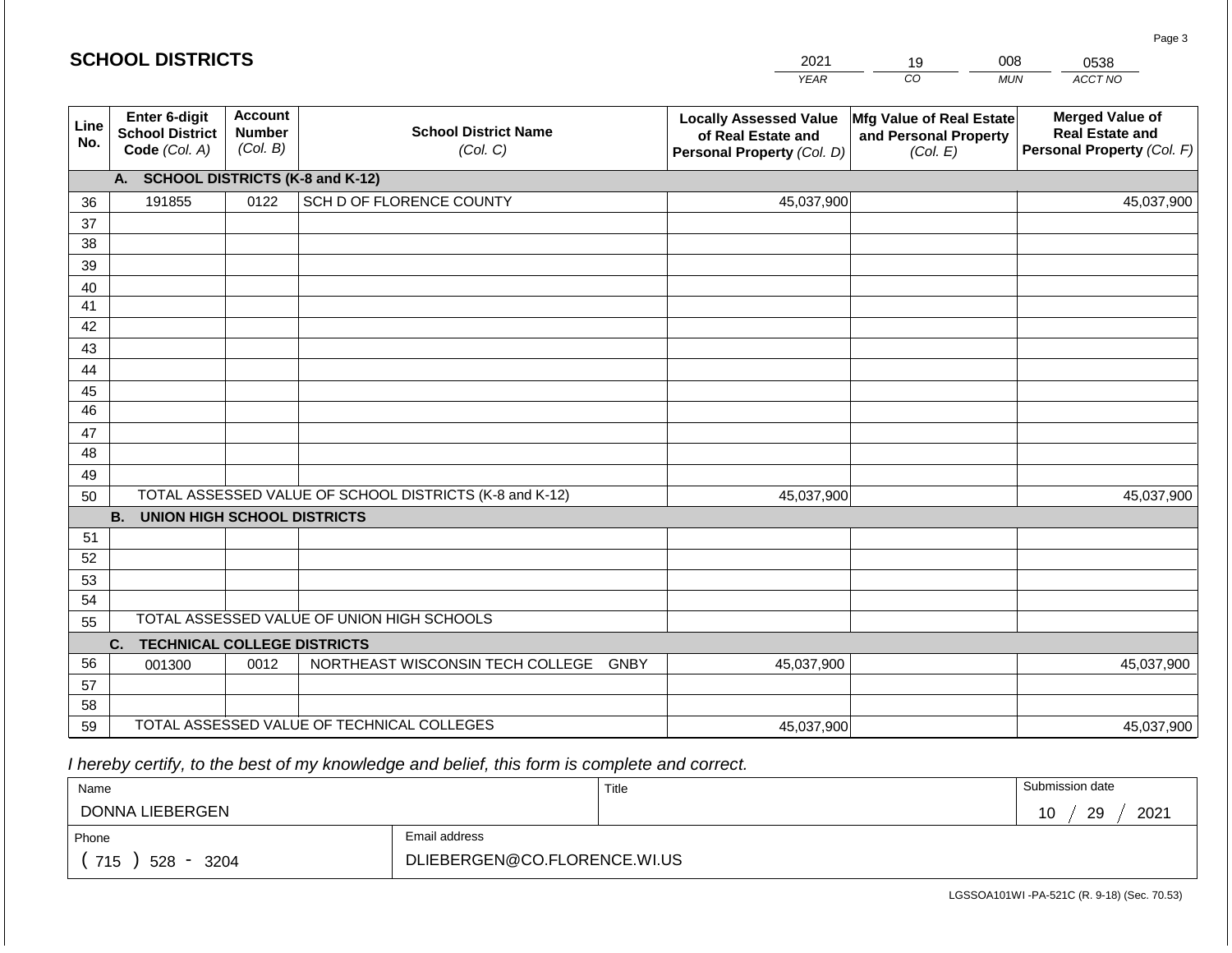- Each municipality's SOA is completed after the Board of Review and includes any changes made to the locally assessed values, under state law (sec. 70.53, Wis. Stats.)
- The Wisconsin Department of Revenue (DOR) merges the locally assessed values with the state assessed manufacturing values
- DOR provides the information regarding district names and codes. If a district is not listed, contact DOR.

Note: If you submit an amended SOA to DOR after your municipality's SOA is equated and posted to our website, we will process the SOA. However, DOR will not recalculate the *aggregate ratio or update the final SOA posted on our website. You should use the corrected values to calculate your tax rates.*

### **Page 1: Real Estate and Personal Property**

- Lines 1-9 assessed real estate values, parcel counts and acres by classification
- Lines 10-15 assessed personal property values and number of accounts by class
- Line 16 aggregate assessed value of all property subject to general property; use to calculate tax rates. Note: This line equals the total assessed value of K-8 and K-12 school districts (Line 50) and total assessed value of technical colleges (Line 59).
- Remarks assessment ratio used to calculate estimated fair market value on property tax bills

### **Page 2: Forest Crop, Other Exempt Land and Special Districts**

- Lines 18-21 private forest crop and managed forest lands assessed values
- Line  $22 -$  tax exempt land acres
- Line 23 prior years assessed value of omitted property under sec. 70.44 and correction of errors under sec. 70.43 shown by locally assessed or manufacturing real estate and personal property. Note: If there is an amount on this line, report the corresponding tax in the Statement of Taxes, Sections J or K.
- Lines 24-35 special district assessed values. These values are used to calculate tax rates for the special districts.

### **Page 3: School Districts**

- Lines 36-50 school districts (K-8 and K-12) assessed values. These values are used to calculate tax rates for school districts.
- Lines 51-55 union high school district assessed values. These values are used to calculate tax rates for union high school districts.
- Lines 56-59 technical college assessed values. These values are used to calculate tax rates for technical colleges.

If you have questions: Email: lgs@wisconsin.gov

 Phone: (608) 266-2569 or (608) 264-6892 Fax: (608) 264-6887

PATTI DE CLARK TOWN OF FERN PATTI DE CLARK<br>TOWN OF FERN<br>PO BOX 290<br>FLORENCE, WI 54121 - 0290 FLORENCE, WI 54121 - 0290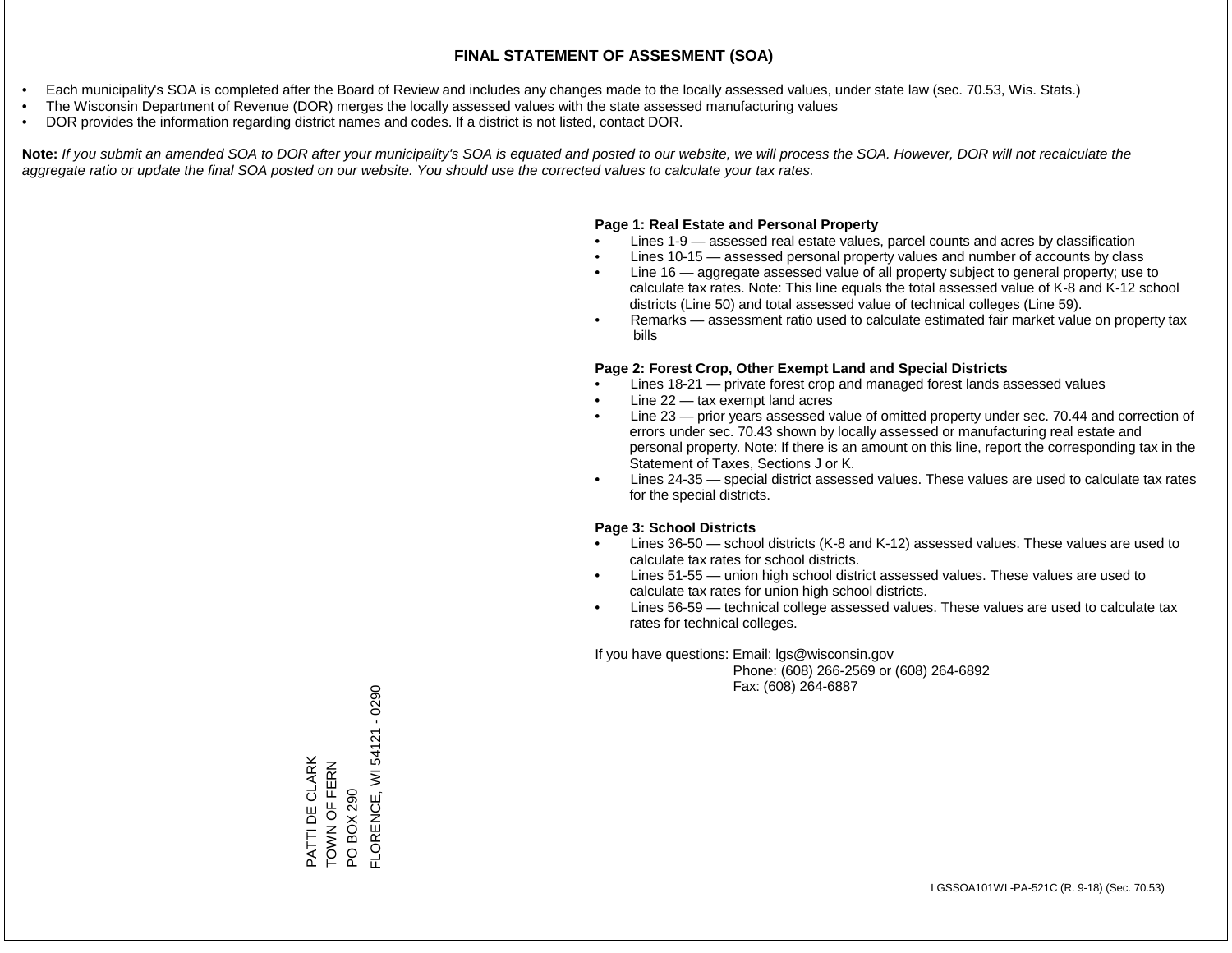|                |                                                                                                                                                                                              | <b>FINAL - EQUATED</b><br><b>STATEMENT OF ASSESSMENT FOR 2021</b> |                                             |              | 19             | 010                                                 | 0539                    | This is an Amended Return | Page 1                        |
|----------------|----------------------------------------------------------------------------------------------------------------------------------------------------------------------------------------------|-------------------------------------------------------------------|---------------------------------------------|--------------|----------------|-----------------------------------------------------|-------------------------|---------------------------|-------------------------------|
|                |                                                                                                                                                                                              |                                                                   |                                             | CO           |                | <b>MUN</b>                                          | ACCT NO                 |                           |                               |
|                |                                                                                                                                                                                              |                                                                   |                                             |              |                |                                                     |                         |                           |                               |
|                | <b>FOR</b>                                                                                                                                                                                   | TOWN OF<br>OF<br>Town - Village - City                            | <b>FLORENCE</b><br><b>Municipality Name</b> |              |                | <b>FLORENCE COUNTY</b>                              |                         |                           |                               |
|                |                                                                                                                                                                                              |                                                                   |                                             |              |                | <b>County Name</b>                                  |                         |                           |                               |
|                |                                                                                                                                                                                              | <b>REAL ESTATE</b>                                                |                                             | PARCEL COUNT |                | NO. OF ACRES                                        | <b>VALUE OF</b>         | <b>VALUE OF</b>           | TOTAL VALUE OF LAND           |
| Line<br>No.    |                                                                                                                                                                                              | (See Lines 18 - 22 for<br>other Real Estate)                      |                                             |              |                | <b>WHOLE</b><br>TOTAL LAND MPROVEMENTS NUMBERS ONLY | LAND                    | <b>IMPROVEMENTS</b>       | AND IMPROVEMENTS              |
|                |                                                                                                                                                                                              |                                                                   | (Col. A)                                    | (Col. B)     |                | (Col. C)                                            | (Col. D)                | (Col. E)                  | (Col. F)                      |
| $\overline{1}$ |                                                                                                                                                                                              | <b>RESIDENTIAL - Class 1</b>                                      | 2,606                                       | 1,869        |                | 3,586                                               | 90,978,900              | 166,280,500               | 257,259,400                   |
| 2              |                                                                                                                                                                                              | <b>COMMERCIAL - Class 2</b>                                       | 159                                         |              | 116            | 407                                                 | 3,877,800               | 15,986,900                | 19,864,700                    |
| 3              |                                                                                                                                                                                              | <b>MANUFACTURING - Class 3</b>                                    | $\overline{7}$                              |              | $\overline{7}$ | 74                                                  | 257,400                 | 3,609,800                 | 3,867,200                     |
| $\overline{4}$ |                                                                                                                                                                                              | <b>AGRICULTURAL - Class 4</b>                                     | 193                                         |              |                | 3,108                                               | 365,400                 |                           | 365,400                       |
| 5              |                                                                                                                                                                                              | <b>UNDEVELOPED - Class 5</b>                                      | 246                                         |              |                | 1,390                                               | 764,400                 |                           | 764,400                       |
| 6              |                                                                                                                                                                                              | AGRICULTURAL FOREST - Class 5m                                    | 126                                         |              |                | 1,921                                               | 1,458,300               |                           | 1,458,300                     |
| $\overline{7}$ |                                                                                                                                                                                              | <b>FOREST LANDS - Class 6</b>                                     | 723                                         |              |                | 13,750                                              | 20,755,500              |                           | 20,755,500                    |
| 8              |                                                                                                                                                                                              | OTHER - Class 7                                                   | 8                                           |              | 8              | 18                                                  | 52,500                  | 669,400                   | 721,900                       |
| 9              |                                                                                                                                                                                              | TOTAL - ALL COLUMNS                                               | 4,068                                       | 2,000        |                | 24,254                                              | 118,510,200             | 186,546,600               | 305,056,800                   |
| 10             |                                                                                                                                                                                              | NUMBER OF PERSONAL PROPERTY ACCOUNTS IN ROLL                      |                                             |              |                | 157                                                 | <b>LOCALLY ASSESSED</b> | <b>MANUFACTURING</b>      | <b>MERGED</b>                 |
| 11             |                                                                                                                                                                                              | BOATS AND OTHER WATERCRAFT NOT EXEMPT - Code 1                    |                                             |              |                |                                                     | 4,500                   |                           | 0<br>4,500                    |
| 12             |                                                                                                                                                                                              | MACHINERY, TOOLS AND PATTERNS - Code 2                            |                                             |              |                |                                                     |                         | 457,200                   | 457,200                       |
| 13             |                                                                                                                                                                                              | FURNITURE, FIXTURES AND EQUIPMENT - Code 3                        |                                             |              |                |                                                     | 706,500                 | 35,400                    | 741,900                       |
| 14             |                                                                                                                                                                                              | ALL OTHER PERSONAL PROPERTY NOT EXEMPT - Codes 4A, 4B, 4C         |                                             |              |                | 714,400                                             | 30,500                  | 744,900                   |                               |
| 15             | TOTAL OF PERSONAL PROPERTY NOT EXEMPT (Total of Lines 11-14)                                                                                                                                 |                                                                   |                                             |              |                |                                                     | 1,425,400               | 523,100                   | 1,948,500                     |
| 16             | AGGREGATE ASSESSED VALUE OF ALL PROPERTY SUBJECT TO THE GENERAL PROPERTY TAX (Total of Lines 9F and 15F)<br>MUST EQUAL TOTAL VALUE OF THE SCHOOL DISTRICTS (K-12 PLUS K-8) - Line 50, Col. F |                                                                   |                                             |              |                |                                                     |                         |                           | 307,005,300                   |
| 17             | Name of Assessor<br><b>BOARD OF REVIEW</b><br>DATE OF FINAL ADJOURNMENT<br><b>RANDR ASSESSING</b><br>09/29/2021                                                                              |                                                                   |                                             |              |                |                                                     |                         |                           | Telephone #<br>(920) 846-4250 |

The Assessment Ratio to be used in calculating the estimated Fair Market Value on tax bills for this tax district is .813738867

This ratio should be used to convert assessed values to "Calculate Equalized Values" in Step 1 of the Lottery and Gaming Credit Calculations.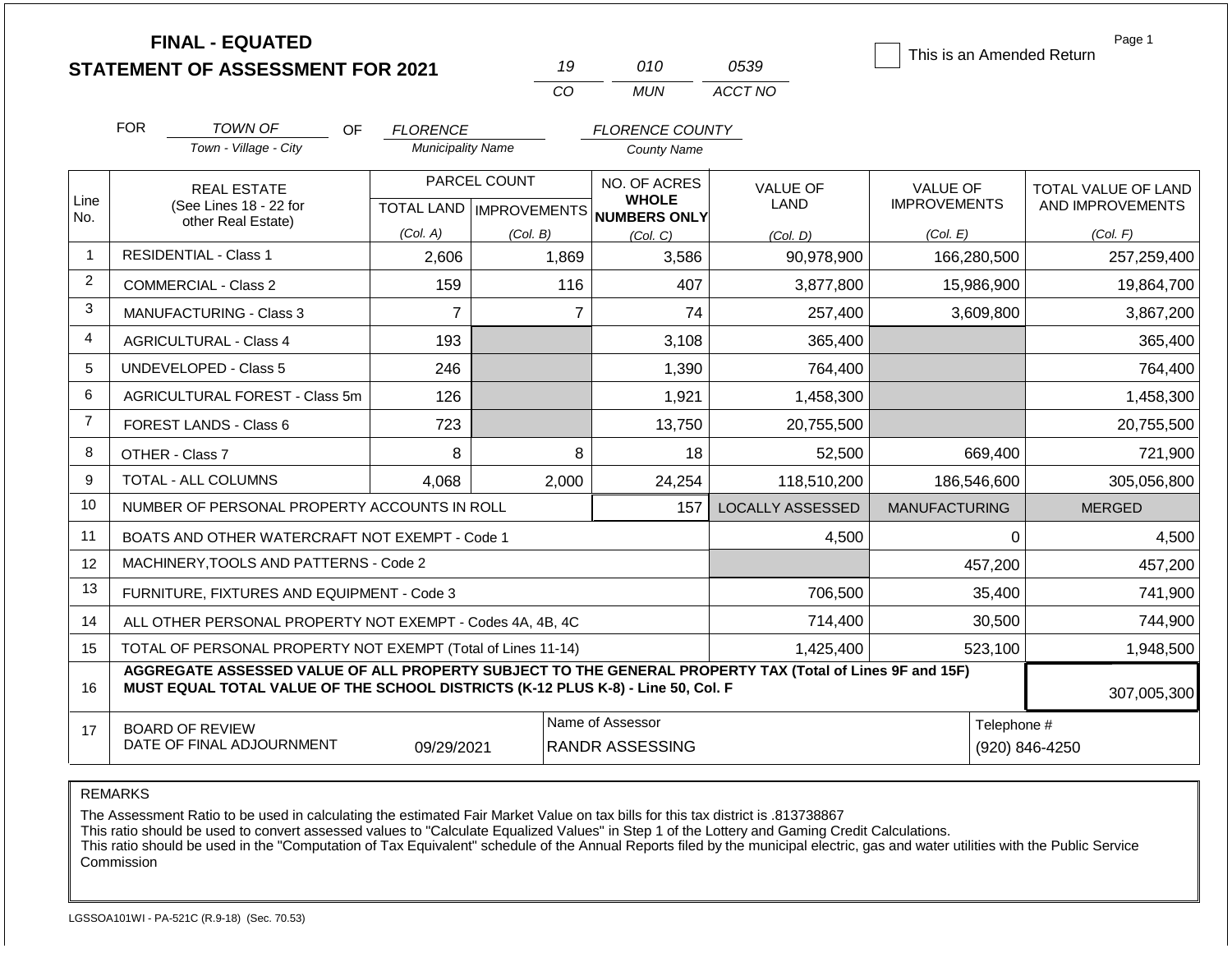FOREST LANDS (Line 7) and FOREST CROPS (in this section) - are NOT the same

| 2021 | 19 | 010        | 0539    | Page 2 |
|------|----|------------|---------|--------|
| YEAR | CO | <b>MUN</b> | ACCT NO |        |

|    |                                                            |                 |  | Private Forest Crop - Reg Class @ 10¢ per acre                                 |                    | Private Forest Crop - Reg Class @ \$2.52 per acre                            |                          |                                                                    |                 |                    |  |
|----|------------------------------------------------------------|-----------------|--|--------------------------------------------------------------------------------|--------------------|------------------------------------------------------------------------------|--------------------------|--------------------------------------------------------------------|-----------------|--------------------|--|
| 18 | (a) PARCELS                                                | (b) ACRES       |  | (c) ASSESSED VALUE                                                             |                    | (d) PARCELS                                                                  |                          | (e) ACRES                                                          |                 | (f) ASSESSED VALUE |  |
|    |                                                            |                 |  |                                                                                |                    | 5                                                                            |                          | 200                                                                |                 | 317,500            |  |
|    |                                                            |                 |  | Private Forest Crop - Special Class @ 20¢ per acre                             |                    | Entered Before 2005 Managed Forest - Ferrous Mining CLOSED @ \$7.87 per acre |                          |                                                                    |                 |                    |  |
| 19 | (a) PARCELS                                                | (b) ACRES       |  | (c) ASSESSED VALUE                                                             |                    | (d) PARCELS                                                                  |                          | (e) ACRES                                                          |                 | (f) ASSESSED VALUE |  |
|    |                                                            |                 |  |                                                                                |                    |                                                                              |                          |                                                                    |                 |                    |  |
|    |                                                            |                 |  | Entered Before 2005 Managed Forest - OPEN @ 74 ¢ per acre                      |                    |                                                                              |                          | Entered Before 2005 Managed Forest - CLOSED @                      |                 | $$1.75$ per acre   |  |
| 20 | (a) PARCELS                                                | (b) ACRES       |  | (c) ASSESSED VALUE                                                             |                    | (d) PARCELS                                                                  |                          | (e) ACRES                                                          |                 | (f) ASSESSED VALUE |  |
|    |                                                            |                 |  | 93                                                                             |                    |                                                                              |                          |                                                                    |                 |                    |  |
|    |                                                            | 39<br>1,398.7   |  |                                                                                | 2,057,400          |                                                                              |                          | 3,343.95                                                           |                 | 5,031,900          |  |
|    | Entered After 2004 Managed Forest - OPEN @ \$2.04 per acre |                 |  |                                                                                |                    |                                                                              |                          | Entered After 2004 Managed Forest - CLOSED @ \$10.20 per acre      |                 |                    |  |
| 21 | (a) PARCELS                                                | (b) ACRES       |  |                                                                                | (c) ASSESSED VALUE |                                                                              | (d) PARCELS<br>(e) ACRES |                                                                    |                 | (f) ASSESSED VALUE |  |
|    |                                                            |                 |  |                                                                                |                    |                                                                              |                          |                                                                    |                 |                    |  |
|    | 91                                                         | 21.308.73       |  | 32.446.500                                                                     |                    | 189                                                                          |                          | 6.039.81                                                           |                 | 9.183.800          |  |
| 22 | (a) County Forest Cropland Acres                           |                 |  | (b) Federal Acres                                                              |                    | (d) County (NOT FOREST CROP) Acres<br>(c) State Acres                        |                          |                                                                    | (e) Other Acres |                    |  |
|    | 1,200                                                      |                 |  | 28,488.68                                                                      |                    | 9,217.35                                                                     |                          | 125.39                                                             |                 | 1,670.25           |  |
|    |                                                            |                 |  | Assessed Value of Omitted Property From Prior Years (Sec. 70.44)               |                    |                                                                              |                          | Assessed Value of Sec. 70.43 Corrections of Errors by Assessors    |                 |                    |  |
|    |                                                            | (a) REAL ESTATE |  | (b) PERSONAL                                                                   |                    |                                                                              |                          | (c1) REAL ESTATE                                                   |                 | (c2) PERSONAL      |  |
| 23 |                                                            |                 |  |                                                                                |                    |                                                                              |                          |                                                                    |                 |                    |  |
|    |                                                            |                 |  | Manufacturing Equated Value of Omitted Property From Prior Years (Sec. 70.995) |                    |                                                                              |                          | Mfg. Equated Value of Sec.70.43 Corrections of Errors by Assessors |                 |                    |  |
|    |                                                            | (d) REAL ESTATE |  | (e) PERSONAL                                                                   |                    | (f1) REAL ESTATE                                                             |                          |                                                                    | (f2) PERSONAL   |                    |  |
|    |                                                            |                 |  |                                                                                |                    |                                                                              |                          |                                                                    |                 |                    |  |
|    |                                                            |                 |  |                                                                                |                    |                                                                              |                          |                                                                    |                 |                    |  |

# **SPECIAL DISTRICTS**

| Line<br>No. | Enter 6-digit<br>Special District<br>Code (Col. A) | <b>Account</b><br><b>Number</b><br>(Col. B) | <b>Special District Name</b><br>(Col. C) | <b>Locally Assessed Value</b><br>of Real Estate and<br>Personal Property (Col. D) | Mfg Value of Real Estate<br>and Personal Property<br>(Col. E) | <b>Merged Value of</b><br><b>Real Estate and</b><br>Personal Property (Col. F) |
|-------------|----------------------------------------------------|---------------------------------------------|------------------------------------------|-----------------------------------------------------------------------------------|---------------------------------------------------------------|--------------------------------------------------------------------------------|
| 24          |                                                    |                                             |                                          |                                                                                   |                                                               |                                                                                |
| 25          |                                                    |                                             |                                          |                                                                                   |                                                               |                                                                                |
| 26          |                                                    |                                             |                                          |                                                                                   |                                                               |                                                                                |
| 27          |                                                    |                                             |                                          |                                                                                   |                                                               |                                                                                |
| 28          |                                                    |                                             |                                          |                                                                                   |                                                               |                                                                                |
| 29          |                                                    |                                             |                                          |                                                                                   |                                                               |                                                                                |
| 30          |                                                    |                                             |                                          |                                                                                   |                                                               |                                                                                |
| 31          |                                                    |                                             |                                          |                                                                                   |                                                               |                                                                                |
| 32          |                                                    |                                             |                                          |                                                                                   |                                                               |                                                                                |
| 33          |                                                    |                                             |                                          |                                                                                   |                                                               |                                                                                |
| 34          |                                                    |                                             |                                          |                                                                                   |                                                               |                                                                                |
| 35          |                                                    |                                             |                                          |                                                                                   |                                                               |                                                                                |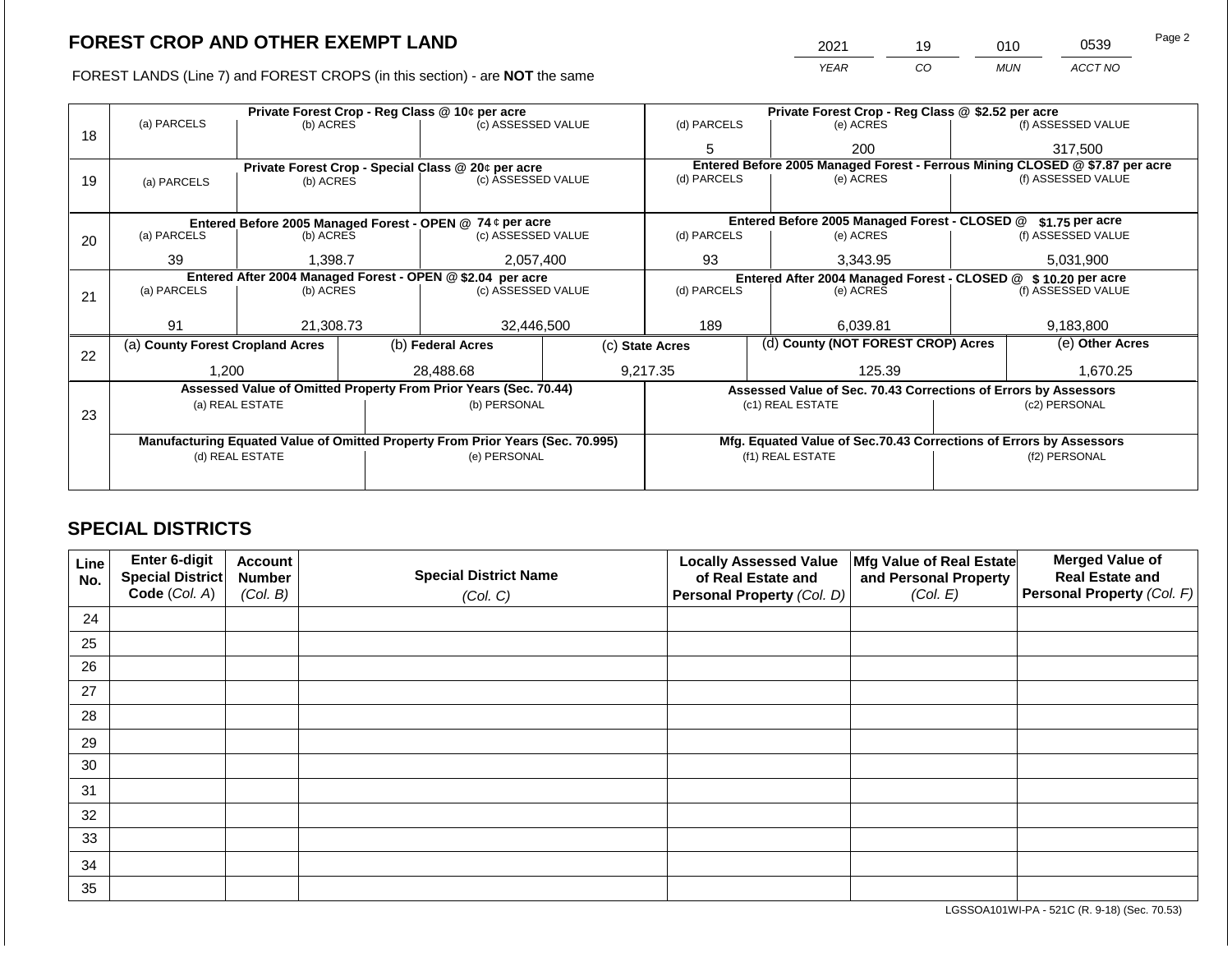#### *YEAR*  2021  $\overline{co}$ 19 *MUN ACCT NO*  0539 **Line No. Enter 6-digit School District Code** *(Col. A)* **Account Number** *(Col. B)* **School District Name** *(Col. C)* **Locally Assessed Value of Real Estate and Personal Property** *(Col. D)* **Mfg Value of Real Estate and Personal Property** *(Col. E)* **Merged Value of Real Estate and Personal Property** *(Col. F)* **A. SCHOOL DISTRICTS (K-8 and K-12)** 36 37 38 39 40 41 42 43 44 45 46 47 48 49 50 TOTAL ASSESSED VALUE OF SCHOOL DISTRICTS (K-8 and K-12) **B. UNION HIGH SCHOOL DISTRICTS** 51 52 53 54 55 **C. TECHNICAL COLLEGE DISTRICTS** 56 57 58 59 TOTAL ASSESSED VALUE OF TECHNICAL COLLEGES TOTAL ASSESSED VALUE OF UNION HIGH SCHOOLS 191855 0122 SCH D OF FLORENCE COUNTY 302,615,000 302,615,000 001300 | 0012 | NORTHEAST WISCONSIN TECH COLLEGE GNBY 302,615,000 4,390,300 307,005,300 4,390,300 307,005,300 4,390,300 307,005,300 302,615,000 4,390,300 4,390,300

 *I hereby certify, to the best of my knowledge and belief, this form is complete and correct.*

| Name               |                              | Title | Submission date  |
|--------------------|------------------------------|-------|------------------|
| DONNA LIEBERGEN    |                              |       | 25<br>2021<br>ັບ |
| Phone              | Email address                |       |                  |
| 715<br>528<br>3204 | DLIEBERGEN@CO.FLORENCE.WI.US |       |                  |

LGSSOA101WI -PA-521C (R. 9-18) (Sec. 70.53)

Page 3

| <b>SCHOOL DISTRICTS</b> |  |
|-------------------------|--|
|-------------------------|--|

010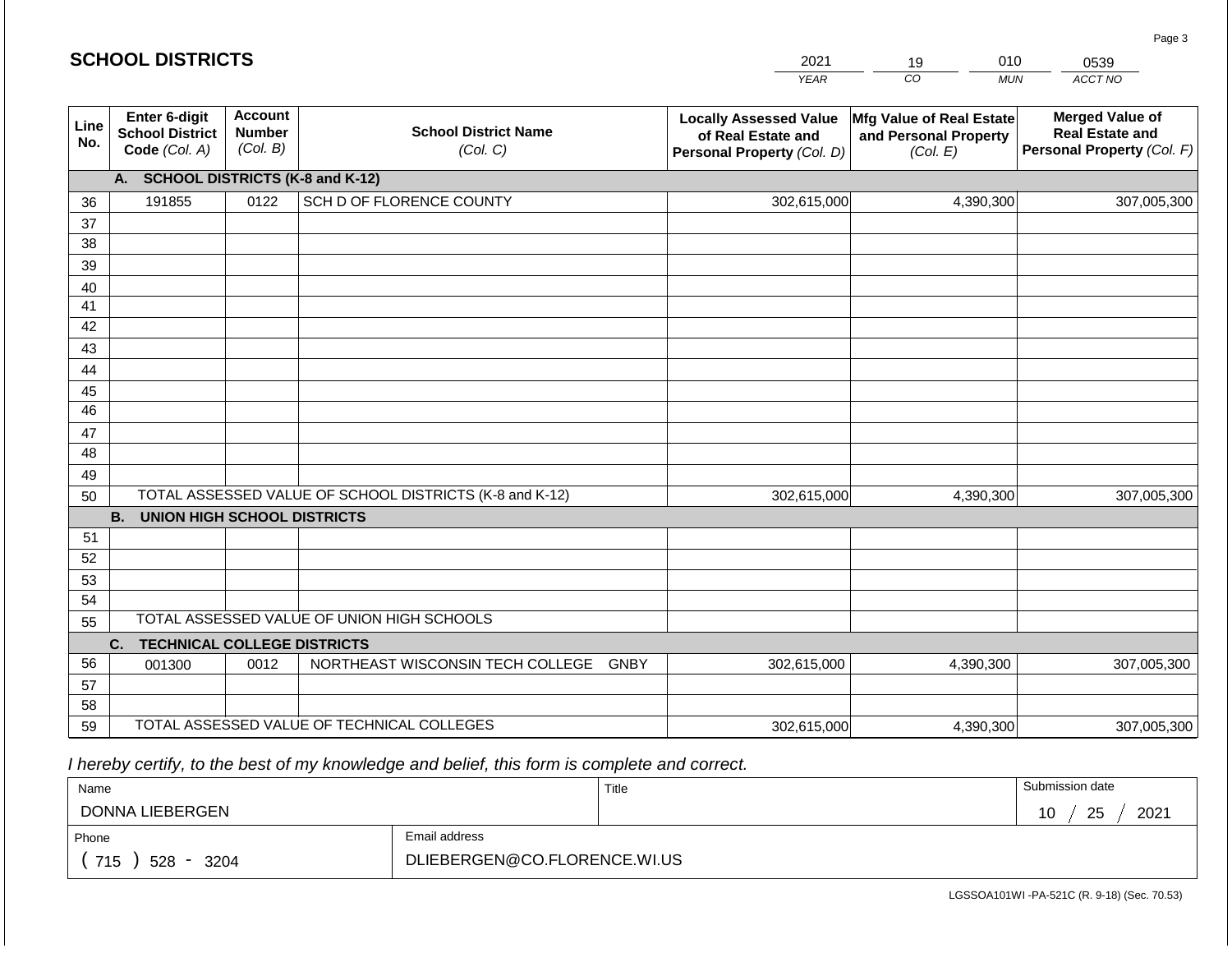- Each municipality's SOA is completed after the Board of Review and includes any changes made to the locally assessed values, under state law (sec. 70.53, Wis. Stats.)
- The Wisconsin Department of Revenue (DOR) merges the locally assessed values with the state assessed manufacturing values
- DOR provides the information regarding district names and codes. If a district is not listed, contact DOR.

Note: If you submit an amended SOA to DOR after your municipality's SOA is equated and posted to our website, we will process the SOA. However, DOR will not recalculate the *aggregate ratio or update the final SOA posted on our website. You should use the corrected values to calculate your tax rates.*

#### **Page 1: Real Estate and Personal Property**

- Lines 1-9 assessed real estate values, parcel counts and acres by classification
- Lines 10-15 assessed personal property values and number of accounts by class
- Line 16 aggregate assessed value of all property subject to general property; use to calculate tax rates. Note: This line equals the total assessed value of K-8 and K-12 school districts (Line 50) and total assessed value of technical colleges (Line 59).
- Remarks assessment ratio used to calculate estimated fair market value on property tax bills

#### **Page 2: Forest Crop, Other Exempt Land and Special Districts**

- Lines 18-21 private forest crop and managed forest lands assessed values
- Line  $22 -$  tax exempt land acres
- Line 23 prior years assessed value of omitted property under sec. 70.44 and correction of errors under sec. 70.43 shown by locally assessed or manufacturing real estate and personal property. Note: If there is an amount on this line, report the corresponding tax in the Statement of Taxes, Sections J or K.
- Lines 24-35 special district assessed values. These values are used to calculate tax rates for the special districts.

#### **Page 3: School Districts**

- Lines 36-50 school districts (K-8 and K-12) assessed values. These values are used to calculate tax rates for school districts.
- Lines 51-55 union high school district assessed values. These values are used to calculate tax rates for union high school districts.
- Lines 56-59 technical college assessed values. These values are used to calculate tax rates for technical colleges.

If you have questions: Email: lgs@wisconsin.gov

 Phone: (608) 266-2569 or (608) 264-6892 Fax: (608) 264-6887

SHELLY VANPEMBROOK TOWN OF FLORENCE SHELLY VANPEMBROOK<br>TOWN OF FLORENCE<br>PO BOX 247<br>FLORENCE, WI 54121 - 0247 FLORENCE, WI 54121 - 0247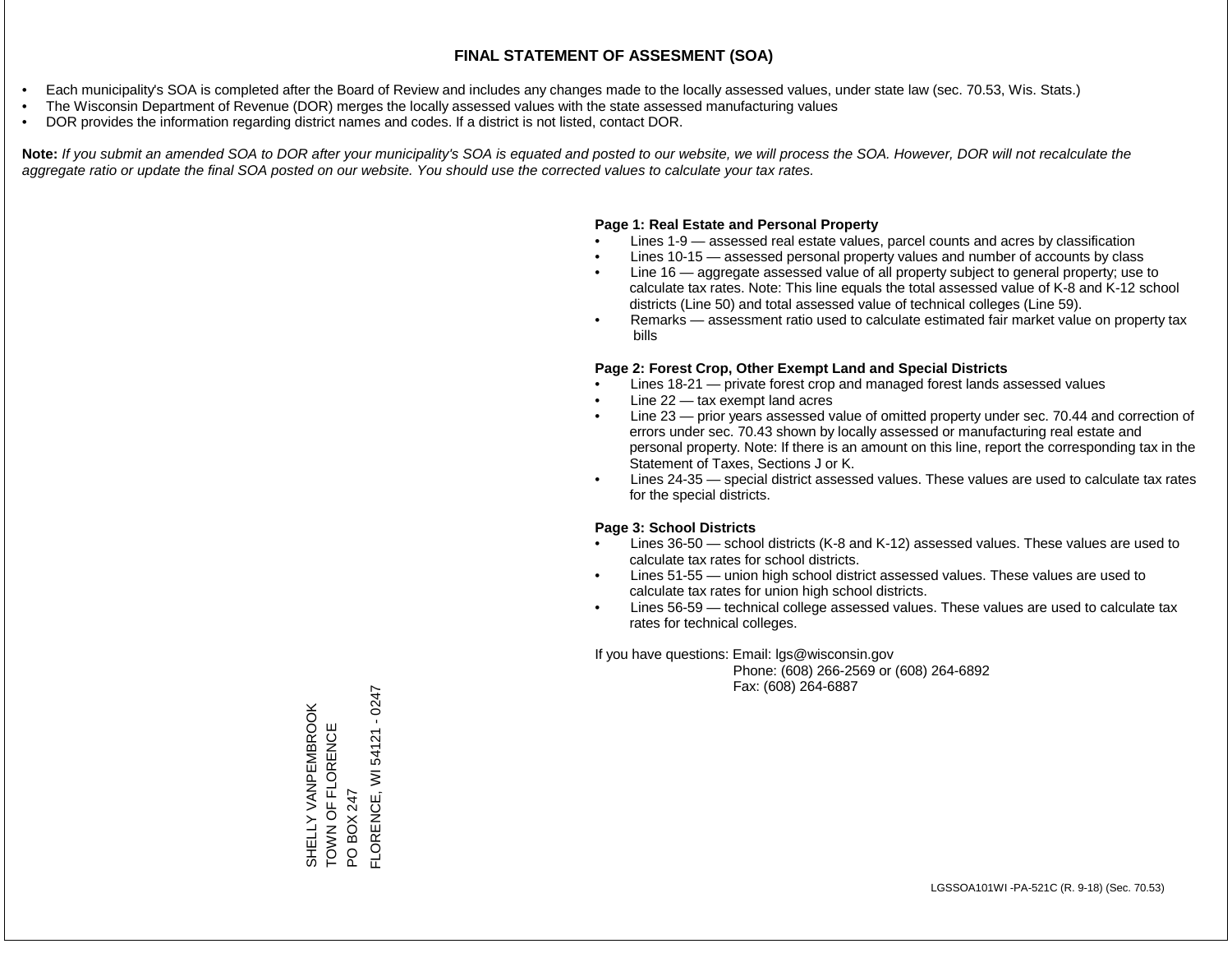|                | <b>FINAL - EQUATED</b><br><b>STATEMENT OF ASSESSMENT FOR 2021</b>                                                                                                                            |                               | 19       | 012                                                 | 0540                           | Page 1<br>This is an Amended Return    |                                         |  |
|----------------|----------------------------------------------------------------------------------------------------------------------------------------------------------------------------------------------|-------------------------------|----------|-----------------------------------------------------|--------------------------------|----------------------------------------|-----------------------------------------|--|
|                |                                                                                                                                                                                              |                               | CO       | <b>MUN</b>                                          | ACCT NO                        |                                        |                                         |  |
|                | <b>FOR</b><br>TOWN OF<br>OF.                                                                                                                                                                 | <b>HOMESTEAD</b>              |          | <b>FLORENCE COUNTY</b>                              |                                |                                        |                                         |  |
|                | Town - Village - City                                                                                                                                                                        | <b>Municipality Name</b>      |          | <b>County Name</b>                                  |                                |                                        |                                         |  |
| Line<br>No.    | PARCEL COUNT<br><b>REAL ESTATE</b><br>(See Lines 18 - 22 for<br>TOTAL LAND   IMPROVEMENTS                                                                                                    |                               |          | NO. OF ACRES<br><b>WHOLE</b><br><b>NUMBERS ONLY</b> | <b>VALUE OF</b><br><b>LAND</b> | <b>VALUE OF</b><br><b>IMPROVEMENTS</b> | TOTAL VALUE OF LAND<br>AND IMPROVEMENTS |  |
|                | other Real Estate)                                                                                                                                                                           | (Col. A)                      | (Col. B) | (Col, C)                                            | (Col. D)                       | (Col. E)                               | (Col. F)                                |  |
| -1             | <b>RESIDENTIAL - Class 1</b>                                                                                                                                                                 | 469                           | 405      | 1,026                                               | 9,839,000                      | 23,679,000                             | 33,518,000                              |  |
| $\overline{2}$ | COMMERCIAL - Class 2                                                                                                                                                                         | $\Omega$                      | $\Omega$ | 0                                                   | 0                              | 0                                      | 0                                       |  |
| 3              | <b>MANUFACTURING - Class 3</b>                                                                                                                                                               | $\Omega$                      | $\Omega$ | $\Omega$                                            | $\Omega$                       | 0                                      | $\Omega$                                |  |
| 4              | <b>AGRICULTURAL - Class 4</b>                                                                                                                                                                | 157                           |          | 2,867                                               | 377,400                        |                                        | 377,400                                 |  |
| 5              | UNDEVELOPED - Class 5                                                                                                                                                                        | 103                           |          | 724                                                 | 272,000                        |                                        | 272,000                                 |  |
| 6              | AGRICULTURAL FOREST - Class 5m                                                                                                                                                               | 93                            |          | 1,276                                               | 1,000,800                      |                                        | 1,000,800                               |  |
| $\overline{7}$ | <b>FOREST LANDS - Class 6</b>                                                                                                                                                                | 251                           |          | 5,287                                               | 8,559,100                      |                                        | 8,559,100                               |  |
| 8              | OTHER - Class 7                                                                                                                                                                              | 17                            | 17       | 34                                                  | 161,200                        | 1,043,500                              | 1,204,700                               |  |
| 9              | <b>TOTAL - ALL COLUMNS</b>                                                                                                                                                                   | 1,090                         | 422      | 11,214                                              | 20,209,500                     | 24,722,500                             | 44,932,000                              |  |
| 10             | NUMBER OF PERSONAL PROPERTY ACCOUNTS IN ROLL                                                                                                                                                 |                               |          | 12                                                  | <b>LOCALLY ASSESSED</b>        | <b>MANUFACTURING</b>                   | <b>MERGED</b>                           |  |
| 11             | BOATS AND OTHER WATERCRAFT NOT EXEMPT - Code 1                                                                                                                                               |                               |          |                                                     | $\Omega$                       | 0                                      | 0                                       |  |
| 12             | MACHINERY, TOOLS AND PATTERNS - Code 2                                                                                                                                                       |                               |          |                                                     |                                | 0                                      | $\Omega$                                |  |
| 13             | FURNITURE, FIXTURES AND EQUIPMENT - Code 3                                                                                                                                                   |                               |          |                                                     | 5,500                          | 0                                      | 5,500                                   |  |
| 14             | ALL OTHER PERSONAL PROPERTY NOT EXEMPT - Codes 4A, 4B, 4C                                                                                                                                    |                               |          |                                                     | 73,700                         | 0                                      | 73,700                                  |  |
| 15             | TOTAL OF PERSONAL PROPERTY NOT EXEMPT (Total of Lines 11-14)                                                                                                                                 |                               |          | 79,200                                              | $\mathbf 0$                    | 79,200                                 |                                         |  |
| 16             | AGGREGATE ASSESSED VALUE OF ALL PROPERTY SUBJECT TO THE GENERAL PROPERTY TAX (Total of Lines 9F and 15F)<br>MUST EQUAL TOTAL VALUE OF THE SCHOOL DISTRICTS (K-12 PLUS K-8) - Line 50, Col. F |                               |          |                                                     |                                |                                        | 45,011,200                              |  |
| 17             | <b>BOARD OF REVIEW</b><br>DATE OF FINAL ADJOURNMENT                                                                                                                                          | Telephone #<br>(715) 478-2881 |          |                                                     |                                |                                        |                                         |  |

The Assessment Ratio to be used in calculating the estimated Fair Market Value on tax bills for this tax district is .881475026

This ratio should be used to convert assessed values to "Calculate Equalized Values" in Step 1 of the Lottery and Gaming Credit Calculations.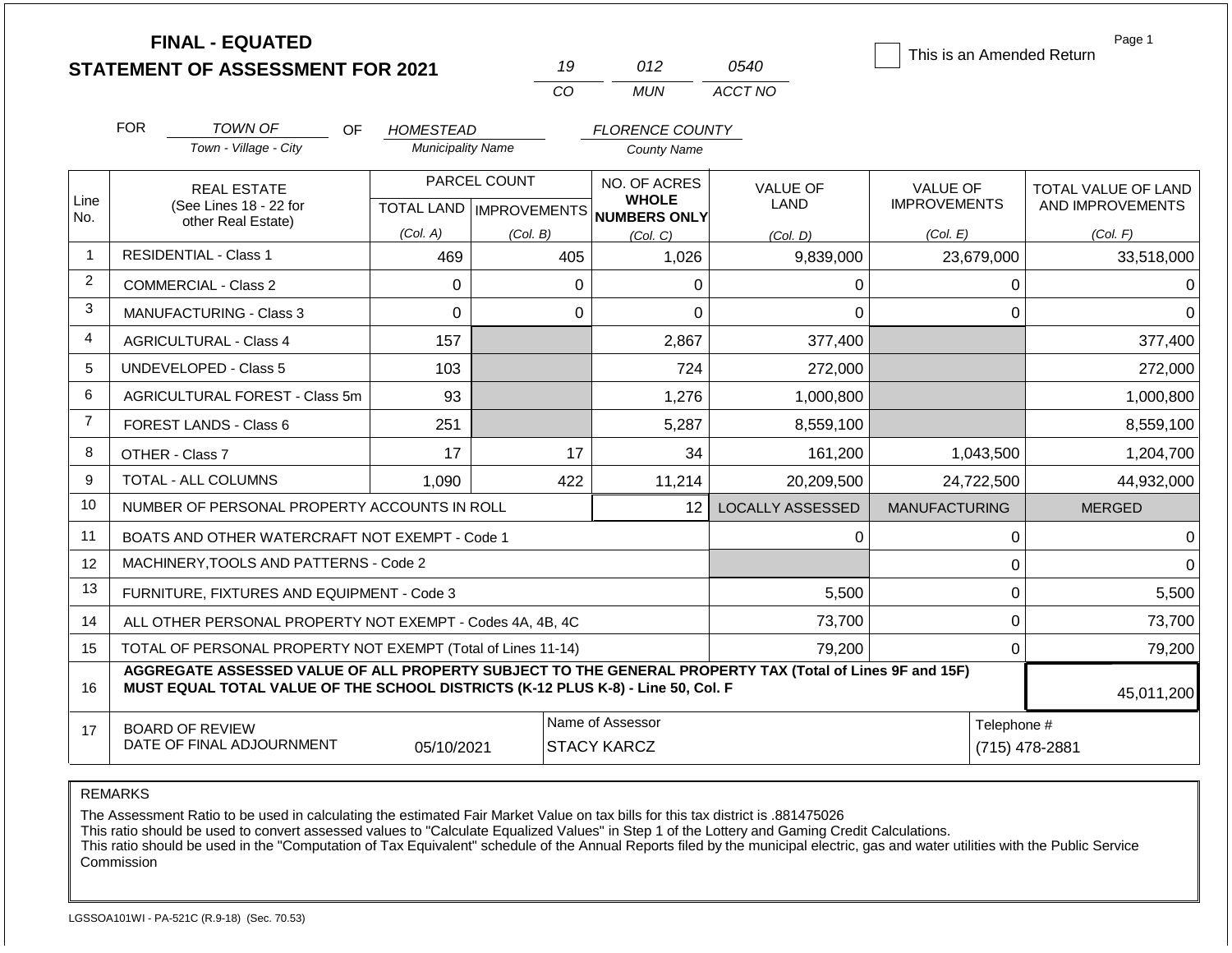2021 19 012 0540

FOREST LANDS (Line 7) and FOREST CROPS (in this section) - are **NOT** the same *YEAR CO MUN ACCT NO*

|    |                                                            |                                  | Private Forest Crop - Reg Class @ 10¢ per acre |                                                                                | Private Forest Crop - Reg Class @ \$2.52 per acre |             |                                                                              |                                                                    |               |                    |
|----|------------------------------------------------------------|----------------------------------|------------------------------------------------|--------------------------------------------------------------------------------|---------------------------------------------------|-------------|------------------------------------------------------------------------------|--------------------------------------------------------------------|---------------|--------------------|
|    | (a) PARCELS                                                | (b) ACRES                        |                                                | (c) ASSESSED VALUE                                                             |                                                   | (d) PARCELS |                                                                              | (e) ACRES                                                          |               | (f) ASSESSED VALUE |
| 18 |                                                            |                                  |                                                |                                                                                |                                                   |             |                                                                              |                                                                    |               |                    |
|    |                                                            |                                  |                                                |                                                                                |                                                   |             |                                                                              |                                                                    |               |                    |
|    |                                                            |                                  |                                                | Private Forest Crop - Special Class @ 20¢ per acre                             |                                                   |             | Entered Before 2005 Managed Forest - Ferrous Mining CLOSED @ \$7.87 per acre |                                                                    |               |                    |
| 19 | (a) PARCELS                                                | (b) ACRES                        |                                                | (c) ASSESSED VALUE                                                             |                                                   | (d) PARCELS |                                                                              | (e) ACRES                                                          |               | (f) ASSESSED VALUE |
|    |                                                            |                                  |                                                |                                                                                |                                                   |             |                                                                              |                                                                    |               |                    |
|    | Entered Before 2005 Managed Forest - OPEN @ 74 ¢ per acre  |                                  |                                                |                                                                                |                                                   |             |                                                                              | Entered Before 2005 Managed Forest - CLOSED @                      |               | \$1.75 per acre    |
| 20 | (a) PARCELS                                                | (b) ACRES                        |                                                | (c) ASSESSED VALUE                                                             |                                                   | (d) PARCELS |                                                                              | (e) ACRES                                                          |               | (f) ASSESSED VALUE |
|    |                                                            |                                  |                                                |                                                                                |                                                   |             |                                                                              |                                                                    |               |                    |
|    |                                                            | 273                              |                                                | 436,100                                                                        |                                                   | 51          |                                                                              | 1,739.13                                                           |               | 2,725,200          |
|    | Entered After 2004 Managed Forest - OPEN @ \$2.04 per acre |                                  |                                                |                                                                                |                                                   |             |                                                                              | Entered After 2004 Managed Forest - CLOSED @                       |               | \$10.20 per acre   |
| 21 | (a) PARCELS                                                | (b) ACRES                        |                                                | (c) ASSESSED VALUE                                                             |                                                   | (d) PARCELS |                                                                              | (e) ACRES                                                          |               | (f) ASSESSED VALUE |
|    |                                                            |                                  |                                                |                                                                                |                                                   |             |                                                                              |                                                                    |               |                    |
|    | 6                                                          | 155                              |                                                | 236,700                                                                        |                                                   | 48          |                                                                              | 1.665.58                                                           |               | 2,545,800          |
|    |                                                            | (a) County Forest Cropland Acres |                                                | (b) Federal Acres                                                              | (c) State Acres                                   |             |                                                                              | (d) County (NOT FOREST CROP) Acres                                 |               | (e) Other Acres    |
| 22 |                                                            |                                  |                                                |                                                                                |                                                   |             |                                                                              |                                                                    |               |                    |
|    |                                                            |                                  |                                                |                                                                                |                                                   | 1,320       |                                                                              | 18.317.8                                                           |               | 59.87              |
|    |                                                            |                                  |                                                | Assessed Value of Omitted Property From Prior Years (Sec. 70.44)               |                                                   |             |                                                                              | Assessed Value of Sec. 70.43 Corrections of Errors by Assessors    |               |                    |
|    |                                                            | (a) REAL ESTATE                  |                                                | (b) PERSONAL                                                                   |                                                   |             |                                                                              | (c1) REAL ESTATE                                                   |               | (c2) PERSONAL      |
| 23 |                                                            |                                  |                                                |                                                                                |                                                   |             |                                                                              |                                                                    |               |                    |
|    |                                                            |                                  |                                                | Manufacturing Equated Value of Omitted Property From Prior Years (Sec. 70.995) |                                                   |             |                                                                              | Mfg. Equated Value of Sec.70.43 Corrections of Errors by Assessors |               |                    |
|    |                                                            | (d) REAL ESTATE                  |                                                | (e) PERSONAL                                                                   |                                                   |             |                                                                              | (f1) REAL ESTATE                                                   | (f2) PERSONAL |                    |
|    |                                                            |                                  |                                                |                                                                                |                                                   |             |                                                                              |                                                                    |               |                    |
|    |                                                            |                                  |                                                |                                                                                |                                                   |             |                                                                              |                                                                    |               |                    |

# **SPECIAL DISTRICTS**

| Line<br>No. | <b>Enter 6-digit</b><br>Special District<br>Code (Col. A) | <b>Account</b><br><b>Number</b><br>(Col. B) | <b>Special District Name</b><br>(Col. C) | <b>Locally Assessed Value</b><br>of Real Estate and<br>Personal Property (Col. D) | Mfg Value of Real Estate<br>and Personal Property<br>(Col. E) | <b>Merged Value of</b><br><b>Real Estate and</b><br>Personal Property (Col. F) |
|-------------|-----------------------------------------------------------|---------------------------------------------|------------------------------------------|-----------------------------------------------------------------------------------|---------------------------------------------------------------|--------------------------------------------------------------------------------|
| 24          | 198020                                                    | 0531                                        | <b>WEST BASS LAKE DISTRICT</b>           | 3,256,400                                                                         |                                                               | 3,256,400                                                                      |
| 25          |                                                           |                                             |                                          |                                                                                   |                                                               |                                                                                |
| 26          |                                                           |                                             |                                          |                                                                                   |                                                               |                                                                                |
| 27          |                                                           |                                             |                                          |                                                                                   |                                                               |                                                                                |
| 28          |                                                           |                                             |                                          |                                                                                   |                                                               |                                                                                |
| 29          |                                                           |                                             |                                          |                                                                                   |                                                               |                                                                                |
| 30          |                                                           |                                             |                                          |                                                                                   |                                                               |                                                                                |
| 31          |                                                           |                                             |                                          |                                                                                   |                                                               |                                                                                |
| 32          |                                                           |                                             |                                          |                                                                                   |                                                               |                                                                                |
| 33          |                                                           |                                             |                                          |                                                                                   |                                                               |                                                                                |
| 34          |                                                           |                                             |                                          |                                                                                   |                                                               |                                                                                |
| 35          |                                                           |                                             |                                          |                                                                                   |                                                               |                                                                                |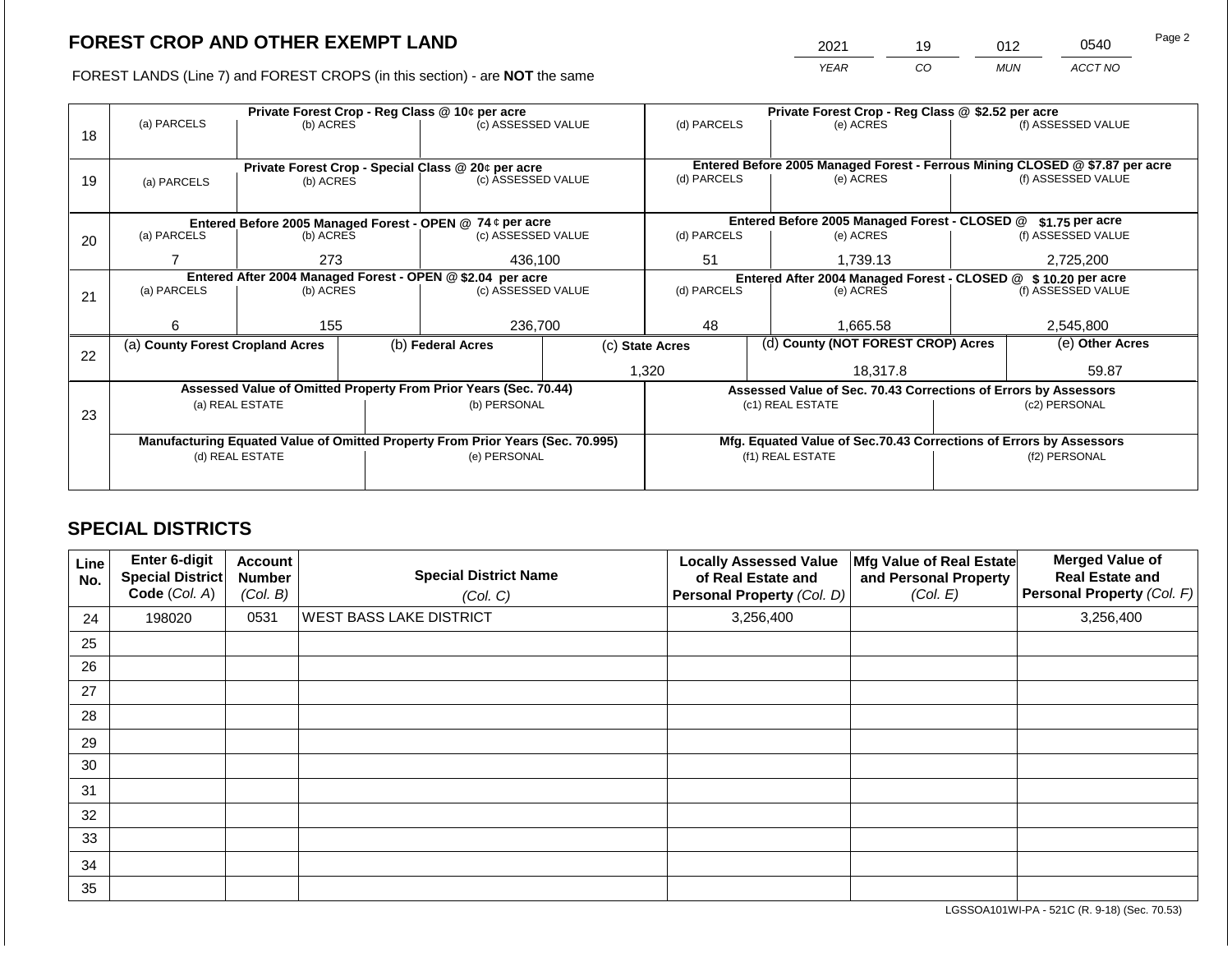#### *YEAR*   $\overline{co}$ *MUN ACCT NO*  0540 **Line No. Enter 6-digit School District Code** *(Col. A)* **Account Number** *(Col. B)* **School District Name** *(Col. C)* **Locally Assessed Value of Real Estate and Personal Property** *(Col. D)* **Mfg Value of Real Estate and Personal Property** *(Col. E)* **Merged Value of Real Estate and Personal Property** *(Col. F)* **A. SCHOOL DISTRICTS (K-8 and K-12)** 36 37 38 39 40 41 42 43 44 45 46 47 48 49 50 TOTAL ASSESSED VALUE OF SCHOOL DISTRICTS (K-8 and K-12) **B. UNION HIGH SCHOOL DISTRICTS** 51 52 53 54 55 **C. TECHNICAL COLLEGE DISTRICTS** 56 57 58 59 TOTAL ASSESSED VALUE OF TECHNICAL COLLEGES TOTAL ASSESSED VALUE OF UNION HIGH SCHOOLS 191855 0122 SCH D OF FLORENCE COUNTY 45,011,200 45,011,200 001300 | 0012 | NORTHEAST WISCONSIN TECH COLLEGE GNBY 45,011,200 45,011,200 45,011,200 45,011,200 45,011,200 45,011,200

 *I hereby certify, to the best of my knowledge and belief, this form is complete and correct.*

| Name               |                              | Title | Submission date  |
|--------------------|------------------------------|-------|------------------|
| DONNA LIEBERGEN    |                              |       | 2021<br>05<br>14 |
| Phone              | Email address                |       |                  |
| 715<br>528<br>3204 | DLIEBERGEN@CO.FLORENCE.WI.US |       |                  |

LGSSOA101WI -PA-521C (R. 9-18) (Sec. 70.53)

Page 3

| <b>SCHOOL DISTRICTS</b> |  |
|-------------------------|--|
|-------------------------|--|

2021 19 012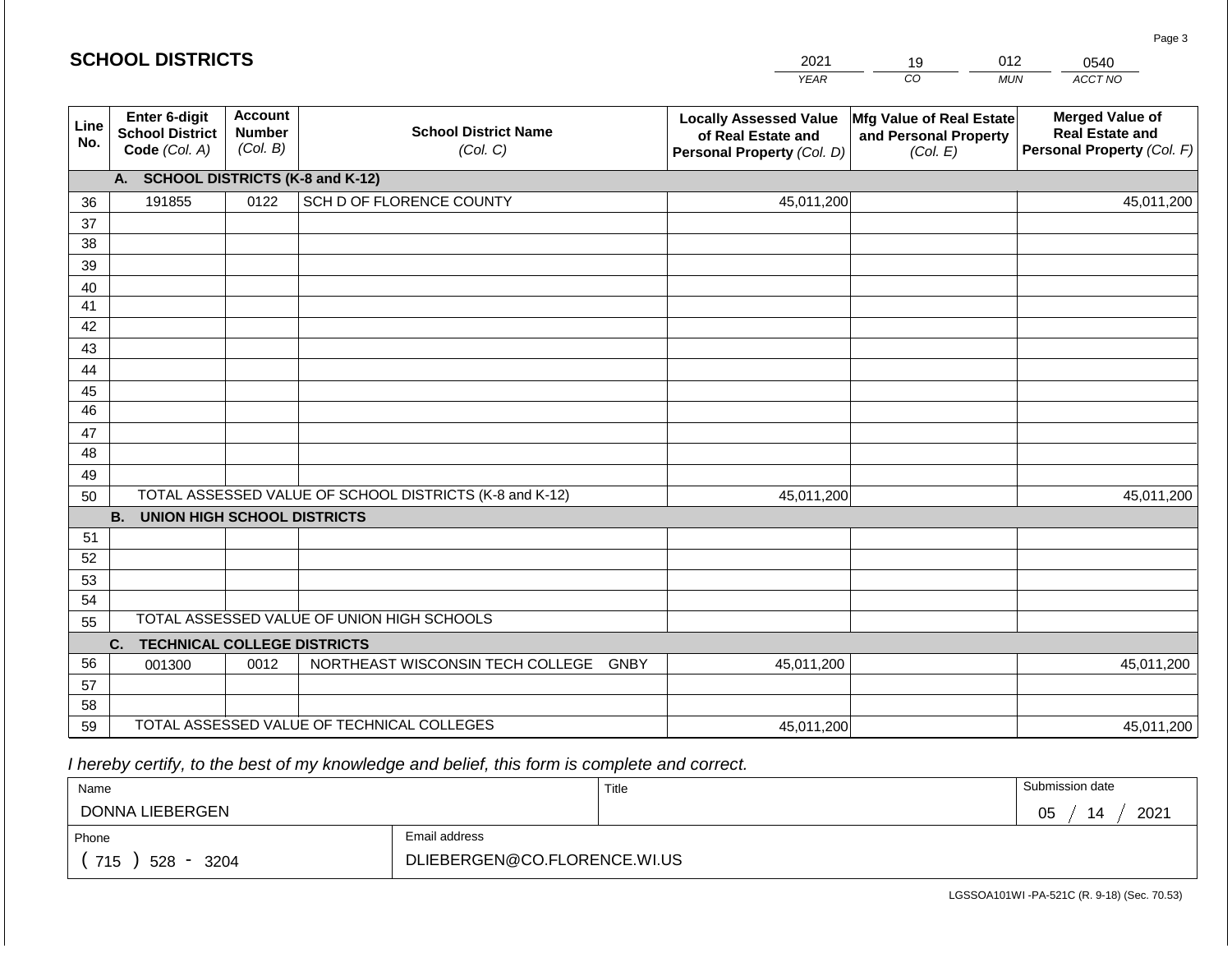- Each municipality's SOA is completed after the Board of Review and includes any changes made to the locally assessed values, under state law (sec. 70.53, Wis. Stats.)
- The Wisconsin Department of Revenue (DOR) merges the locally assessed values with the state assessed manufacturing values
- DOR provides the information regarding district names and codes. If a district is not listed, contact DOR.

Note: If you submit an amended SOA to DOR after your municipality's SOA is equated and posted to our website, we will process the SOA. However, DOR will not recalculate the *aggregate ratio or update the final SOA posted on our website. You should use the corrected values to calculate your tax rates.*

#### **Page 1: Real Estate and Personal Property**

- Lines 1-9 assessed real estate values, parcel counts and acres by classification
- Lines 10-15 assessed personal property values and number of accounts by class
- Line 16 aggregate assessed value of all property subject to general property; use to calculate tax rates. Note: This line equals the total assessed value of K-8 and K-12 school districts (Line 50) and total assessed value of technical colleges (Line 59).
- Remarks assessment ratio used to calculate estimated fair market value on property tax bills

#### **Page 2: Forest Crop, Other Exempt Land and Special Districts**

- Lines 18-21 private forest crop and managed forest lands assessed values
- Line  $22 -$  tax exempt land acres
- Line 23 prior years assessed value of omitted property under sec. 70.44 and correction of errors under sec. 70.43 shown by locally assessed or manufacturing real estate and personal property. Note: If there is an amount on this line, report the corresponding tax in the Statement of Taxes, Sections J or K.
- Lines 24-35 special district assessed values. These values are used to calculate tax rates for the special districts.

#### **Page 3: School Districts**

- Lines 36-50 school districts (K-8 and K-12) assessed values. These values are used to calculate tax rates for school districts.
- Lines 51-55 union high school district assessed values. These values are used to calculate tax rates for union high school districts.
- Lines 56-59 technical college assessed values. These values are used to calculate tax rates for technical colleges.

If you have questions: Email: lgs@wisconsin.gov

 Phone: (608) 266-2569 or (608) 264-6892 Fax: (608) 264-6887

FLORENCE, WI 54121 - 7110 FLORENCE, WI 54121 - 7110LINDA MCLAIN<br>TOWN OF HOMESTEAD TOWN OF HOMESTEAD 4452 WILBERT RD 4452 WILBERT RD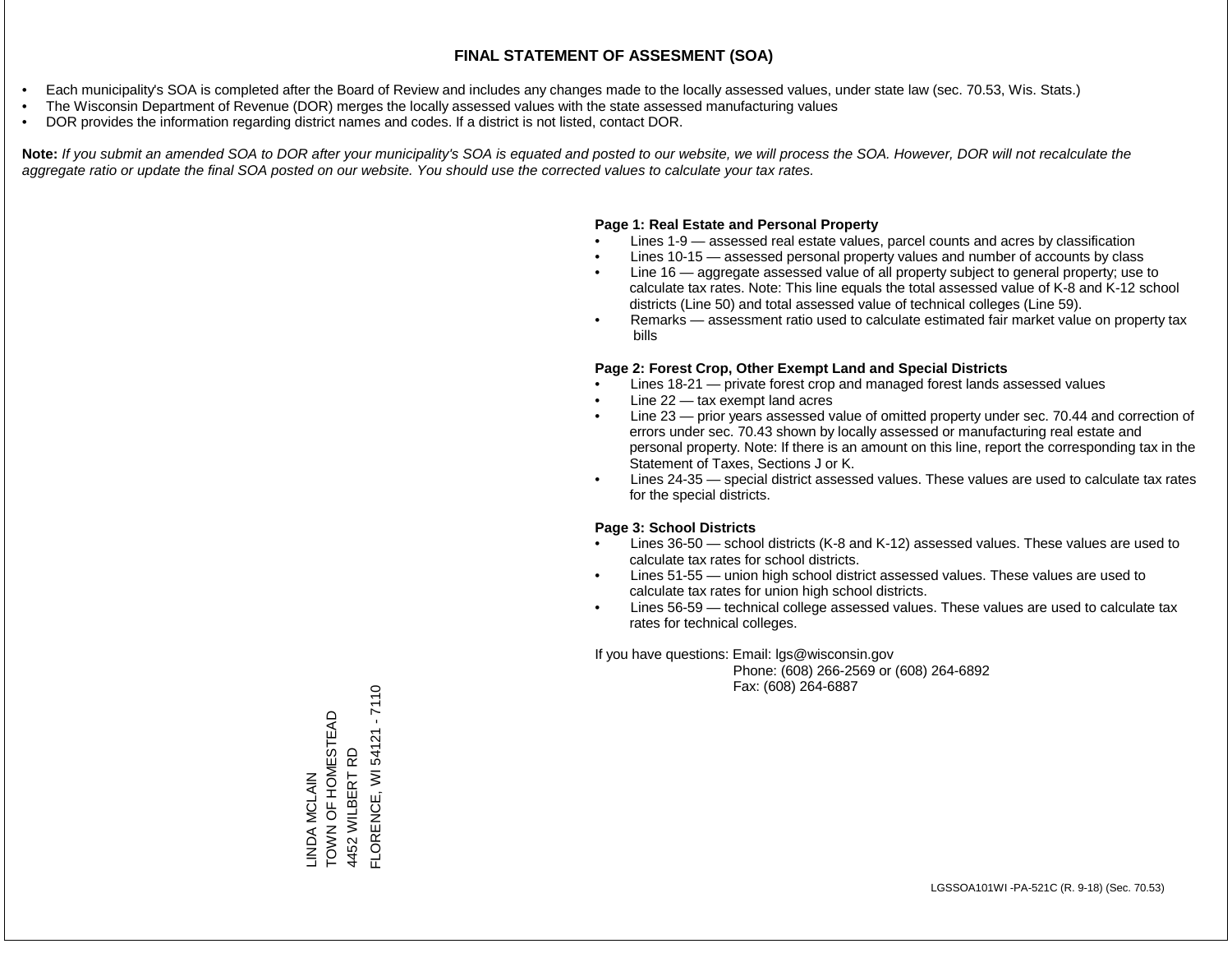|                | <b>FINAL - EQUATED</b>                                                                                                                                                                       |                               | 19                        | 014                          | 0541                    | This is an Amended Return | Page 1              |
|----------------|----------------------------------------------------------------------------------------------------------------------------------------------------------------------------------------------|-------------------------------|---------------------------|------------------------------|-------------------------|---------------------------|---------------------|
|                | <b>STATEMENT OF ASSESSMENT FOR 2021</b>                                                                                                                                                      |                               | CO                        | <b>MUN</b>                   | ACCT NO                 |                           |                     |
|                |                                                                                                                                                                                              |                               |                           |                              |                         |                           |                     |
|                | <b>FOR</b><br><b>TOWN OF</b><br>OF.                                                                                                                                                          | <b>LONG LAKE</b>              |                           | <b>FLORENCE COUNTY</b>       |                         |                           |                     |
|                | Town - Village - City                                                                                                                                                                        | <b>Municipality Name</b>      |                           | <b>County Name</b>           |                         |                           |                     |
|                | PARCEL COUNT<br><b>REAL ESTATE</b>                                                                                                                                                           |                               |                           | NO. OF ACRES                 | <b>VALUE OF</b>         | <b>VALUE OF</b>           | TOTAL VALUE OF LAND |
| Line<br>No.    | (See Lines 18 - 22 for<br>other Real Estate)                                                                                                                                                 |                               | TOTAL LAND   IMPROVEMENTS | <b>WHOLE</b><br>NUMBERS ONLY | <b>LAND</b>             | <b>IMPROVEMENTS</b>       | AND IMPROVEMENTS    |
|                |                                                                                                                                                                                              | (Col. A)                      | (Col. B)                  | (Col, C)                     | (Col. D)                | (Col. E)                  | (Col. F)            |
| $\overline{1}$ | <b>RESIDENTIAL - Class 1</b>                                                                                                                                                                 | 550                           | 348                       | 908                          | 15,352,500              | 22,343,800                | 37,696,300          |
| $\overline{2}$ | <b>COMMERCIAL - Class 2</b>                                                                                                                                                                  | 22                            | 14                        | 26                           | 600,700                 | 1,359,100                 | 1,959,800           |
| 3              | <b>MANUFACTURING - Class 3</b>                                                                                                                                                               | $\overline{2}$                | 2                         | 35                           | 64,100                  | 182,000                   | 246,100             |
| 4              | <b>AGRICULTURAL - Class 4</b>                                                                                                                                                                | 0                             |                           | 0                            | $\Omega$                |                           | $\Omega$            |
| 5              | UNDEVELOPED - Class 5                                                                                                                                                                        | 24                            |                           | 227                          | 89,400                  |                           | 89,400              |
| 6              | AGRICULTURAL FOREST - Class 5m                                                                                                                                                               | $\mathbf 0$                   |                           | 0                            | 0                       |                           | $\Omega$            |
| $\overline{7}$ | <b>FOREST LANDS - Class 6</b>                                                                                                                                                                | 98                            |                           | 1,751                        | 2,732,800               |                           | 2,732,800           |
| 8              | OTHER - Class 7                                                                                                                                                                              | $\Omega$                      | $\Omega$                  | 0                            | 0                       | $\Omega$                  | $\Omega$            |
| 9              | <b>TOTAL - ALL COLUMNS</b>                                                                                                                                                                   | 696                           | 364                       | 2,947                        | 18,839,500              | 23,884,900                | 42,724,400          |
| 10             | NUMBER OF PERSONAL PROPERTY ACCOUNTS IN ROLL                                                                                                                                                 |                               |                           | 19                           | <b>LOCALLY ASSESSED</b> | <b>MANUFACTURING</b>      | <b>MERGED</b>       |
| 11             | BOATS AND OTHER WATERCRAFT NOT EXEMPT - Code 1                                                                                                                                               |                               |                           |                              | 7,500                   | 0                         | 7,500               |
| 12             | MACHINERY, TOOLS AND PATTERNS - Code 2                                                                                                                                                       |                               |                           |                              |                         | 51,300                    | 51,300              |
| 13             | FURNITURE, FIXTURES AND EQUIPMENT - Code 3                                                                                                                                                   |                               |                           |                              | 34,626                  | $\Omega$                  | 34,626              |
| 14             | ALL OTHER PERSONAL PROPERTY NOT EXEMPT - Codes 4A, 4B, 4C                                                                                                                                    |                               |                           |                              | 73,206                  | 300                       | 73,506              |
| 15             | TOTAL OF PERSONAL PROPERTY NOT EXEMPT (Total of Lines 11-14)                                                                                                                                 |                               |                           |                              | 115,332                 | 51,600                    | 166,932             |
| 16             | AGGREGATE ASSESSED VALUE OF ALL PROPERTY SUBJECT TO THE GENERAL PROPERTY TAX (Total of Lines 9F and 15F)<br>MUST EQUAL TOTAL VALUE OF THE SCHOOL DISTRICTS (K-12 PLUS K-8) - Line 50, Col. F |                               |                           |                              |                         |                           | 42,891,332          |
| 17             | <b>BOARD OF REVIEW</b><br>DATE OF FINAL ADJOURNMENT                                                                                                                                          | Telephone #<br>(715) 845-2022 |                           |                              |                         |                           |                     |

The Assessment Ratio to be used in calculating the estimated Fair Market Value on tax bills for this tax district is .992493021

This ratio should be used to convert assessed values to "Calculate Equalized Values" in Step 1 of the Lottery and Gaming Credit Calculations.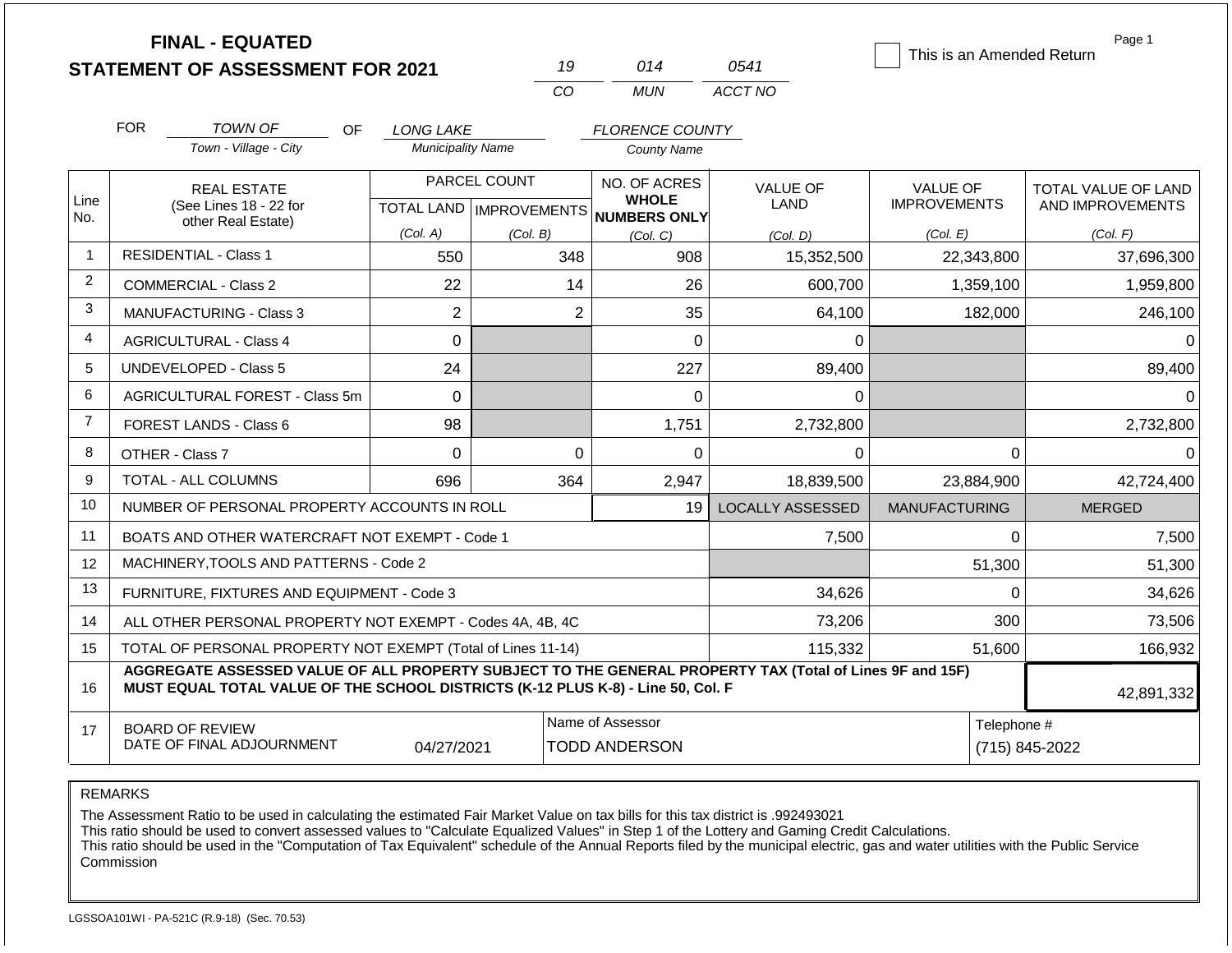2021 19 014 0541

FOREST LANDS (Line 7) and FOREST CROPS (in this section) - are **NOT** the same *YEAR CO MUN ACCT NO*

|    |                                                            |                  | Private Forest Crop - Reg Class @ 10¢ per acre |                                                                                | Private Forest Crop - Reg Class @ \$2.52 per acre |                                                               |       |                                                                              |                 |                    |
|----|------------------------------------------------------------|------------------|------------------------------------------------|--------------------------------------------------------------------------------|---------------------------------------------------|---------------------------------------------------------------|-------|------------------------------------------------------------------------------|-----------------|--------------------|
| 18 | (a) PARCELS                                                | (b) ACRES        |                                                | (c) ASSESSED VALUE                                                             |                                                   | (d) PARCELS                                                   |       | (e) ACRES                                                                    |                 | (f) ASSESSED VALUE |
|    |                                                            |                  |                                                |                                                                                |                                                   |                                                               |       |                                                                              |                 |                    |
|    |                                                            |                  |                                                | Private Forest Crop - Special Class @ 20¢ per acre                             |                                                   |                                                               |       | Entered Before 2005 Managed Forest - Ferrous Mining CLOSED @ \$7.87 per acre |                 |                    |
| 19 | (a) PARCELS                                                | (b) ACRES        |                                                | (c) ASSESSED VALUE                                                             |                                                   | (d) PARCELS                                                   |       | (e) ACRES                                                                    |                 | (f) ASSESSED VALUE |
|    |                                                            |                  |                                                |                                                                                |                                                   |                                                               |       |                                                                              |                 |                    |
|    |                                                            |                  |                                                |                                                                                |                                                   |                                                               |       |                                                                              |                 |                    |
|    | Entered Before 2005 Managed Forest - OPEN @ 74 ¢ per acre  |                  |                                                |                                                                                |                                                   |                                                               |       | Entered Before 2005 Managed Forest - CLOSED @                                |                 | \$1.75 per acre    |
| 20 | (a) PARCELS                                                | (b) ACRES        |                                                | (c) ASSESSED VALUE                                                             |                                                   | (d) PARCELS                                                   |       | (e) ACRES                                                                    |                 | (f) ASSESSED VALUE |
|    | 4                                                          | 147,800<br>92.45 |                                                |                                                                                | 5                                                 |                                                               | 150.5 |                                                                              | 240,800         |                    |
|    | Entered After 2004 Managed Forest - OPEN @ \$2.04 per acre |                  |                                                |                                                                                |                                                   | Entered After 2004 Managed Forest - CLOSED @ \$10.20 per acre |       |                                                                              |                 |                    |
| 21 | (a) PARCELS                                                | (b) ACRES        |                                                | (c) ASSESSED VALUE                                                             |                                                   | (d) PARCELS<br>(e) ACRES                                      |       | (f) ASSESSED VALUE                                                           |                 |                    |
|    |                                                            |                  |                                                |                                                                                |                                                   |                                                               |       |                                                                              |                 |                    |
|    | 9                                                          | 259.15           |                                                | 414,700                                                                        |                                                   | 24                                                            |       | 585.81                                                                       |                 | 1,005,900          |
|    | (a) County Forest Cropland Acres                           |                  |                                                | (b) Federal Acres                                                              |                                                   | (d) County (NOT FOREST CROP) Acres<br>(c) State Acres         |       |                                                                              | (e) Other Acres |                    |
| 22 |                                                            |                  |                                                |                                                                                |                                                   |                                                               |       |                                                                              |                 |                    |
|    |                                                            |                  |                                                | 17.017.79                                                                      |                                                   | 361.46                                                        |       | 3.37                                                                         |                 | 126.07             |
|    |                                                            |                  |                                                | Assessed Value of Omitted Property From Prior Years (Sec. 70.44)               |                                                   |                                                               |       | Assessed Value of Sec. 70.43 Corrections of Errors by Assessors              |                 |                    |
| 23 |                                                            | (a) REAL ESTATE  |                                                | (b) PERSONAL                                                                   |                                                   |                                                               |       | (c1) REAL ESTATE                                                             |                 | (c2) PERSONAL      |
|    |                                                            |                  |                                                |                                                                                |                                                   |                                                               |       |                                                                              |                 |                    |
|    |                                                            |                  |                                                | Manufacturing Equated Value of Omitted Property From Prior Years (Sec. 70.995) |                                                   |                                                               |       | Mfg. Equated Value of Sec.70.43 Corrections of Errors by Assessors           |                 |                    |
|    |                                                            | (d) REAL ESTATE  |                                                | (e) PERSONAL                                                                   |                                                   | (f1) REAL ESTATE                                              |       |                                                                              | (f2) PERSONAL   |                    |
|    |                                                            |                  |                                                |                                                                                |                                                   |                                                               |       |                                                                              |                 |                    |
|    |                                                            |                  |                                                |                                                                                |                                                   |                                                               |       |                                                                              |                 |                    |

# **SPECIAL DISTRICTS**

| Line<br>No. | Enter 6-digit<br><b>Special District</b><br>Code (Col. A) | <b>Account</b><br><b>Number</b><br>(Col. B) | <b>Special District Name</b><br>(Col. C) | <b>Locally Assessed Value</b><br>of Real Estate and<br>Personal Property (Col. D) | Mfg Value of Real Estate<br>and Personal Property<br>(Col. E) | <b>Merged Value of</b><br><b>Real Estate and</b><br>Personal Property (Col. F) |
|-------------|-----------------------------------------------------------|---------------------------------------------|------------------------------------------|-----------------------------------------------------------------------------------|---------------------------------------------------------------|--------------------------------------------------------------------------------|
| 24          |                                                           |                                             |                                          |                                                                                   |                                                               |                                                                                |
|             |                                                           |                                             |                                          |                                                                                   |                                                               |                                                                                |
| 25          |                                                           |                                             |                                          |                                                                                   |                                                               |                                                                                |
| 26          |                                                           |                                             |                                          |                                                                                   |                                                               |                                                                                |
| 27          |                                                           |                                             |                                          |                                                                                   |                                                               |                                                                                |
| 28          |                                                           |                                             |                                          |                                                                                   |                                                               |                                                                                |
| 29          |                                                           |                                             |                                          |                                                                                   |                                                               |                                                                                |
| 30          |                                                           |                                             |                                          |                                                                                   |                                                               |                                                                                |
| 31          |                                                           |                                             |                                          |                                                                                   |                                                               |                                                                                |
| 32          |                                                           |                                             |                                          |                                                                                   |                                                               |                                                                                |
| 33          |                                                           |                                             |                                          |                                                                                   |                                                               |                                                                                |
| 34          |                                                           |                                             |                                          |                                                                                   |                                                               |                                                                                |
| 35          |                                                           |                                             |                                          |                                                                                   |                                                               |                                                                                |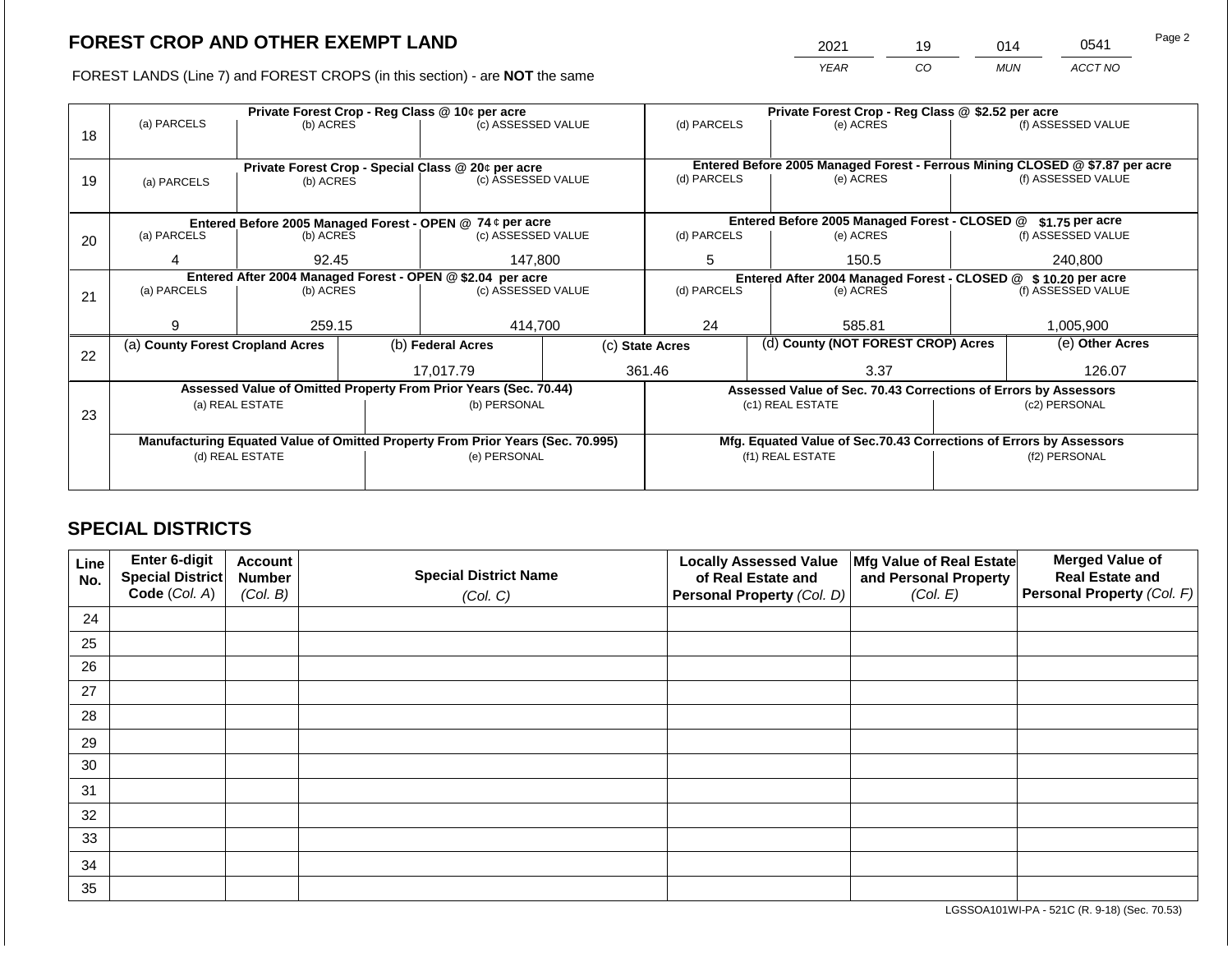|             | <b>SCHOOL DISTRICTS</b>                                  |                                             |                                                         | 2021                                                                              | 014<br>19                                                     | 0541                                                                           |  |
|-------------|----------------------------------------------------------|---------------------------------------------|---------------------------------------------------------|-----------------------------------------------------------------------------------|---------------------------------------------------------------|--------------------------------------------------------------------------------|--|
|             |                                                          |                                             |                                                         | <b>YEAR</b>                                                                       | CO<br><b>MUN</b>                                              | ACCT NO                                                                        |  |
| Line<br>No. | Enter 6-digit<br><b>School District</b><br>Code (Col. A) | <b>Account</b><br><b>Number</b><br>(Col. B) | <b>School District Name</b><br>(Col. C)                 | <b>Locally Assessed Value</b><br>of Real Estate and<br>Personal Property (Col. D) | Mfg Value of Real Estate<br>and Personal Property<br>(Col. E) | <b>Merged Value of</b><br><b>Real Estate and</b><br>Personal Property (Col. F) |  |
|             | А.                                                       |                                             | <b>SCHOOL DISTRICTS (K-8 and K-12)</b>                  |                                                                                   |                                                               |                                                                                |  |
| 36          | 191855                                                   | 0122                                        | SCH D OF FLORENCE COUNTY                                | 42,593,632                                                                        | 297,700                                                       | 42,891,332                                                                     |  |
| 37          |                                                          |                                             |                                                         |                                                                                   |                                                               |                                                                                |  |
| 38          |                                                          |                                             |                                                         |                                                                                   |                                                               |                                                                                |  |
| 39          |                                                          |                                             |                                                         |                                                                                   |                                                               |                                                                                |  |
| 40          |                                                          |                                             |                                                         |                                                                                   |                                                               |                                                                                |  |
| 41          |                                                          |                                             |                                                         |                                                                                   |                                                               |                                                                                |  |
| 42<br>43    |                                                          |                                             |                                                         |                                                                                   |                                                               |                                                                                |  |
| 44          |                                                          |                                             |                                                         |                                                                                   |                                                               |                                                                                |  |
| 45          |                                                          |                                             |                                                         |                                                                                   |                                                               |                                                                                |  |
| 46          |                                                          |                                             |                                                         |                                                                                   |                                                               |                                                                                |  |
| 47          |                                                          |                                             |                                                         |                                                                                   |                                                               |                                                                                |  |
| 48          |                                                          |                                             |                                                         |                                                                                   |                                                               |                                                                                |  |
| 49          |                                                          |                                             |                                                         |                                                                                   |                                                               |                                                                                |  |
| 50          |                                                          |                                             | TOTAL ASSESSED VALUE OF SCHOOL DISTRICTS (K-8 and K-12) | 42,593,632                                                                        | 297,700                                                       | 42,891,332                                                                     |  |
|             | <b>B.</b><br><b>UNION HIGH SCHOOL DISTRICTS</b>          |                                             |                                                         |                                                                                   |                                                               |                                                                                |  |
| 51          |                                                          |                                             |                                                         |                                                                                   |                                                               |                                                                                |  |
| 52          |                                                          |                                             |                                                         |                                                                                   |                                                               |                                                                                |  |
| 53          |                                                          |                                             |                                                         |                                                                                   |                                                               |                                                                                |  |
| 54          |                                                          |                                             | TOTAL ASSESSED VALUE OF UNION HIGH SCHOOLS              |                                                                                   |                                                               |                                                                                |  |
| 55          |                                                          |                                             |                                                         |                                                                                   |                                                               |                                                                                |  |
| 56          | <b>TECHNICAL COLLEGE DISTRICTS</b><br>C.                 | 0012                                        | NORTHEAST WISCONSIN TECH COLLEGE GNBY                   | 42,593,632                                                                        | 297,700                                                       |                                                                                |  |
| 57          | 001300                                                   |                                             |                                                         |                                                                                   |                                                               | 42,891,332                                                                     |  |
| 58          |                                                          |                                             |                                                         |                                                                                   |                                                               |                                                                                |  |
| 59          |                                                          |                                             | TOTAL ASSESSED VALUE OF TECHNICAL COLLEGES              | 42,593,632                                                                        | 297,700                                                       | 42,891,332                                                                     |  |

 *I hereby certify, to the best of my knowledge and belief, this form is complete and correct.*

| Name                   |                              | Title | Submission date  |  |  |  |
|------------------------|------------------------------|-------|------------------|--|--|--|
| DONNA LIEBERGEN        |                              |       | 29<br>2021<br>04 |  |  |  |
| Email address<br>Phone |                              |       |                  |  |  |  |
| 715<br>528<br>3204     | DLIEBERGEN@CO.FLORENCE.WI.US |       |                  |  |  |  |

LGSSOA101WI -PA-521C (R. 9-18) (Sec. 70.53)

Page 3

| <b>SCHOOL DISTRICTS</b> |  |  |  |  |  |  |  |  |
|-------------------------|--|--|--|--|--|--|--|--|
|-------------------------|--|--|--|--|--|--|--|--|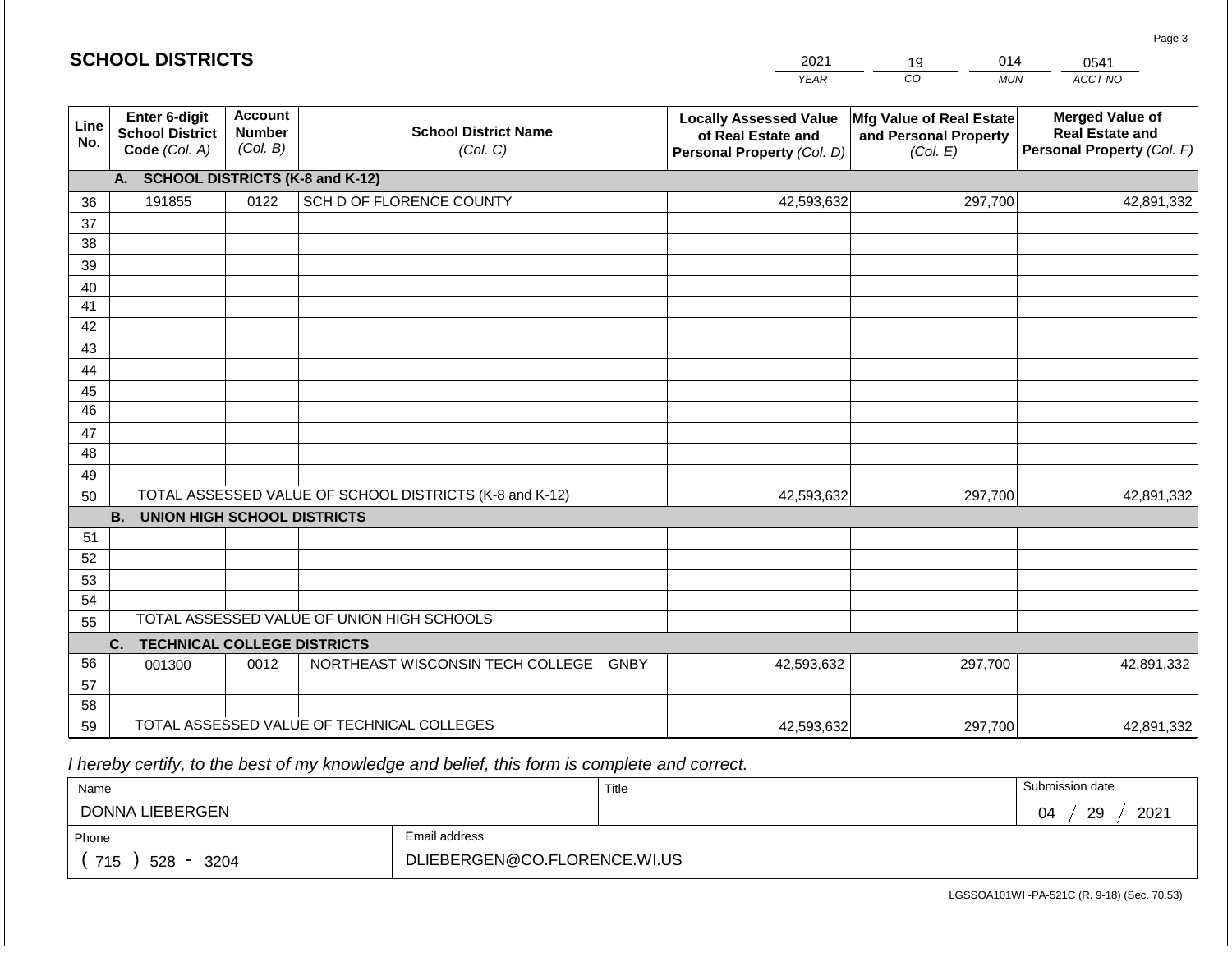- Each municipality's SOA is completed after the Board of Review and includes any changes made to the locally assessed values, under state law (sec. 70.53, Wis. Stats.)
- The Wisconsin Department of Revenue (DOR) merges the locally assessed values with the state assessed manufacturing values
- DOR provides the information regarding district names and codes. If a district is not listed, contact DOR.

Note: If you submit an amended SOA to DOR after your municipality's SOA is equated and posted to our website, we will process the SOA. However, DOR will not recalculate the *aggregate ratio or update the final SOA posted on our website. You should use the corrected values to calculate your tax rates.*

### **Page 1: Real Estate and Personal Property**

- Lines 1-9 assessed real estate values, parcel counts and acres by classification
- Lines 10-15 assessed personal property values and number of accounts by class
- Line 16 aggregate assessed value of all property subject to general property; use to calculate tax rates. Note: This line equals the total assessed value of K-8 and K-12 school districts (Line 50) and total assessed value of technical colleges (Line 59).
- Remarks assessment ratio used to calculate estimated fair market value on property tax bills

### **Page 2: Forest Crop, Other Exempt Land and Special Districts**

- Lines 18-21 private forest crop and managed forest lands assessed values
- Line  $22 -$  tax exempt land acres
- Line 23 prior years assessed value of omitted property under sec. 70.44 and correction of errors under sec. 70.43 shown by locally assessed or manufacturing real estate and personal property. Note: If there is an amount on this line, report the corresponding tax in the Statement of Taxes, Sections J or K.
- Lines 24-35 special district assessed values. These values are used to calculate tax rates for the special districts.

### **Page 3: School Districts**

- Lines 36-50 school districts (K-8 and K-12) assessed values. These values are used to calculate tax rates for school districts.
- Lines 51-55 union high school district assessed values. These values are used to calculate tax rates for union high school districts.
- Lines 56-59 technical college assessed values. These values are used to calculate tax rates for technical colleges.

If you have questions: Email: lgs@wisconsin.gov

 Phone: (608) 266-2569 or (608) 264-6892 Fax: (608) 264-6887

STATE HIGHWAY 139 POB 153 3348 STATE HIGHWAY 139 POB 153 ONG LAKE, WI 54542 - 0153 LONG LAKE, WI 54542 - 0153AMANDA MULVEY<br>TOWN OF LONG LAKE<br>3348 STATE HIGHWAY 1 TOWN OF LONG LAKE AMANDA MULVEY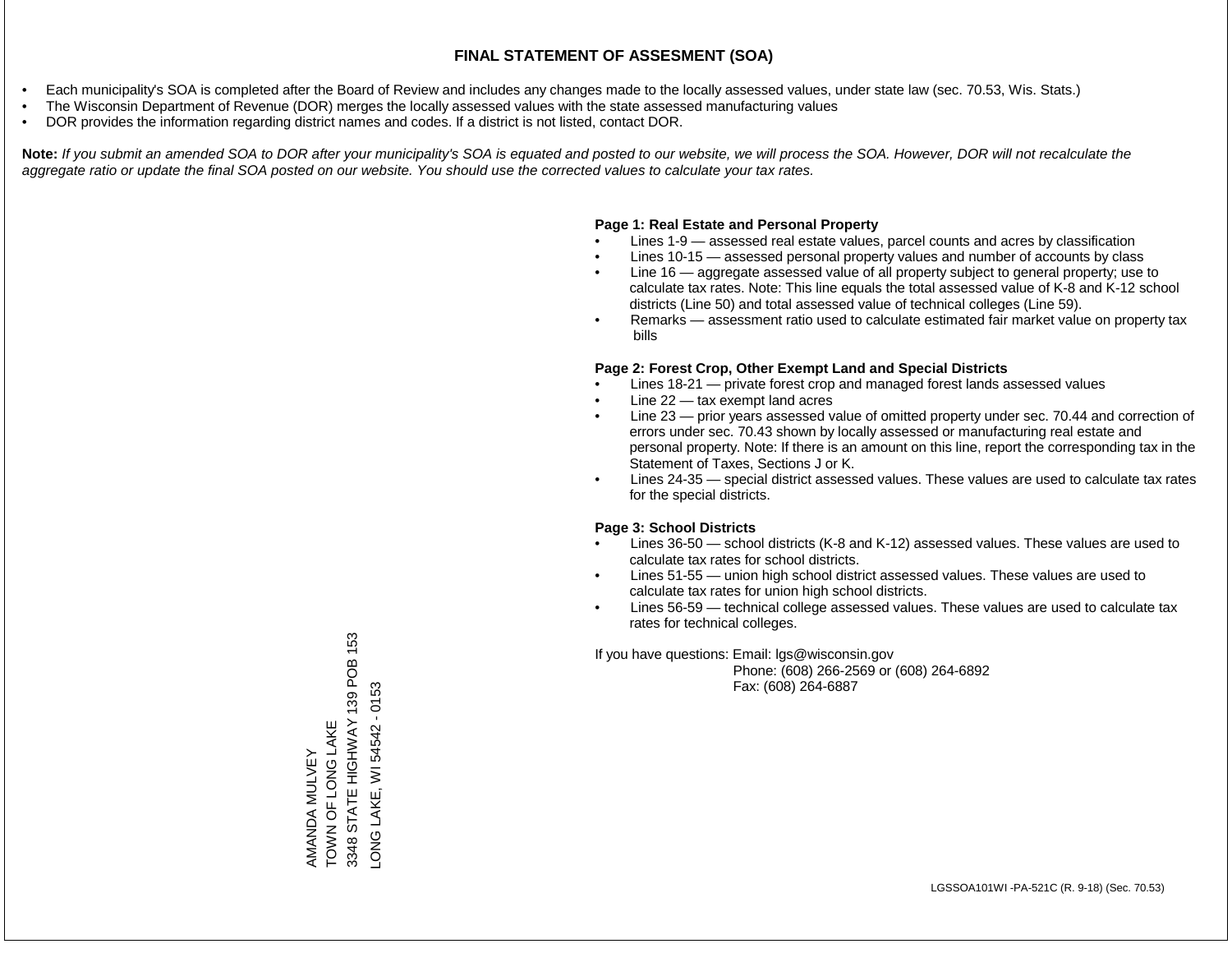| <b>FINAL - EQUATED</b><br>This is an Amended Return |                                                                                                                                                                                                            |                          |                           |                              |                               |                      |                     |  |
|-----------------------------------------------------|------------------------------------------------------------------------------------------------------------------------------------------------------------------------------------------------------------|--------------------------|---------------------------|------------------------------|-------------------------------|----------------------|---------------------|--|
|                                                     | <b>STATEMENT OF ASSESSMENT FOR 2021</b>                                                                                                                                                                    |                          | 19                        | 016                          | 0542                          |                      |                     |  |
|                                                     |                                                                                                                                                                                                            |                          | CO                        | <b>MUN</b>                   | ACCT NO                       |                      |                     |  |
|                                                     | <b>FOR</b><br>TOWN OF<br><b>OF</b>                                                                                                                                                                         | <b>TIPLER</b>            |                           | <b>FLORENCE COUNTY</b>       |                               |                      |                     |  |
|                                                     | Town - Village - City                                                                                                                                                                                      | <b>Municipality Name</b> |                           | <b>County Name</b>           |                               |                      |                     |  |
|                                                     | <b>REAL ESTATE</b>                                                                                                                                                                                         |                          | PARCEL COUNT              | NO. OF ACRES                 | <b>VALUE OF</b>               | <b>VALUE OF</b>      | TOTAL VALUE OF LAND |  |
| Line<br>No.                                         | (See Lines 18 - 22 for                                                                                                                                                                                     |                          | TOTAL LAND   IMPROVEMENTS | <b>WHOLE</b><br>NUMBERS ONLY | <b>LAND</b>                   | <b>IMPROVEMENTS</b>  | AND IMPROVEMENTS    |  |
|                                                     | other Real Estate)                                                                                                                                                                                         | (Col. A)                 | (Col. B)                  | (Col, C)                     | (Col. D)                      | (Col. E)             | (Col. F)            |  |
| $\overline{1}$                                      | <b>RESIDENTIAL - Class 1</b>                                                                                                                                                                               | 501                      | 363                       | 924                          | 5,755,100                     | 18,214,000           | 23,969,100          |  |
| 2                                                   | <b>COMMERCIAL - Class 2</b>                                                                                                                                                                                | 11                       | 9                         | 42                           | 125,800                       | 720,100              | 845,900             |  |
| 3                                                   | MANUFACTURING - Class 3                                                                                                                                                                                    | $\mathbf 1$              | $\overline{1}$            | $\overline{7}$               | 18,500                        | 64,700               | 83,200              |  |
| $\overline{4}$                                      | <b>AGRICULTURAL - Class 4</b>                                                                                                                                                                              | 18                       |                           | 217                          | 37,200                        |                      | 37,200              |  |
| 5                                                   | UNDEVELOPED - Class 5                                                                                                                                                                                      | 122                      |                           | 963                          | 424,700                       |                      | 424,700             |  |
| 6                                                   | AGRICULTURAL FOREST - Class 5m                                                                                                                                                                             | 15                       |                           | 149                          | 108,400                       |                      | 108,400             |  |
| $\overline{7}$                                      | FOREST LANDS - Class 6                                                                                                                                                                                     | 171                      |                           | 3,183                        | 4,601,400                     |                      | 4,601,400           |  |
| 8                                                   | OTHER - Class 7                                                                                                                                                                                            | $\overline{0}$           | $\overline{0}$            | 0                            | 0                             | $\mathbf 0$          | $\Omega$            |  |
| 9                                                   | TOTAL - ALL COLUMNS                                                                                                                                                                                        | 839                      | 373                       | 5,485                        | 11,071,100                    | 18,998,800           | 30,069,900          |  |
| 10                                                  | NUMBER OF PERSONAL PROPERTY ACCOUNTS IN ROLL                                                                                                                                                               |                          |                           | 17                           | <b>LOCALLY ASSESSED</b>       | <b>MANUFACTURING</b> | <b>MERGED</b>       |  |
| 11                                                  | BOATS AND OTHER WATERCRAFT NOT EXEMPT - Code 1                                                                                                                                                             |                          |                           |                              | 0                             | 0                    | $\Omega$            |  |
| $12 \overline{ }$                                   | MACHINERY, TOOLS AND PATTERNS - Code 2                                                                                                                                                                     |                          |                           |                              |                               | 700                  | 700                 |  |
| 13                                                  | FURNITURE, FIXTURES AND EQUIPMENT - Code 3                                                                                                                                                                 |                          |                           | 37,200                       | 200                           | 37,400               |                     |  |
| 14                                                  | ALL OTHER PERSONAL PROPERTY NOT EXEMPT - Codes 4A, 4B, 4C                                                                                                                                                  |                          | 96,600                    | 100                          | 96,700                        |                      |                     |  |
| 15                                                  | TOTAL OF PERSONAL PROPERTY NOT EXEMPT (Total of Lines 11-14)                                                                                                                                               | 1,000                    | 134,800                   |                              |                               |                      |                     |  |
| 16                                                  | AGGREGATE ASSESSED VALUE OF ALL PROPERTY SUBJECT TO THE GENERAL PROPERTY TAX (Total of Lines 9F and 15F)<br>MUST EQUAL TOTAL VALUE OF THE SCHOOL DISTRICTS (K-12 PLUS K-8) - Line 50, Col. F<br>30,204,700 |                          |                           |                              |                               |                      |                     |  |
|                                                     |                                                                                                                                                                                                            |                          |                           | Name of Assessor             |                               |                      |                     |  |
| 17                                                  | <b>BOARD OF REVIEW</b><br>DATE OF FINAL ADJOURNMENT                                                                                                                                                        | 08/09/2021               | <b>RANDR ASSESSING</b>    |                              | Telephone #<br>(920) 846-4250 |                      |                     |  |

The Assessment Ratio to be used in calculating the estimated Fair Market Value on tax bills for this tax district is .96470803

This ratio should be used to convert assessed values to "Calculate Equalized Values" in Step 1 of the Lottery and Gaming Credit Calculations.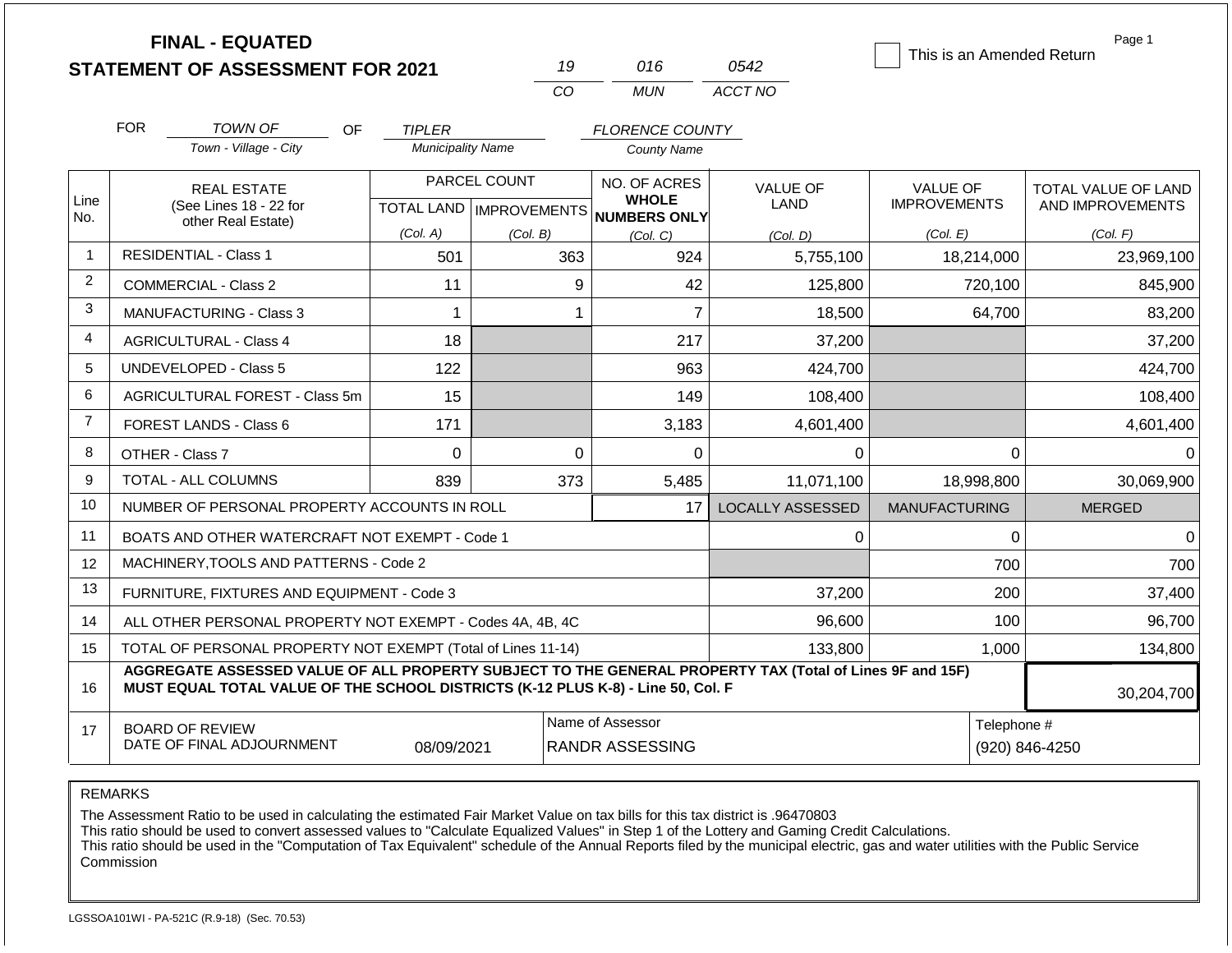2021 19 016 0542

FOREST LANDS (Line 7) and FOREST CROPS (in this section) - are **NOT** the same *YEAR CO MUN ACCT NO*

|    | Private Forest Crop - Reg Class @ 10¢ per acre     |                 |                                                                  |                                                                                |         |                                                                              | Private Forest Crop - Reg Class @ \$2.52 per acre               |                                                                    |                 |                    |  |
|----|----------------------------------------------------|-----------------|------------------------------------------------------------------|--------------------------------------------------------------------------------|---------|------------------------------------------------------------------------------|-----------------------------------------------------------------|--------------------------------------------------------------------|-----------------|--------------------|--|
| 18 | (a) PARCELS                                        | (b) ACRES       |                                                                  | (c) ASSESSED VALUE                                                             |         | (d) PARCELS                                                                  |                                                                 | (e) ACRES                                                          |                 | (f) ASSESSED VALUE |  |
|    | Private Forest Crop - Special Class @ 20¢ per acre |                 |                                                                  |                                                                                |         | Entered Before 2005 Managed Forest - Ferrous Mining CLOSED @ \$7.87 per acre |                                                                 |                                                                    |                 |                    |  |
| 19 | (a) PARCELS                                        | (b) ACRES       |                                                                  | (c) ASSESSED VALUE                                                             |         | (d) PARCELS                                                                  |                                                                 | (e) ACRES                                                          |                 | (f) ASSESSED VALUE |  |
|    |                                                    |                 |                                                                  |                                                                                |         |                                                                              |                                                                 |                                                                    |                 |                    |  |
|    |                                                    |                 |                                                                  | Entered Before 2005 Managed Forest - OPEN @ 74 ¢ per acre                      |         |                                                                              |                                                                 | Entered Before 2005 Managed Forest - CLOSED @                      |                 | $$1.75$ per acre   |  |
| 20 | (a) PARCELS                                        | (b) ACRES       |                                                                  | (c) ASSESSED VALUE                                                             |         | (d) PARCELS                                                                  |                                                                 | (e) ACRES                                                          |                 | (f) ASSESSED VALUE |  |
|    | 2                                                  | 66              |                                                                  |                                                                                | 115,500 |                                                                              |                                                                 | 160                                                                |                 | 268,100            |  |
|    |                                                    |                 | Entered After 2004 Managed Forest - OPEN @ \$2.04 per acre       |                                                                                |         |                                                                              | Entered After 2004 Managed Forest - CLOSED @ \$ 10.20 per acre  |                                                                    |                 |                    |  |
| 21 | (a) PARCELS                                        | (b) ACRES       |                                                                  | (c) ASSESSED VALUE                                                             |         | (d) PARCELS<br>(e) ACRES                                                     |                                                                 | (f) ASSESSED VALUE                                                 |                 |                    |  |
|    |                                                    |                 |                                                                  |                                                                                |         |                                                                              |                                                                 |                                                                    |                 |                    |  |
|    | 10                                                 | 363.78          |                                                                  | 626,800                                                                        |         | 33                                                                           |                                                                 | 1.010.83                                                           |                 | 1.708.500          |  |
| 22 | (a) County Forest Cropland Acres                   |                 |                                                                  | (b) Federal Acres                                                              |         | (d) County (NOT FOREST CROP) Acres<br>(c) State Acres                        |                                                                 |                                                                    | (e) Other Acres |                    |  |
|    |                                                    |                 |                                                                  | 19,940.76                                                                      |         | 337.54                                                                       | 32.29                                                           |                                                                    |                 | 251.43             |  |
|    |                                                    |                 | Assessed Value of Omitted Property From Prior Years (Sec. 70.44) |                                                                                |         |                                                                              | Assessed Value of Sec. 70.43 Corrections of Errors by Assessors |                                                                    |                 |                    |  |
| 23 | (a) REAL ESTATE                                    |                 |                                                                  | (b) PERSONAL                                                                   |         | (c1) REAL ESTATE                                                             |                                                                 | (c2) PERSONAL                                                      |                 |                    |  |
|    |                                                    |                 |                                                                  |                                                                                |         |                                                                              |                                                                 |                                                                    |                 |                    |  |
|    |                                                    |                 |                                                                  | Manufacturing Equated Value of Omitted Property From Prior Years (Sec. 70.995) |         |                                                                              |                                                                 | Mfg. Equated Value of Sec.70.43 Corrections of Errors by Assessors |                 |                    |  |
|    |                                                    | (d) REAL ESTATE |                                                                  | (e) PERSONAL                                                                   |         | (f1) REAL ESTATE                                                             |                                                                 |                                                                    | (f2) PERSONAL   |                    |  |
|    |                                                    |                 |                                                                  |                                                                                |         |                                                                              |                                                                 |                                                                    |                 |                    |  |
|    |                                                    |                 |                                                                  |                                                                                |         |                                                                              |                                                                 |                                                                    |                 |                    |  |

# **SPECIAL DISTRICTS**

| Line<br>No. | Enter 6-digit<br>Special District | <b>Account</b><br><b>Number</b> | <b>Special District Name</b> | <b>Locally Assessed Value</b><br>of Real Estate and | Mfg Value of Real Estate<br>and Personal Property | <b>Merged Value of</b><br><b>Real Estate and</b> |
|-------------|-----------------------------------|---------------------------------|------------------------------|-----------------------------------------------------|---------------------------------------------------|--------------------------------------------------|
|             | Code (Col. A)                     | (Col. B)                        | (Col. C)                     | Personal Property (Col. D)                          | (Col. E)                                          | Personal Property (Col. F)                       |
| 24          |                                   |                                 |                              |                                                     |                                                   |                                                  |
| 25          |                                   |                                 |                              |                                                     |                                                   |                                                  |
| 26          |                                   |                                 |                              |                                                     |                                                   |                                                  |
| 27          |                                   |                                 |                              |                                                     |                                                   |                                                  |
| 28          |                                   |                                 |                              |                                                     |                                                   |                                                  |
| 29          |                                   |                                 |                              |                                                     |                                                   |                                                  |
| 30          |                                   |                                 |                              |                                                     |                                                   |                                                  |
| 31          |                                   |                                 |                              |                                                     |                                                   |                                                  |
| 32          |                                   |                                 |                              |                                                     |                                                   |                                                  |
| 33          |                                   |                                 |                              |                                                     |                                                   |                                                  |
| 34          |                                   |                                 |                              |                                                     |                                                   |                                                  |
| 35          |                                   |                                 |                              |                                                     |                                                   |                                                  |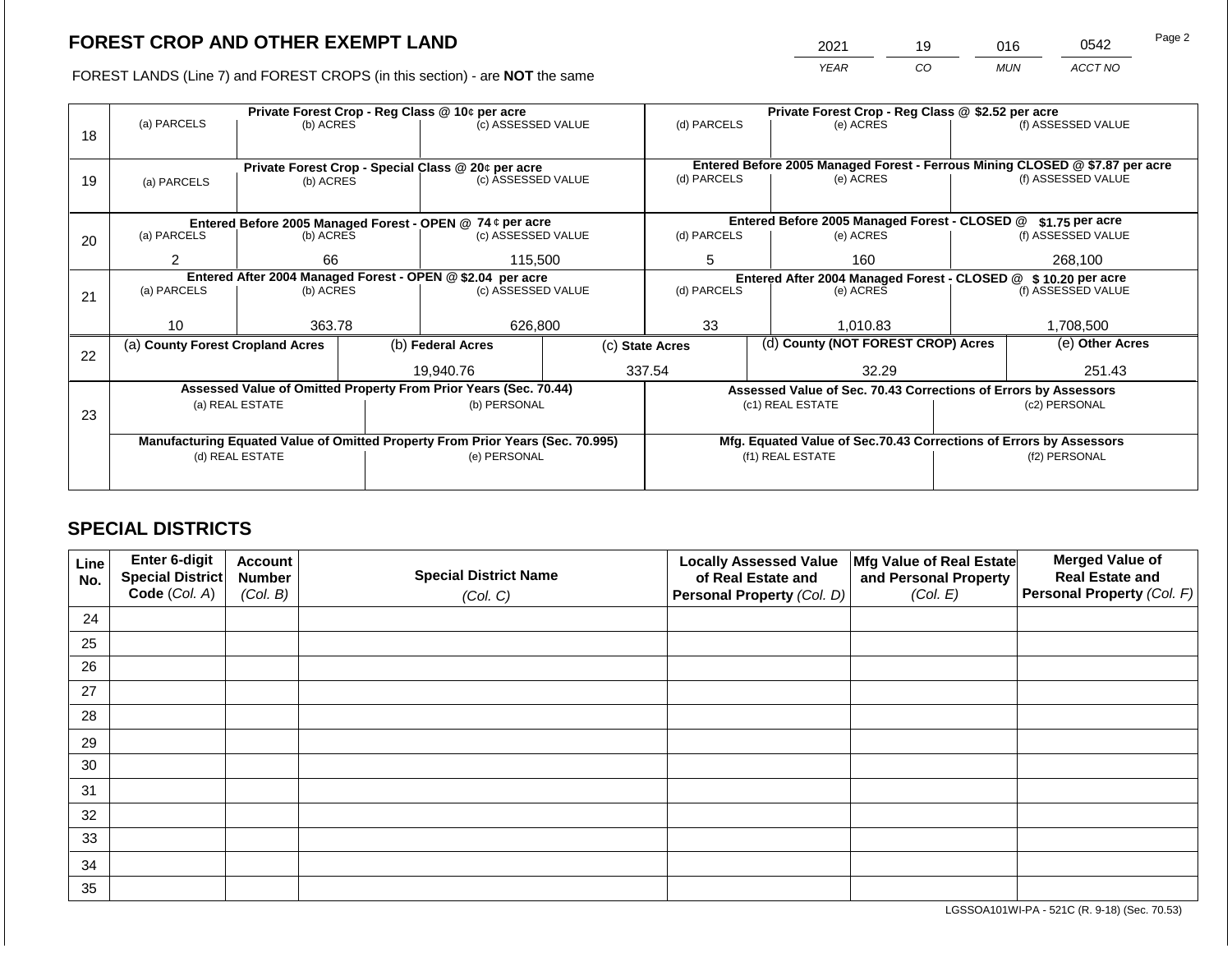|             | <b>SCHOOL DISTRICTS</b>                                         |                                             |                                                         | 2021                                                                              | 016<br>19                                                     | 0542                                                                           |
|-------------|-----------------------------------------------------------------|---------------------------------------------|---------------------------------------------------------|-----------------------------------------------------------------------------------|---------------------------------------------------------------|--------------------------------------------------------------------------------|
|             |                                                                 |                                             |                                                         | <b>YEAR</b>                                                                       | CO<br><b>MUN</b>                                              | ACCT NO                                                                        |
| Line<br>No. | <b>Enter 6-digit</b><br><b>School District</b><br>Code (Col. A) | <b>Account</b><br><b>Number</b><br>(Col. B) | <b>School District Name</b><br>(Col. C)                 | <b>Locally Assessed Value</b><br>of Real Estate and<br>Personal Property (Col. D) | Mfg Value of Real Estate<br>and Personal Property<br>(Col. E) | <b>Merged Value of</b><br><b>Real Estate and</b><br>Personal Property (Col. F) |
|             | А.                                                              |                                             | <b>SCHOOL DISTRICTS (K-8 and K-12)</b>                  |                                                                                   |                                                               |                                                                                |
| 36          | 191855                                                          | 0122                                        | SCH D OF FLORENCE COUNTY                                | 30,120,500                                                                        | 84,200                                                        | 30,204,700                                                                     |
| 37          |                                                                 |                                             |                                                         |                                                                                   |                                                               |                                                                                |
| 38          |                                                                 |                                             |                                                         |                                                                                   |                                                               |                                                                                |
| 39          |                                                                 |                                             |                                                         |                                                                                   |                                                               |                                                                                |
| 40          |                                                                 |                                             |                                                         |                                                                                   |                                                               |                                                                                |
| 41<br>42    |                                                                 |                                             |                                                         |                                                                                   |                                                               |                                                                                |
| 43          |                                                                 |                                             |                                                         |                                                                                   |                                                               |                                                                                |
| 44          |                                                                 |                                             |                                                         |                                                                                   |                                                               |                                                                                |
| 45          |                                                                 |                                             |                                                         |                                                                                   |                                                               |                                                                                |
| 46          |                                                                 |                                             |                                                         |                                                                                   |                                                               |                                                                                |
| 47          |                                                                 |                                             |                                                         |                                                                                   |                                                               |                                                                                |
| 48          |                                                                 |                                             |                                                         |                                                                                   |                                                               |                                                                                |
| 49          |                                                                 |                                             |                                                         |                                                                                   |                                                               |                                                                                |
| 50          |                                                                 |                                             | TOTAL ASSESSED VALUE OF SCHOOL DISTRICTS (K-8 and K-12) | 30,120,500                                                                        | 84,200                                                        | 30,204,700                                                                     |
|             | <b>B.</b><br><b>UNION HIGH SCHOOL DISTRICTS</b>                 |                                             |                                                         |                                                                                   |                                                               |                                                                                |
| 51          |                                                                 |                                             |                                                         |                                                                                   |                                                               |                                                                                |
| 52          |                                                                 |                                             |                                                         |                                                                                   |                                                               |                                                                                |
| 53          |                                                                 |                                             |                                                         |                                                                                   |                                                               |                                                                                |
| 54          |                                                                 |                                             | TOTAL ASSESSED VALUE OF UNION HIGH SCHOOLS              |                                                                                   |                                                               |                                                                                |
| 55          |                                                                 |                                             |                                                         |                                                                                   |                                                               |                                                                                |
|             | <b>TECHNICAL COLLEGE DISTRICTS</b><br>C.                        |                                             |                                                         |                                                                                   |                                                               |                                                                                |
| 56<br>57    | 001300                                                          | 0012                                        | NORTHEAST WISCONSIN TECH COLLEGE GNBY                   | 30,120,500                                                                        | 84,200                                                        | 30,204,700                                                                     |
| 58          |                                                                 |                                             |                                                         |                                                                                   |                                                               |                                                                                |
| 59          |                                                                 |                                             | TOTAL ASSESSED VALUE OF TECHNICAL COLLEGES              | 30,120,500                                                                        | 84,200                                                        | 30,204,700                                                                     |

 *I hereby certify, to the best of my knowledge and belief, this form is complete and correct.*

| Name                                           |                              | Title | Submission date         |  |  |  |
|------------------------------------------------|------------------------------|-------|-------------------------|--|--|--|
| DONNA LIEBERGEN                                |                              |       | 10<br>2021<br>08<br>ט ו |  |  |  |
| Email address<br>Phone                         |                              |       |                         |  |  |  |
| 715<br>528<br>3204<br>$\overline{\phantom{0}}$ | DLIEBERGEN@CO.FLORENCE.WI.US |       |                         |  |  |  |

Page 3